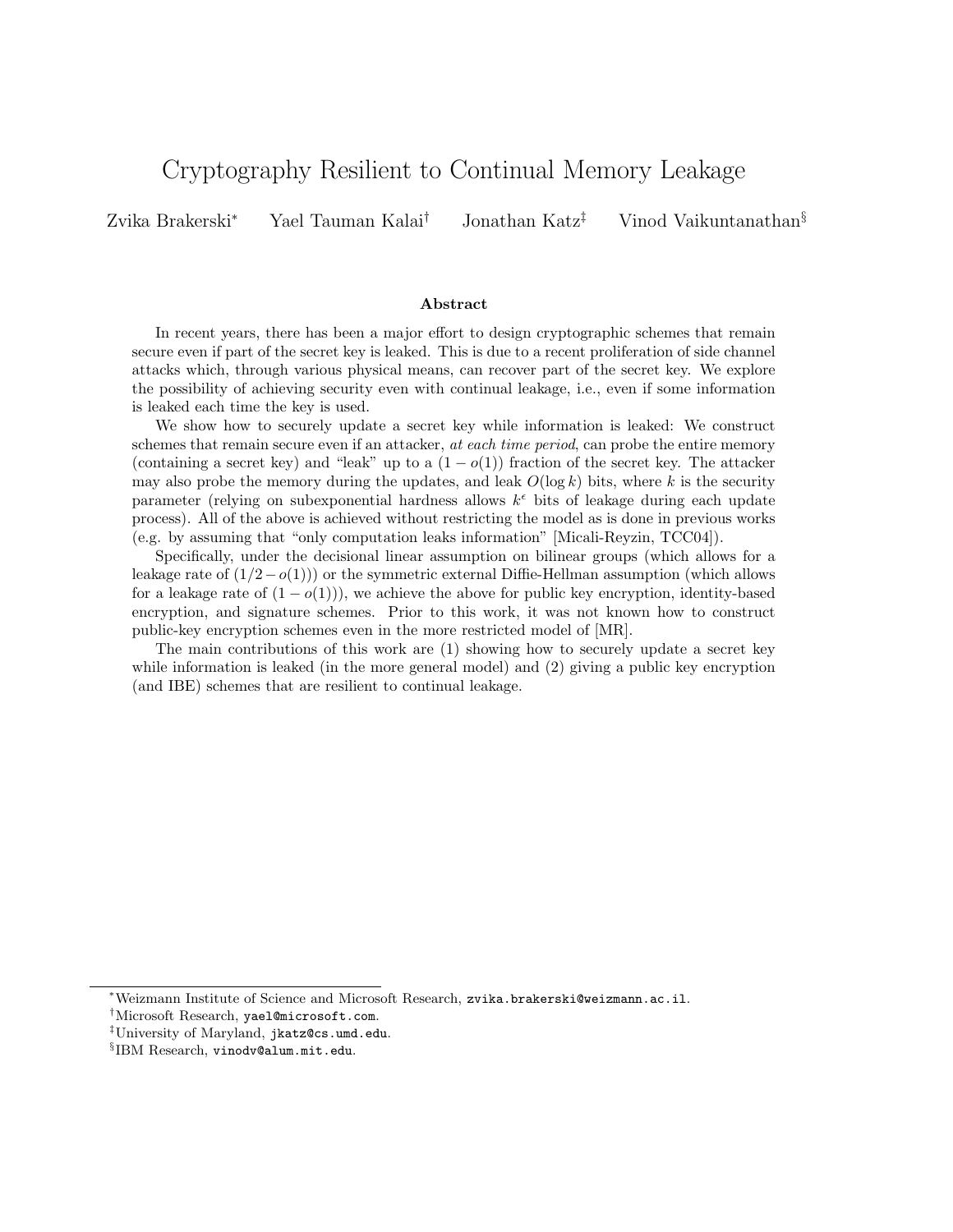# 1 Introduction

Modern cryptography, starting from the foundational work in the late 70s, has been a huge success, leading to the definition and construction of various cryptographic primitives such as digital signatures, public-key encryption, identity-based encryption, and so forth. The working assumption in most of modern cryptography is that secret keys are generated using perfectly random bits, and once they are generated, they are perfectly secret. However, it has been observed that this assumption does not hold in practice, where attackers use different types of side-channel attacks to leak information about the secret key. These attacks exploit the physical characteristics of the execution of a cryptographic device, such as timing, power consumption, electro-magnetic radiation, and so forth (see [Koc96, KJJ99, OST06, HSH+08] and the references therein). What's worse, many constructions that were proven to be secure under traditional cryptographic security definitions are known to be completely insecure under many such attacks (see, e.g., [Koc96] for how to break the RSA algorithm under timing attacks, and [HSH<sup>+</sup>08] for how to break RSA as well as the Advanced Encryption Standard (AES) under cold-boot attacks). The focus of this work is constructing cryptographic protocols that are provably secure in the presence of side-channel attacks.

Recently, starting with the work of Ishai, Sahai and Wagner [ISW03] and Micali and Reyzin [MR04], there has been a major effort by the cryptographic community to construct such protocols. The influential work of Micali and Reyzin proposed to construct cryptographic protocols under the assumption that

#### "any computation, and only computation, leaks information".

Indeed, the vast variety of side-channel attacks lead to a myriad of different ways in which information can leak *every time* the cryptographic device performs some computation. Thus, it seems prudent to allow any computation to leak information – we will refer to this as the continual leakage model. Furthermore, even though different side-channel attacks leak vastly different types of information, the amount of information thus leaked is always assumed to be "bounded". In short, to account for the different side-channel attacks, we will allow the attacker to obtain any polynomialtime computable function of the current internal state of the device in every time-period, as long as the information thus obtained is "bounded". Of course, it is easy to observe that achieving security in this model requires that the secret key (or, its representation) be refreshed periodically.

The second clause of the Micali-Reyzin proposal turns out to be problematic. Roughly speaking, the "only computation leaks information" assumption means that the parts of memory that are not "touched" during a certain time-period do not leak during that time-period. Is it really true that (temporarily) inactive memory does not leak information? Some recently proposed attacks such as the cold-boot attack  $[HSH<sup>+</sup>08]$  leak information from the memory even when no computation is taking place. In addition, various memory architectures leak information when there is no explicit computation going on; for example, a dynamic random-access memory (DRAM) needs to be automatically refreshed every once in a while (just to maintain the state of the memory), harddisks might leak information because of the electro-magnetic polarizations, and so on. This raises the question:

#### Can we protect against continual leakage of information from all parts of the memory?

In other words, we would like to remove the "only computation leaks" assumption, and allow all parts of memory – including the secret key, the random bits generated by the system, and the intermediate bits of computation – to leak during all time-periods. This powerful model of leakage,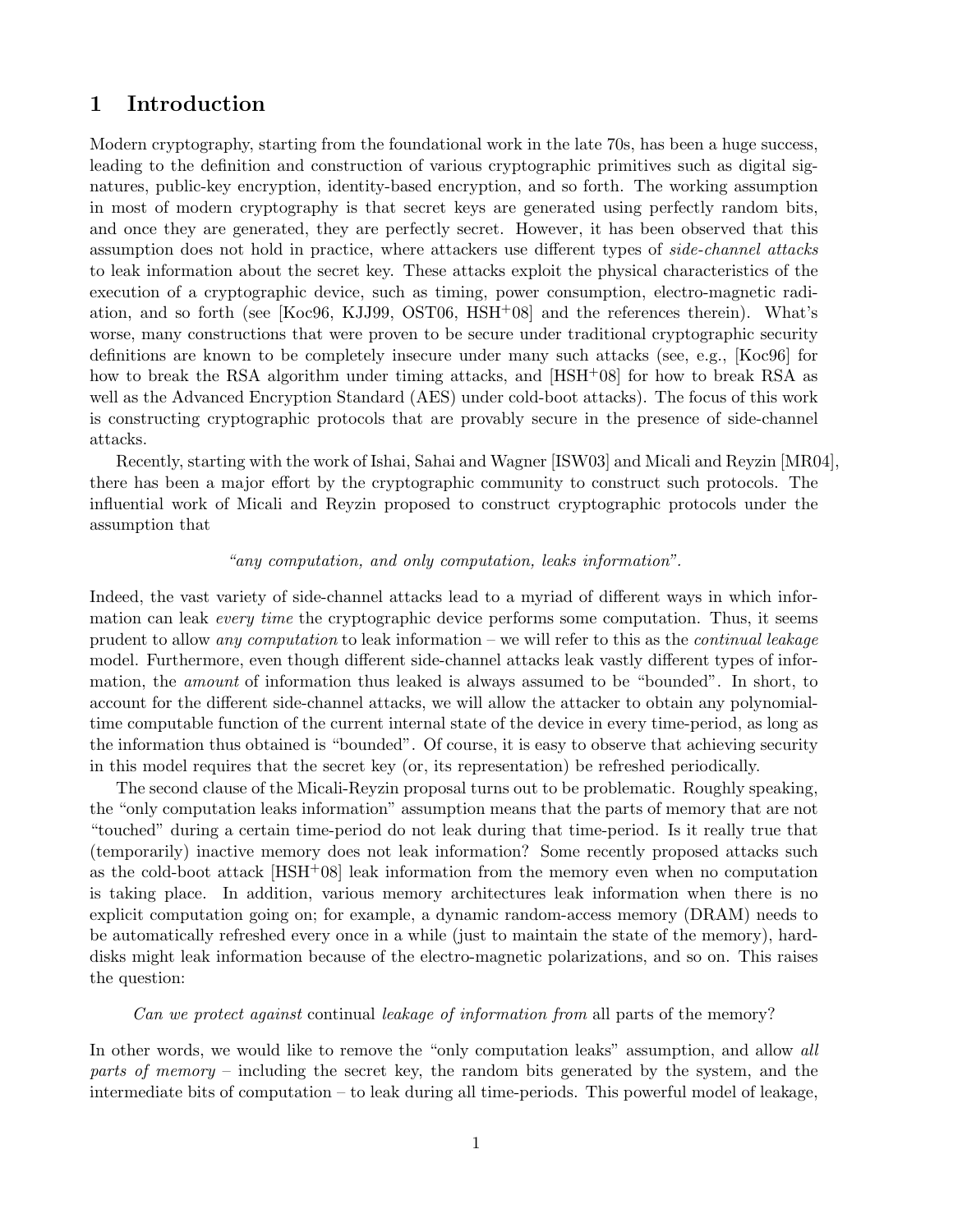which we refer to as the *continual memory leakage* model, is the focus of our work. Our main goal will be to construct a variety of cryptographic schemes – public-key and identity-based encryption schemes, and digital signature schemes – that are secure in the continual memory leakage model.

Before going any further, let us review two important lines of work that are vitally related to this discussion.

Previous Work. The first line of work constructs cryptographic schemes that are proven secure in the Micali-Reyzin model, that is, assuming that only computation leaks information. There have been a few such constructions, including the work of Dziembowski and Pietrzak who constructed stream ciphers [DP08, Pie09], and the work of Faust et al. who constructed digital signature schemes [FKPR10]. In addition, the recent works of Faust et al.  $[FRR+10]$ , Juma and Vahlis [JV10], and Goldwasser and Rothblum [GR10] shows how to do general leakage-resilient cryptography assuming access to secure (perfectly leakage-proof) hardware. We elaborate on these results in Section 1.2, but here, we emphasize that there are several very basic cryptographic tasks, such as public-key encryption schemes, for which we do not know of any construction that is secure against continual leakage even assuming that "only computation leaks".

A complementary line of work – initiated by Akavia, Goldwasser and Vaikuntanathan [AGV09]  $-$  deals with the so-called *bounded memory-leakage model*. Here, the attacker chooses an arbitrary, efficiently computable function  $f$  (possibly as a function of the public parameters of the system), and receives the result of f applied to the secret key  $sk$ . Clearly, to have some secrecy left, we must restrict the attacker to choose a function f that does not fully reveal the secret. This (apparently necessary) condition has been modeled in several ways, leading to more and more general definitions, by [AGV09], Naor and Segev [NS09] and Dodis, Kalai and Lovett [DKL09]. The important point to note is that the information leakage here is *one-shot* – that is, the total amount of information that the attacker obtains is fixed, regardless of the amount of computation that is going on within the device. Many cryptographic schemes were proven secure in these bounded leakage models, including weak pseudorandom functions, signature schemes, and public-key and identity-based encryption schemes [DKL09, NS09, ADW09, KV09]. We elaborate on these in Section 1.2.

The Best of Both Worlds – the Continual Memory Leakage Model. In this work, we propose the continual memory leakage model that combines the best features of both the continual leakage model of [MR04, DP08, Pie09, FKPR10, JV10, GR10], and the bounded memory leakage model of [AGV09, NS09, KV09, ADW09]. In particular, in the continual memory leakage model, the leakage of information is unrestricted in time (thus, information leaks continuously over time) and unrestricted in space (thus, every bit of the cryptographic device is liable to leak, regardless of whether it is being used in computation or not). Let us pin down a little more precisely what we mean by this.

For concreteness, let us illustrate the continual memory leakage model in the context of digital signature schemes. We view the signing device as consisting of two types of memory:

- 1. Public memory that stores the public verification key, the public randomness used by the system, and the inputs and outputs of the computation.
- 2. Secret memory that stores the secret key, the secret randomness used by the system, and the intermediate steps in the (signature) computations.

The attacker can see the contents of the public memory in its entirety, while (as we will see) he is allowed to obtain a limited amount of information about the secret memory.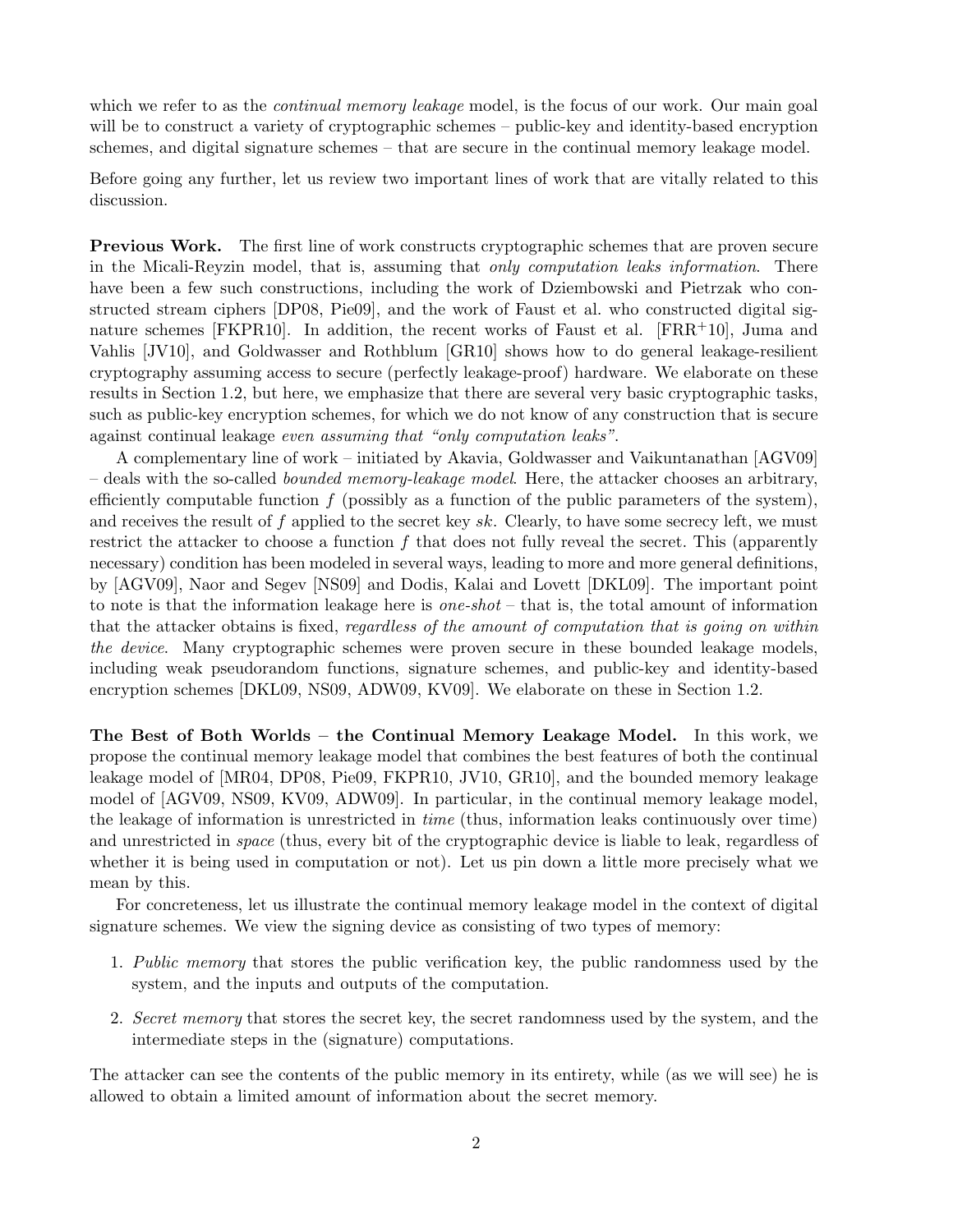More specifically, we partition time to discrete time periods, where during each time period, the signature device may sign many messages. During each time period (and during each signature computation), we allow the attacker to choose an arbitrary (efficiently computable) leakage function, and obtain as a result the leakage function applied to the internal state (namely, the secret key and the internal randomness and the bits of the intermediate computation) of the device. Following [AGV09], the only restriction we place on the leakage functions is that their total output length during each time-period is at most a pre-specified fraction of the number of bits of the internal state.<sup>1</sup>

At the end of each time-period, we "update" or "refresh" the secret key. Secret-key update is a randomized procedure that takes as input a secret key sk corresponding to a public key  $pk$ , and outputs a uniformly random secret key  $sk'$  for the same public key. As we argued above, tolerating continual leakage necessitates such an update of the secret key. We emphasize that information leakage could happen during the update of the secret key as well, and such leakage potentially depends on the randomness used for the update procedure (among other things).

We refer the reader to Section 3 for a full-fledged and formal description of the model.

## 1.1 Our Results

We construct public-key and identity-based encryption schemes, as well as a signature scheme secure in the continual memory leakage model, under the decisional linear assumption over bilinear groups. More specifically, for any (arbitrarily small) constant  $\epsilon > 0$ , we prove that our schemes are resilient to continual memory leakage, where at each time period, any bounded (poly-time computable) function of the secret-key sk can be leaked, as long as the leakage-rate is at most  $\frac{1}{4} - \epsilon$ ; i.e., the size of the leakage is  $(\frac{1}{4} - \epsilon) \cdot |sk|$ . Moreover, our schemes are resilient to leakage during each secret-key update process, as long as this leakage contains only  $O(\log k)$  bits, where  $k$  is the security parameter. Furthermore, if we are willing to rely on subexponential hardness of the linear assumption over bilinear groups, then we can tolerate up to  $O(k^{\epsilon})$  bits of leakage from each update process. We note that while tolerating a logarithmic number of bits of leakage in non-continual, one-shot memory attack model is quite easy (since this leakage can be guessed), this is not the case in the continual leakage model (since in this model, guesses need to be made over and over again).

We emphasize that when leakage occurs during a computation (such as during the update procedure), a bounded function of all the memory content can leak; this includes the secret key, but also all the randomness used by the procedure. It is the latter that makes it difficult to tolerate leakage during a computation.

Our Main Results: Public-key and Identity-based Encryption Schemes. The cornerstone of all our results is the construction of a public-key encryption scheme secure against continual memory leakage with the leakage parameters as described above. We then show the following.

- We show how to modify the construction to create an *identity-based encryption* scheme secure against continual memory leakage of the secret keys of individual users (see Section 2.3 and Section 7; also, see below for more details).
- Given an encryption scheme that is resilient to continual memory leakage, we show how to (relatively easily) construct a signature scheme that is resilient to continual memory leakage;

<sup>&</sup>lt;sup>1</sup>We can in fact extend our results to the more general "leftover entropy" leakage model of Naor and Segev [NS09] which requires only that the secret key has non-trivial min-entropy conditioned on the leakage.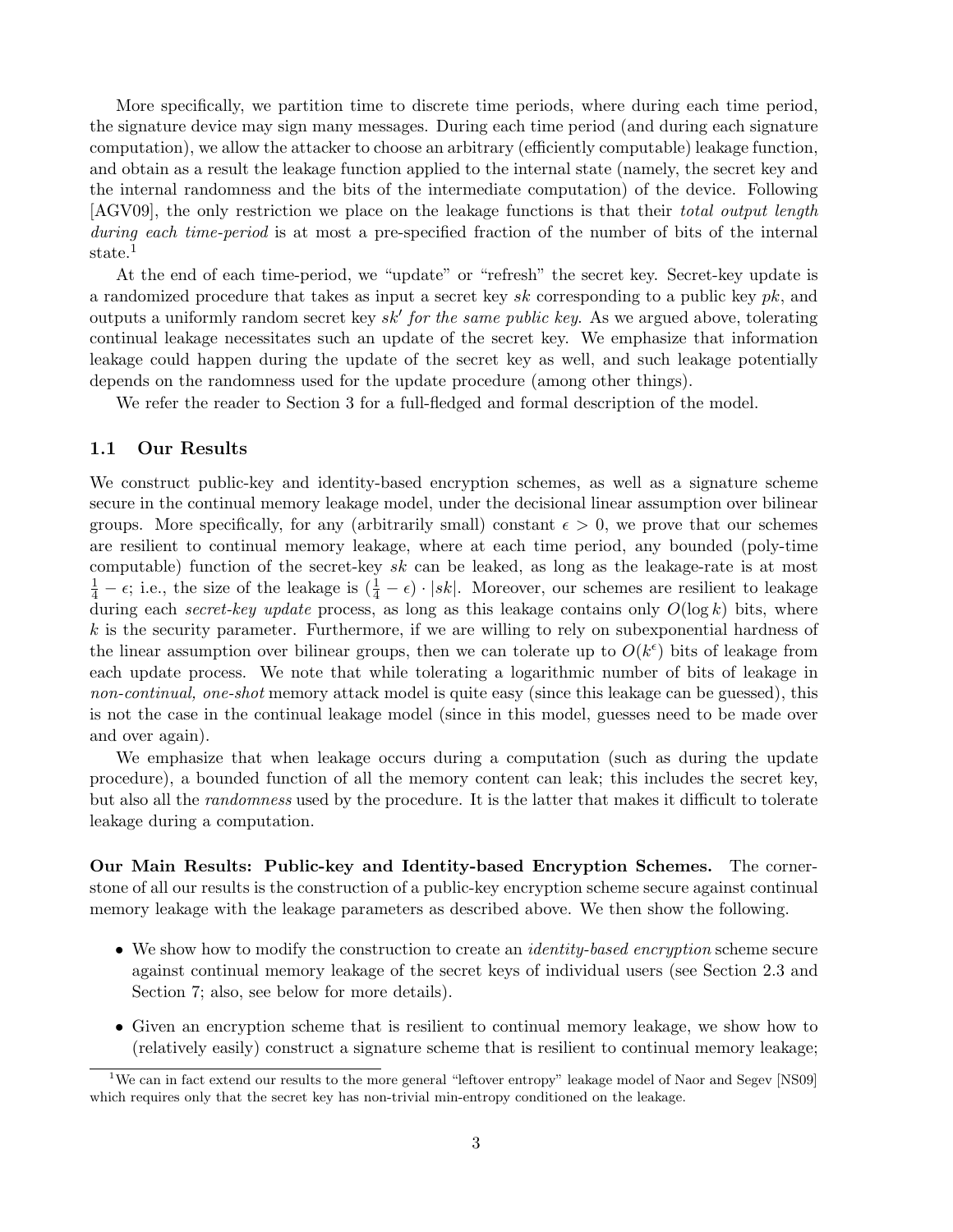this follows the paradigm of Katz and Vaikuntanathan [KV09] (see Section 2.4 and Section 8.1). The resulting scheme tolerates leakage from the memory, the key-generation and update procedures, but not during the signing process. We then show how to modify this scheme to tolerate leakage from the signing process as well, under additional computational assumptions; see below for details.

We view the encryption (and IBE) schemes as the main results of this paper, and the signature scheme as secondary, for several reasons: First, as mentioned above, it is relatively easy to construct the signature scheme given our encryption scheme (at least without tolerating leakage from the signing algorithm). Second, and more importantly, prior to this work, it was known how to construct signature schemes that are secure in a continual leakage model assuming that *only computation leaks* information [FKPR10]; however, it was not known how to construct encryption schemes that are secure in a continual leakage model, even with the Micali-Reyzin assumption.

Finally, we would like to note that our public key encryption scheme gives rise to a symmetric encryption scheme resilient against continual memory leakage (where the secret key contains both the secret and public keys), where two parties can interact over an insecure channel, while individually and independently updating their secret keys. In other words, at any point of time, the two communicating parties might have completely different secret keys, and still they will be able to communicate meaningfully. What's more, this requires no interaction whatsoever! We defer an elaborate treatment of this connection, and more, to the full version.

Remarks on the Identity-based Encryption Result. We note that in our identity based encryption scheme, we can only tolerate leakage from the signing keys of the users, but cannot tolerate leakage from the master secret key. On the one hand, one could argue that since the master secret key is a much more appealing target (as it is related to the security of all the users), it may attract more attention from attackers and thus deserves more protection. On the other hand, the trusted authority has much more resources than the individual users, and can afford to implement iron-clad counter-measures at the implementation level to prevent key leakage. That said, we view the problem of finding identity-based encryption schemes that are resilient to the leakage of the master secret-key as a very interesting open question.

Remarks on the Signature Scheme. In the case of signature schemes, tolerating leakage from the signing process (which is typically a randomized process) is highly non-trivial (this situation should be contrasted with encryption schemes, where the decryption operation is deterministic, and leakage from the decryption process can be interpreted as memory leakage). Indeed, our first signature scheme (that we described above) cannot tolerate any leakage from the signing process.

However, we construct another signature scheme that can tolerate leakage from the signing process relying on two additional assumptions. The first is that short non-interactive arguments exist. We note that known constructions of such arguments, were proven to be secure only in the random oracle model [Kil92, Mic00, BG08]. The second assumption is that there exists a family of collision resistant hash functions that map strings in  $\{0,1\}^*$  to strings in  $\{0,1\}^{\alpha(k)}$ , for some  $\alpha(k) \in \mathbb{N}$ . Given these constructs, the scheme can then tolerate a leakage-rate of  $(\frac{1}{4} - \epsilon) \cdot \frac{1}{\alpha(k)}$  $\alpha(k)$ (from both memory, and more significantly, also from the signing algorithm). Thus the smaller the number  $\alpha(k)$  is, the better the leakage-rate we get, but the stronger the assumption becomes. We note that (as in the original signature scheme) this scheme can also tolerate leakage during each update process, as long as this leakage contains only  $O(\log k)$  bits (or  $k^{\epsilon}$  bits if we rely on a subexponential hardness assumption).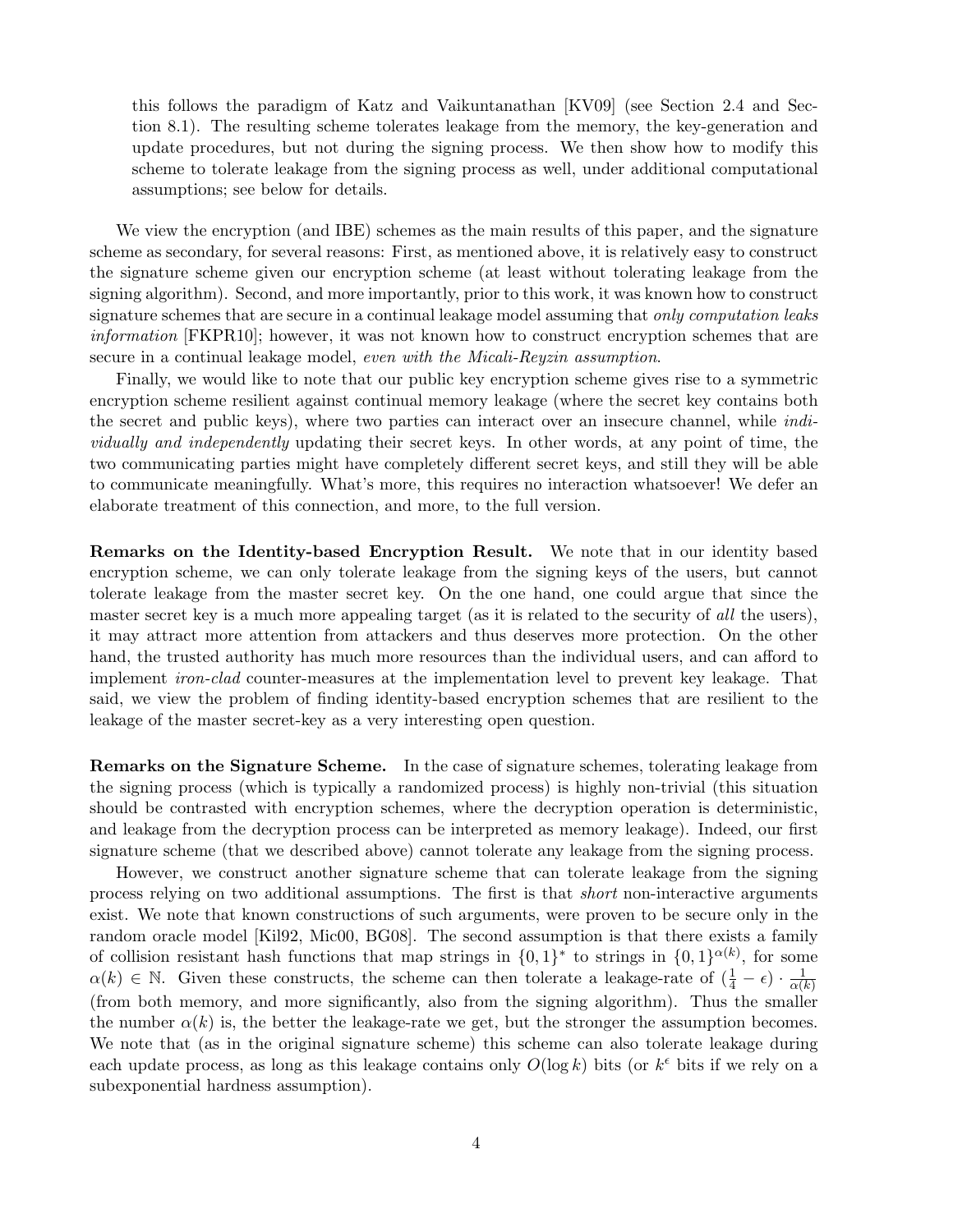Improving the Leakage Rate. We note that the main drawback of our schemes is that the leakage-rate that we can tolerate is not optimal. For example, we can only tolerate a leakage-rate of  $\frac{1}{4} - \epsilon$  between each update procedure. We don't view this as a serious drawback, since it simply means that we should update our secret key more often.

Moreover, we mention that for signature schemes, we have an additional construction that tolerates leakage-rate of  $1 - \epsilon$  between update procedures. unfortunately, this scheme relies on the very strong and non-standard assumption, posed by Valiant [Val08], which assumes the existence of a non-interactive CS proof-of-knowledge. Also, this scheme cannot tolerate any leakage from the update procedure or the signature procedure. Since we view this result as inferior to the others (due to the strong assumption it relies on and due to the fact that the update and signing processes cannot tolerate any leakage), we omit the details of this construction from this version.

Finally, we note that the fact that our schemes can only tolerate  $\log k$  bits of leakage from the update procedure (or  $k^{\epsilon}$  bits if we rely on subexponential hardness), is a drawback which we cannot overcome. We leave the problem of improving this leakage parameter as an important open problem.

Finally, we mention that one of the technical tools we develop to achieve these results is a new linear algebraic theorem (which is unconditional, and requires no computational assumptions), stating that "random subspaces are leakage-resilient". See Section 2.1 and Section 5 for details.

## 1.2 Related Work

It should not come as a surprise that the theory of cryptography community has been cognizant of the issue of inadvertent information-leakage for quite a while. A number of early results address this issue, although most of them do not explicitly mention side-channel attacks as a motivating factor. Most notably, the line of work on exposure-resilient cryptography, initiated by Rivest and Boyko [Riv97, Boy99], and continued in a number of other works [CDH+00, ISW03, IPSW06], considers simple leakage functions that reveal a subset of the bits of the secret key or the internal memory of the cryptographic device. This line of research culminated in the works of Ishai, Prabhakaran, Sahai and Wagner [ISW03, IPSW06] who show how to "compile" any cryptographic algorithm into one that tolerates such types of leakage. In contrast to these works, that considers leakage functions that act locally, the focus of later works has been to consider powerful leakage functions that can perform some *global computation* on the secret key. In addition, several works on "cryptography with imperfect randomness" [DOPS04] can also be construed as dealing with information leakage.

The modern approach to dealing with leakage starts with the ground-breaking conceptual work of Micali and Reyzin [MR04] who propose to construct and study formal models that capture general types of leakage. This study has led to two distinct strands of work, which we describe below.

The "Computational Leakage" Model. As described earlier in this section, the work of Micali and Reyzin proposed to study side-channel attacks under the assumption that only computation leaks information. In other words, information leakage occurs whenever computation takes place on the secrets; furthermore, the parts of memory that are not involved in computation, during a certain time-period, are not subject to leakage during that time-period. A number of works design cryptographic schemes that are resilient to leakage under this assumption. In particular, the beautiful work of Dziembowski and Pietrzak [DP08, Pie09] constructs stream ciphers secure in this model. Subsequently, Faust et al. [FKPR10] show a construction of signature schemes in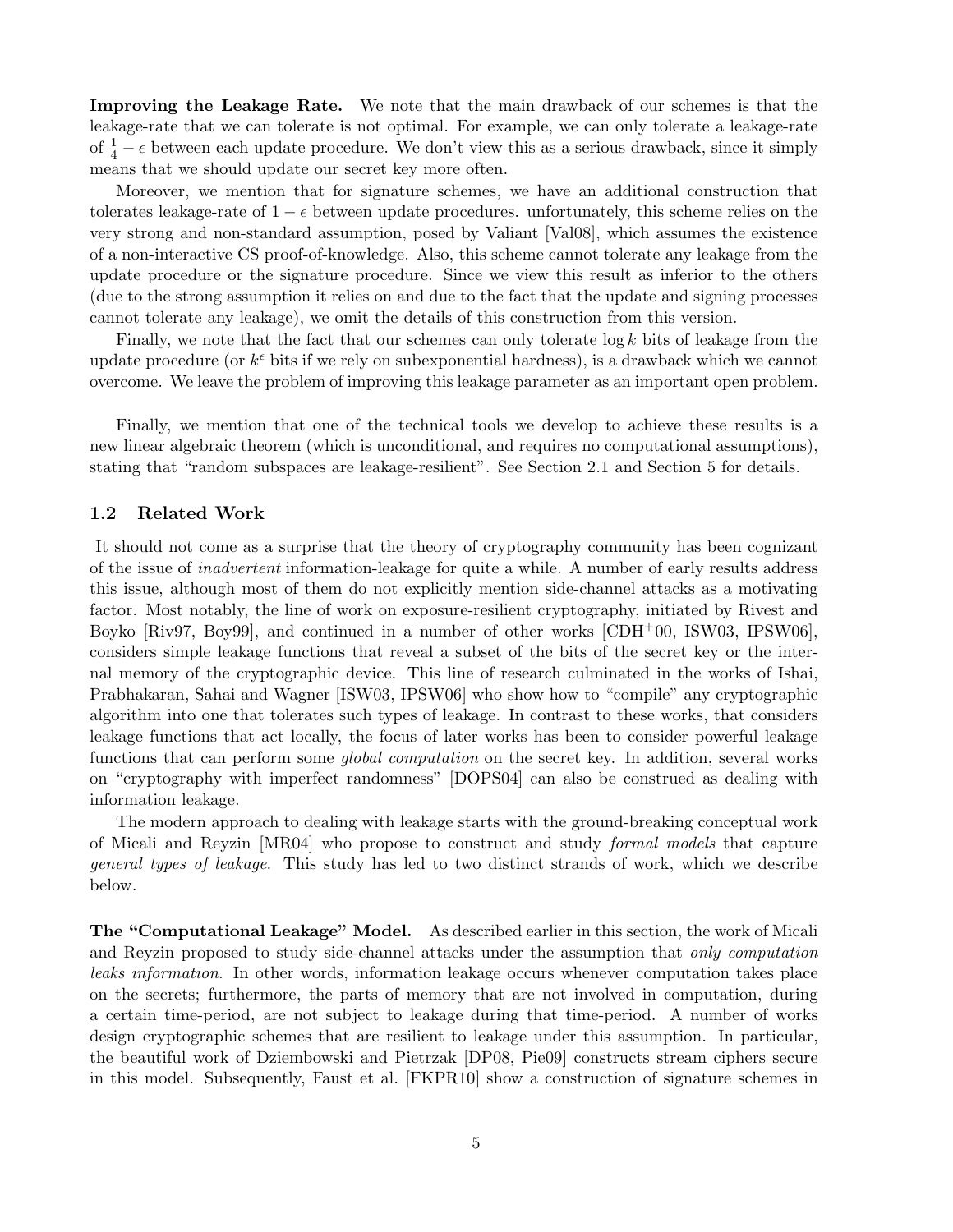this model as well. Notably, there have been no constructs of public-key encryption schemes that tolerate continual leakage (even under the Micali-Reyzin axiom).

More recently, Juma and Vahlis [JV10] and Goldwasser and Rothblum [GR10] show how to "compile" any cryptographic algorithm into one that is secure against continual leakage. These works rely on the Micali-Reyzin axiom and make use of a (very simple) perfectly leakage-proof hardware device (this device simply samples from a fixed distribution). In particular, these results can be used to come up with leakage-resilient variants of popular cryptographic algorithms such as RSA and AES. In contrast, the focal point of our work is to do away with the Micali-Reyzin axiom, and avoid any type of secure hardware assumption; however, we construct specific cryptographic primitives in this work, as opposed to [JV10, GR10] whose (more ambitious) goal is general leakageresilient computation.

The "Bounded Memory Leakage" Model. The second line of work considers the bounded leakage model that allows the adversary to obtain a function  $f$  of his choice applied the secret key sk, as long as the output  $f(sk)$  "does not reveal the entire secret key". This latter condition has been formalized in many different ways, starting from the work of Akavia, Goldwasser and Vaikuntanathan [AGV09] who restrict the leakage function f to have output length  $\ell(|sk|) \ll |sk|$ . A number of generalizations have been proposed, including the "leftover entropy model" of Naor and Segev who consider the class of all functions  $f$ , for which sk has non-trivial min-entropy conditioned on  $f(sk)$ . An even more general model (and arguably, the most general model along these lines) was given by Dodis, Kalai and Lovett [DKL09], who considered the class of all functions f which are computationally hard to invert. The work on bounded retrieval model, initiated by [CLW06], and explored in  $[ADW09, ADN<sup>+</sup>10]$  is also closely related to this line of research.

Quite significantly, in all these works (unlike this paper), the attacker can only obtain an a-priori bounded amount of leakage from the secret key, regardless of the amount of computation taking place in the system

Other Models and Results. In addition to these works, there have been a small number of models that capture specific classes of side-channel attacks. The work of Faust et al.  $[FRR+10]$ show how to compile any cryptographic algorithm into one that resists continual leakage, where the leakage functions are computable by constant-depth  $AC^0$  circuits. Their result assumes the use of a simple leakage-proof hardware device as well. Standaert et al. [PSP+08] construct pseudorandom generators that are secure against specific, naturally occuring, classes of leakage such as the Hamming weight leakage.

Contemporaneous Work of Dodis et al. [DHLAW10]. We finally mention the concurrent work of Dodis et al., which constructs efficient signature schemes, identification schemes and authenticated key agreement that are secure in the continual leakage model (and similarly to us, do not rely on the *only computation leaks information* assumption). Their signature scheme is secure with leakage-rate  $\frac{1}{2} - \epsilon$  in each time period, under the SXDH assumption, or  $\frac{1}{3} - \epsilon$  under the linear assumption. Unlike this work, they do not address the issue of leakage from the update process and, furthermore, they do not construct public-key or IBE encryption schemes that are secure in the continual leakage model.

<sup>&</sup>lt;sup>2</sup>In this work, we follow the [AGV09] approach, and restrict the leakage function to have bounded output length during every time period.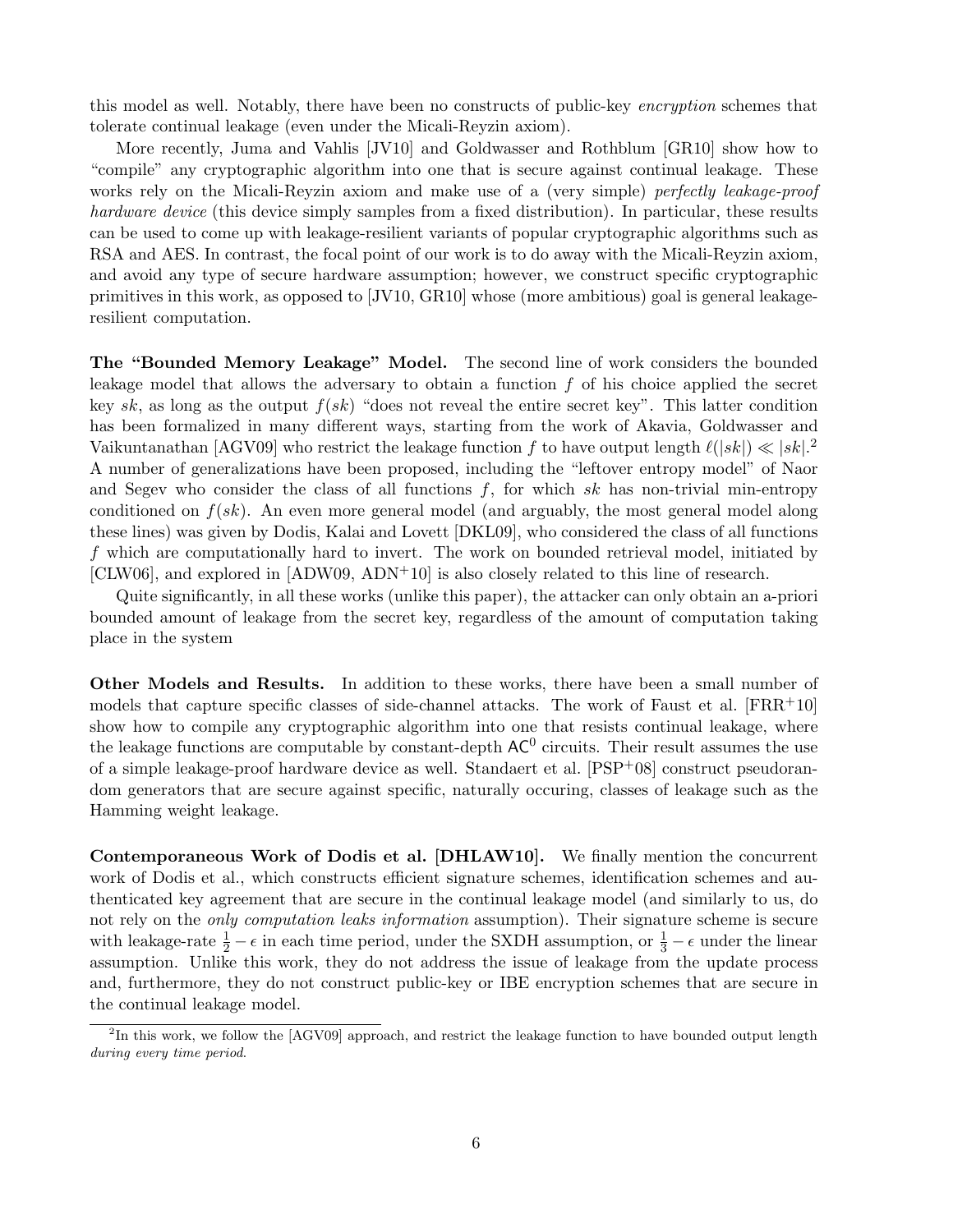## 2 Overview of Our Results

In this section, we provide an extended overview of our results, constructions, proofs and techniques. Our notational conventions are mostly standard. The notation  $g^{\mathbf{X}}$ , where **X** is a matrix and g is a group element (typically a generator), denotes a matrix where  $(g^{\mathbf{X}})_{i,j} = g^{(\mathbf{X})_{i,j}}$ . We rely on (the matrix form of) the linear assumption in bilinear groups stating that the ensembles  $g^{\mathbf{X}}, g^{\mathbf{Y}}$  are computationally indistinguishable if  $X, Y$  have the same dimensions and if X is a random rank-d matrix  $(d > 2)$  and Y is a random rank- $(d + t)$  matrix  $(t > 0)$ . This assumption is widely assumed to hold even in groups with bilinear maps. We refer the reader to Section 4 for more details on conventions and assumptions.

We start by describing our linear-algebraic tool in Section 2.1 and then move on to describe our public-key encryption scheme in Section 2.2, our identity based encryption scheme in Section 2.3, and finally our signature scheme in Section 2.4.

## 2.1 Random Subspaces are Leakage Resilient

We first provide an algebraic tool that is crucial to our leakage resilient constructions. More specifically, we give two algebraic theorems that essentially say that random subspaces are resilient to continual leakage. These are information theoretic theorems (i.e., they do not rely on any cryptographic assumption). We believe that these theorems are interesting on their own, and may find further applications.

Consider a random subspace  $X$  of dimension at least 2 of a given linear space. For concreteness, think of **X** as a random subspace of  $\mathbb{Z}_q^m$  of dimension  $\ell \geq 2$ . For notational convenience, **X** is represented as a rank- $\ell$  matrix in  $\mathbb{Z}_q^{m\times \ell}$ , whose columns form a basis of the subspace. A leakage on **X** is given in the following form: an arbitrary leakage function  $f$  (that must not depend on **X**) is applied to a random vector  $\bf{v}$  in the subspace  $\bf{X}$ . We show a bound linking the size of the range of the leakage function  $f$  (i.e. the amount of information it reveals on  $\bf{v}$ ), to the statistical distance between the pair  $(\mathbf{X}, f(\mathbf{v}))$  and the pair  $(\mathbf{X}, f(\mathbf{u}))$ , where **u** is a random vector in  $\mathbb{Z}_q^m$ . In particular, we show that if the leakage  $f(\mathbf{v})$  reveals "bounded" information about **v**, then the pairs  $(\mathbf{X}, f(\mathbf{v}))$ and  $(X, f(u))$  are statistically close. In the latter pair, the leakage function reveals nothing about the subspace  $X$ , and therefore we conclude that applying a "bounded" leakage function (such as a length-restricted leakage function) to a random vector in the subspace  $X$  is leakage resilient in the sense it does not reveal information about X.

We also consider the case where the leakage function is applied to *two* random vectors in  $X$ . In other words, the leakage function is applied to a random dimension-2 subspace,  $\mathbf{Y}$ , of  $\mathbf{X}$  (using a matrix notation,  $\mathbf{Y} = \mathbf{X} \cdot \mathbf{T}$ , where  $\mathbf{T}$  is a random rank-2 matrix in  $\mathbb{Z}_q^{\ell \times 2}$ ). In this case, we need to assume that the subspace **X** is of dimension  $\ell \geq 4$ .

More generally, the dimension of  $X$  needs to be at least twice the dimension of the subspace leaked. Namely, if the leakage function is applied to a random subspace of  $X$  of dimension d then we would need **X** to be of dimension  $\ell \geq 2d$ . This requirement stems from the fact that random dimension-d subspaces of **X** are (almost) pairwise independent assuming **X** is of dimension  $\ell \geq 2d$ .

We formally state the two theorems below. The first theorem considers the case where the leakage function is applied to one random vector in  $X$  (or a random one-dimensional subspace of X), and the second theorem considers the case where the leakage function is applied to a random two-dimensional subspace of X. In what follows, we denote by dist the statistical distance, and denote by  $\text{Rk}_2(\mathbb{Z}_q^{\ell \times 2})$  the set of all rank-2 matrices in  $\mathbb{Z}_q^{\ell \times 2}$ .

**Theorem 2.1.** Let  $m, \ell \in \mathbb{N}$ ,  $m \geq \ell \geq 2$  and let q be a prime. Let  $\mathbf{X} \stackrel{\$}{\leftarrow} \mathbb{Z}_q^{m \times \ell}$ , let  $\mathbf{r} \stackrel{\$}{\leftarrow} \mathbb{Z}_q^{\ell}$  and let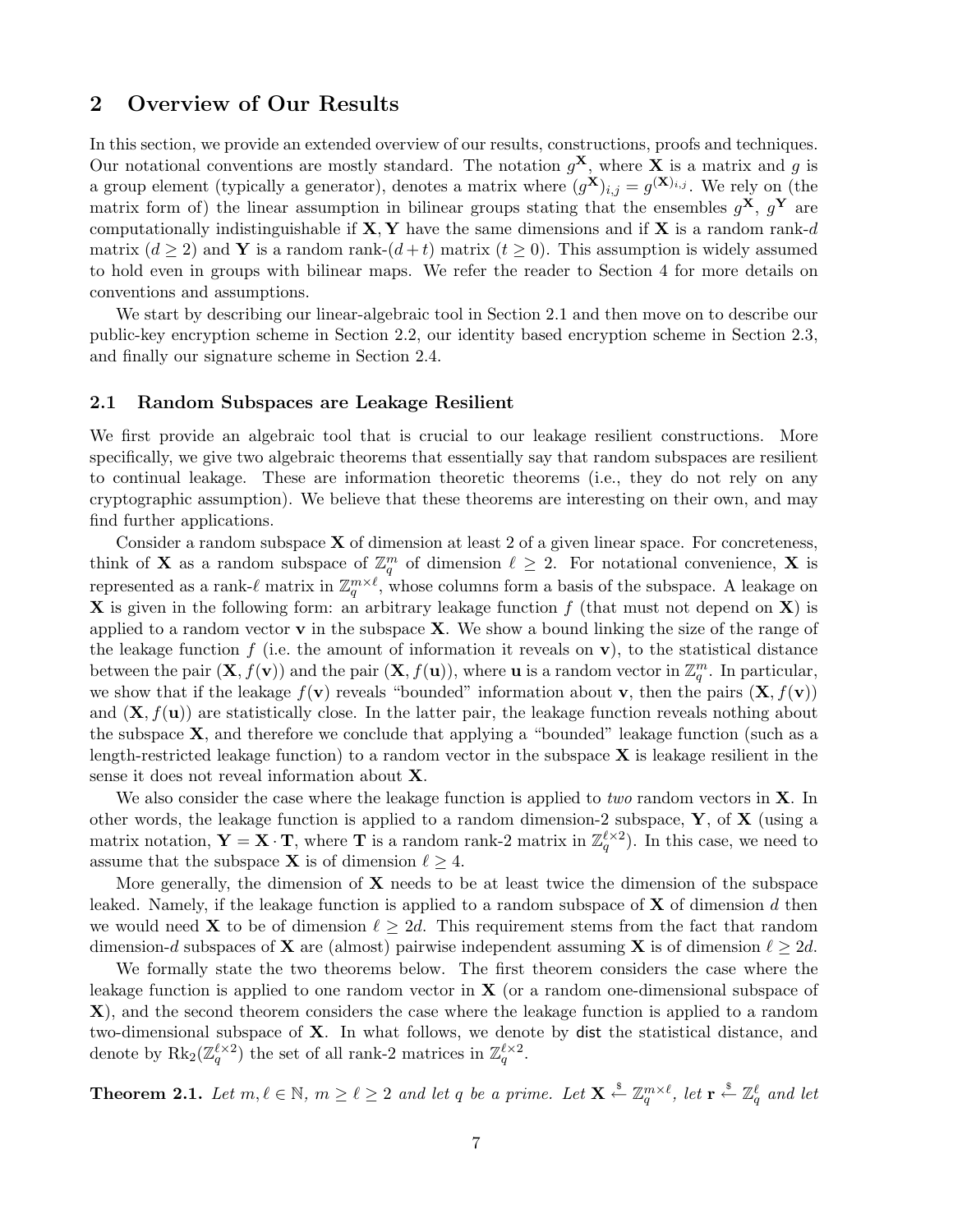$\mathbf{u} \stackrel{\$}{\leftarrow} \mathbb{Z}_q^m$ . Let  $f : \mathbb{Z}_q^m \to W$  be some function. Then,

$$
dist((\mathbf{X}, f(\mathbf{X} \cdot \mathbf{r})), (\mathbf{X}, f(\mathbf{u}))) \le \epsilon,
$$

as long as

$$
|W| \le q^{\ell-1} \cdot \epsilon^2.
$$

**Theorem 2.2.** Let  $m, \ell \in \mathbb{N}$ ,  $m \geq \ell \geq 4$  and let q be a prime. Let  $\mathbf{X} \stackrel{\$}{\leftarrow} \mathbb{Z}_q^{m \times \ell}$ , let  $\mathbf{T} \stackrel{\$}{\leftarrow} \text{Rk}_2(\mathbb{Z}_q^{\ell \times 2})$ and let  $\mathbf{Y} \stackrel{\$}{\leftarrow} \mathbb{Z}_q^{m \times 2}$ . Let  $f : \mathbb{Z}_q^{m \times 2} \to W$  be some function. Then,

$$
dist((\mathbf{X}, f(\mathbf{X} \cdot \mathbf{T})), (\mathbf{X}, f(\mathbf{Y}))) \le \epsilon,
$$

as long as

$$
|W| \le q^{\ell-3} \cdot \epsilon^2.
$$

We note that our original proofs resulted in parameters that are slightly worse than those given in Theorems 2.1 and 2.2. The proofs which achieve the improved parameters (as stated in Theorems 2.1 and 2.2) were pointed to us independently by Gil Segev, Yevgeniy Dodis and Daniel Wichs, and follow the proof of the "generalized crooked leftover hash lemma" [DS05, BFO08].

In what follows we give an outline of our original analysis. The outline is for Theorem 2.1, however the outline for Theorem 2.2 is essentially the same.

*Proof outline.* We note that the (marginal) distributions  $f(\mathbf{X} \cdot \mathbf{r})$  and  $f(\mathbf{u})$  are identical. We call this component w, and concentrate on the conditional distribution of  $X$  conditioned on w. In the case where  $w = f(\mathbf{u})$ , the conditional distribution of **X** is of course uniform. We will prove that this is also the case when  $w = f(\mathbf{X} \cdot \mathbf{r})$  (up to  $\epsilon$  statistical distance), and the theorem will follow.

The proof uses the fact that for almost all fixed values of  $\mathbf{r}_1, \mathbf{r}_2$ , it holds that  $\mathbf{X} \cdot \mathbf{r}_1$ ,  $\mathbf{X} \cdot \mathbf{r}_2$  are independent. Consider the distribution of **X** conditioned on  $f(\mathbf{X} \cdot \mathbf{r}) = w$ . The probability of a specific **X** is proportional to the number of vectors **r** for which  $f(\mathbf{X} \cdot \mathbf{r}) = w$ . Since this can be written as a sum of (almost) pairwise independent random variables, it follows that the number of such r's is well concentrated around its mean value. Therefore, the said conditional distribution of X is close to uniform.

For more details, see Section 5.

#### 2.2 A Continual-Leakage Secure Encryption Scheme

We next present our public-key encryption schemes  $\mathcal L$  and  $\mathcal L^*$  that are secure against continual leakage attacks. These schemes are parameterized by a polynomially bounded integer  $\ell$  that allows for a tradeoff between the sizes of keys and ciphertexts, and the maximal tolerable leakage rate. The scheme  $\mathcal L$  is secure under the decisional linear assumption in bilinear groups, as long as at most  $1/2 - o(1)$  fraction of the memory leaks between any two consecutive secret-key updates. The security of  $\mathcal{L}^*$  relies on the less standard SXDH assumption (described below), however it can tolerate leakage of almost the entire secret key (in particular, a  $1-o(1)$  fraction thereof) between consecutive key-updates. See below for a more detailed explanation on parameters. The scheme  $\mathcal{L}^*$  is somewhat simpler than  $\mathcal L$  and one can think of it as a "toy example" for  $\mathcal L$ . However, since it is based on a less standard assumption, we will focus our attention mostly on  $\mathcal{L}$ . We stress that the analyses of  $\mathcal L$  and  $\mathcal L^*$  are very similar and differ almost only in the use of the correct linear algebraic tool (Theorem 2.2 is used for  $\mathcal L$  and Theorem 2.1 is used for  $\mathcal L^*$ ).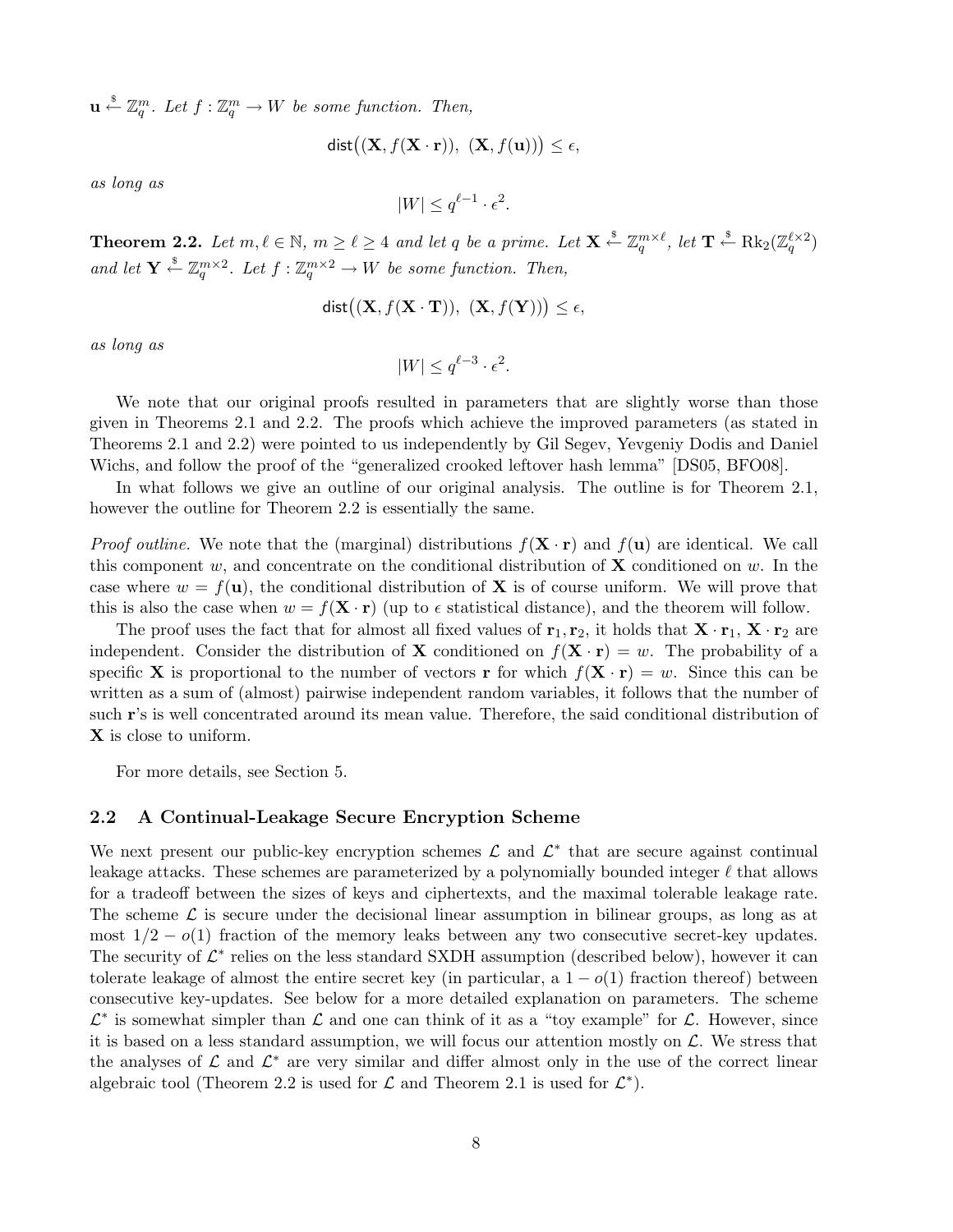As we described above, the amount of tolerable leakage is measured by the ratio between the total number of bits being leaked at each time period and the total amount of "secret memory" being used at that time period. We distinguish between the leakage rates in 3 phases of the algorithm, and thus characterize the scheme's leakage resiliency using 3 parameters: (1) the leakage rate during the key generation, denoted by  $\rho_G$ , which is the total amount of leakage during the key generation divided by the total amount of secret randomness required for this procedure; (2) the leakage rate during key updates, denoted by  $\rho_U$ , which is the total amount of leakage during a key-update procedure, divided by the size of the secret-key (which is a "secret input" to the procedure) and the size of the secret randomness used; and (3) the memory leakage rate between updates, denoted by  $\rho_M$ , which is the leakage during "normal operation" of the scheme, this is the total number of bits leaked between consecutive updates divided by the size of the secret-key (which is the only secret information during this phase).

We show that our schemes are resilient to leakage of constant rate from the memory and very small leakage (of sub-constant rate) from the key-update procedure. The same amount of leakage can also be tolerated in the key-generation procedure. Recalling our notation, this corresponds to a case where  $\rho_M = \Omega(1)$ ,  $\rho_G = \rho_U = o(1)$ .

**The leakage parameters for**  $\mathcal{L}[\ell]$ . In the scheme  $\mathcal{L}[\ell]$ , the value of  $\rho_M$  for a general  $\ell$  can be as high as  $\frac{\ell-6-\gamma}{2\ell}$ , for all  $\gamma > 0$ . For example, taking  $\ell = 12$  guarantees resiliency to leakage rate of  $1/4 - \gamma$ , while the keys and ciphertexts only contain a constant number of group elements. Taking  $\ell$  to be asymptotically increasing, on the other hand, makes the keys and ciphertexts sizes asymptotically increase but makes the tolerable leakage rate  $1/2-o(1)$  (as mentioned above, based on the SXDH assumption, a rate of  $1 - o(1)$  can be achieved).

The value of  $\rho_U$  for general  $\ell$  is  $\omega \left( \frac{\log k}{\ell \log n} \right)$  $\frac{\log k}{\ell \log p}$ , where k is the security parameter and p is the order of the group relative to which we work. We cannot provide an explicit expression for  $\rho_U$ , but rather we show that for all  $c > 0$ , the scheme is resilient in the case where  $\rho_U = \frac{c \cdot \log k}{\ell \log n}$  $\frac{c \cdot \log k}{\ell \log p}$ . This translates to  $O(\log k)$  bits of leakage during each update procedure. In fact, our argument can be generalized<br>in a straightforward manner to imply resiliency of  $\rho_U = \Omega\left(\frac{\log T(k)}{l \log n}\right)$  (corresponding to  $\Omega(\log T(k))$  $\overline{\ell \log p}$ u:<br>` (corresponding to  $\Omega(\log T(k))$ ) bits of leakage during each update procedure) if one is willing to assume that the linear assumption is hard for adversaries that run in time (roughly)  $T(k)$ . Similar techniques show that the same amount of leakage (i.e., any  $O(\log k)$  bits under a standard assumption or  $\Omega(\log T(k))$  bits under a strengthened one) can be tolerated from the key-generation procedure, implying  $\rho_G = \omega \left( \frac{\log k}{\ell \log n} \right)$  $\overline{\ell \log p}$ in this case as well.

To put these results in context, we recall that tolerating a leakage of a logarithmic number of bits in non-continual memory attacks, while not completely trivial, is fairly simple: the leakage value can be guessed and then the adversary has to be simulated in order to make sure that the value guessed is indeed correct (since a success in the security game for encryption is not verifiable). It is important to notice that this is no longer the case in a model with memory leakage and key updates. Here, even a one time leakage of logarithmic size is not necessarily trivial: the reduction cannot simulate the adversary by itself to check the validity of the leakage value guessed. Therefore, even just logarithmic leakage from the key-generation, for example, is non-trivial. The situation becomes even worse when considering leakage from the key-update procedure, since the reduction now needs to make guesses over and over again, and will almost for sure guess wrong at some point. Therefore we view the ability to withstand even such minimal amounts of leakage as an accomplishment.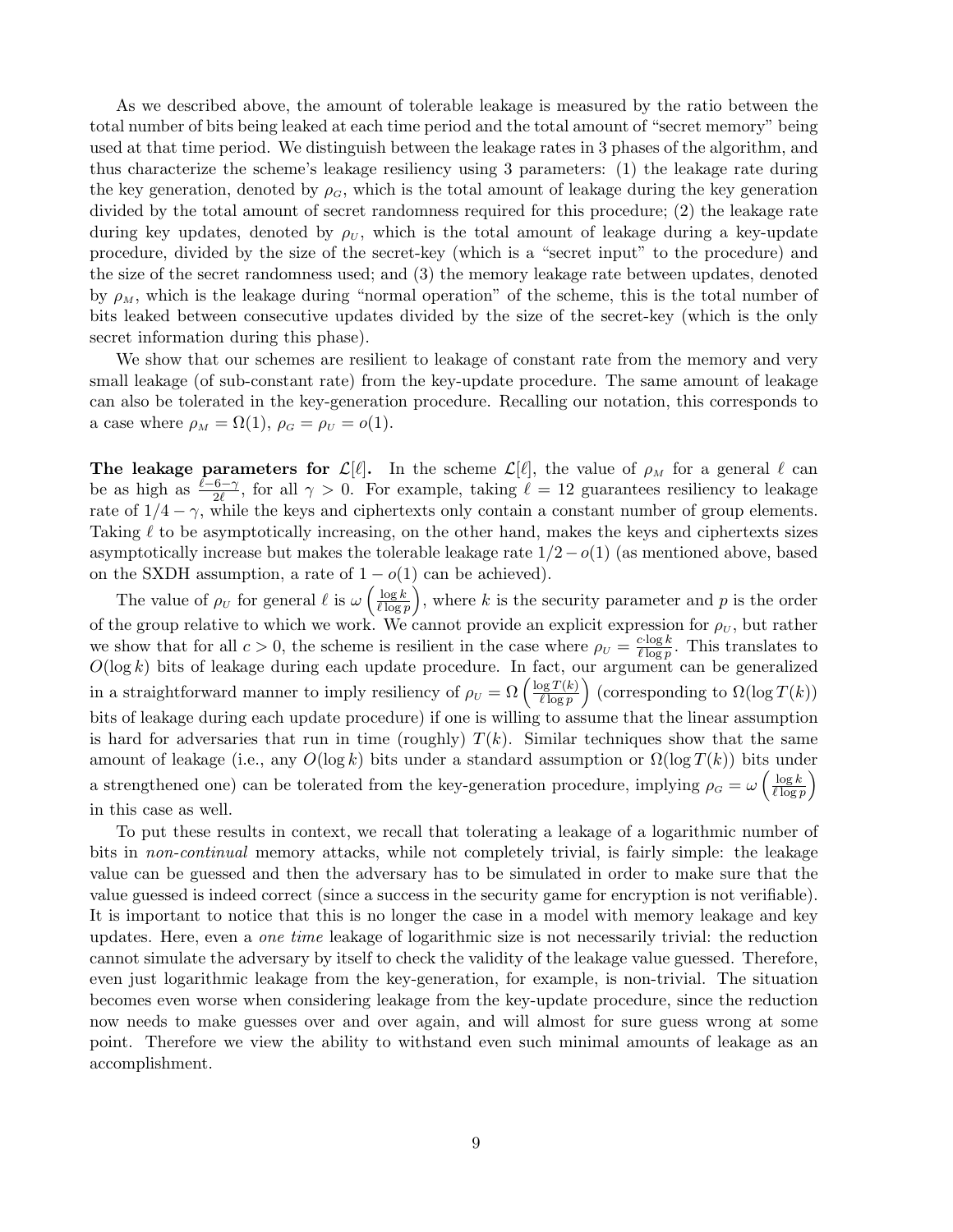**The Scheme**  $\mathcal{L}[\ell]$ . Let us overview the main ideas behind the structure of our scheme. We want to use the fact that under the linear assumption, random rank-2 matrices in the exponent are indistinguishable from random rank-3 matrices.

We start by setting the public-key to  $g^{\mathbf{A}}$ , where **A** is a random  $2 \times \ell$  matrix in  $\mathbb{Z}_p^{2 \times \ell}$ , and where p is the order of the group element g. The ciphertexts are of the form  $g^{\mathbf{v}^T}$ , where  $\mathbf{v} \in \mathbb{Z}_p^{\ell}$ . Namely, the public-key and the ciphertext together form a  $(3 \times \ell)$  matrix in the exponent. Our scheme has the property that this  $(3 \times \ell)$  matrix is random rank-2 for encryptions of 0, and random rank-3 for encryptions of 1, and thus we can use the indistinguishability argument to achieve (semantic) security. To get this property, our encryption algorithm operates as follows: To encrypt 0 set  $g^{\mathbf{v}^T}$ to be a linear combination of the rows of  $g^A$ ; to encrypt 1 set  $g^{\mathbf{v}^T}$  to be a random vector. One can see that the resulting distributions are statistically close to the prescribed ones. Thus, security is achieved.

The next question, of course, is figuring out how to decrypt such ciphertexts. We notice that any non-zero vector **y** in the kernel of **A** can be used to decrypt: simply compute  $g^{\mathbf{v}^T \cdot \mathbf{y}}$  and see if the result equals to  $g^0$ . This will always be the case for encryptions of 0 and will only happen with negligible probability for encryptions of 1. This suggests that such y can be used as a secret-key. However, it is not clear how such a secret-key can be safely updated.

In order to allow for updates, we use a secret key of the form  $g^{\mathbf{Y}}$ , where Y has two column vectors,  $\mathbf{Y} = [\mathbf{y}_1 || \mathbf{y}_2] \in \mathbb{Z}_p^{\ell \times 2}$ , and  $\mathbf{y}_1, \mathbf{y}_2 \in \mathbb{Z}_p^{\ell}$  are random vectors in the kernel of **A**. The fact that the vectors are given in the exponent means that we cannot compute the product  $g^{\mathbf{v}^T \cdot \mathbf{y}_i}$  as suggested before. We thus work over groups with bilinear maps, which enable computing  $e(g, g)^{\mathbf{v}^T \cdot \mathbf{Y}}$  instead.

The key update operation is done by "rotating" the matrix **Y**: sample a random  $2 \times 2$  full rank matrix  $\mathbf{R} \in \mathbb{Z}_p^{2 \times 2}$ , and set the new secret key to  $g^{\mathbf{Y} \cdot \mathbf{R}}$ . Intuitively, since everything is done in the exponent, the update operation is indistinguishable from sampling a fresh random secret-key, which turns out to be a useful property.

The scheme  $\mathcal{L}[\ell]$  is formally presented in Figure 1.

## Encryption scheme  $\mathcal{L}[\ell]$

**Parameters.** The scheme is parameterized by groups  $\mathbb{G}, \mathbb{G}_T$  of prime order p, such that there exists a bilinear map  $e : \mathbb{G} \times \mathbb{G} \to \mathbb{G}_T$ . Let g be a generator of  $\mathbb{G}$  (and so  $e(g, g)$  is a generator for  $\mathbb{G}_T$ ). An additional parameter  $\ell \geq 7$  is polynomial in the security parameter. Setting different values for  $\ell$  will enables a tradeoff between efficiency and the rate of tolerable leakage.

**Key-generation.** The key-generation algorithm samples  $\mathbf{A} \stackrel{\hspace{0.1em}\mathsf{\scriptscriptstyle\$}}{\leftarrow} \mathbb{Z}_p^{2\times \ell}$  and  $\mathbf{Y} \stackrel{\hspace{0.1em}\mathsf{\scriptscriptstyle\$}}{\leftarrow} \ker^2(\mathbf{A})$  (i.e.  $\mathbf{Y} \in$  $\mathbb{Z}_p^{\ell \times 2}$  (note that this is easy to sample since **A** is known). It sets  $pk = g^{\mathbf{A}}$  and  $sk = g^{\mathbf{Y}}$ .

**Key-update.** To update the secret key  $sk = g^{\mathbf{Y}} \in \mathbb{G}^{\ell \times 2}$ , sample  $\mathbf{R} \stackrel{\text{s}}{\leftarrow} \text{Rk}_2(\mathbb{Z}_p^{2 \times 2})$  and then set  $sk' = g^{\mathbf{Y} \cdot \mathbf{R}}.$ 

**Encryption.** Given a public-key  $pk = g^{\mathbf{A}} \in \mathbb{G}^{2 \times \ell}$ , encrypting the bit 0 is done by sampling  $\mathbf{r} \leftarrow \mathbb{Z}_p^2$ and setting the output ciphertext to  $c = g^{r^T \cdot A}$ . Encrypting the bit 1 is done by setting the ciphertext to  $c = g^{\mathbf{u}^T}$  where  $\mathbf{u} \stackrel{\mathbf{\$}}{\leftarrow} \mathbb{Z}_p^{\ell}$ .

**Decryption.** Given a ciphertext  $c = g^{\mathbf{v}^T}$  and a secret-key  $sk = g^{\mathbf{Y}}$ , the decryption process computes  $e(g,g)^{\mathbf{v}^T\cdot\mathbf{Y}}$ . If the result is equal to  $e(g,g)^{\mathbf{0}}$ , then output 0 and otherwise output 1.

Figure 1: Encryption scheme in the CML model.

**Theorem 2.3.** Under the linear assumption, for every  $\ell \geq 7$ , the encryption scheme  $\mathcal{L}[\ell]$  (described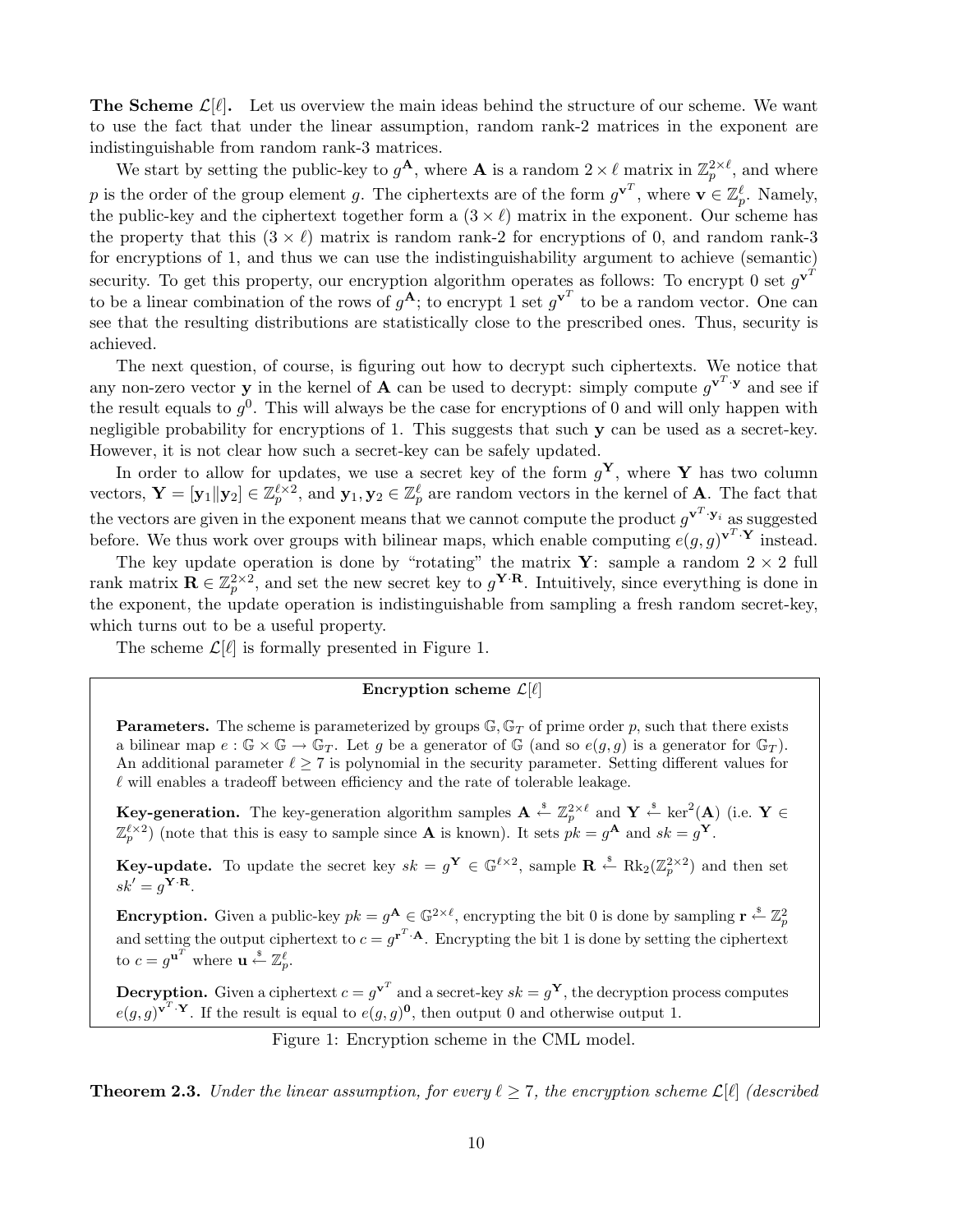in Figure 1) has the following security guarantee: For all constants  $\gamma, c > 0, \mathcal{L}[\ell]$  is secure in the continual leakage model with leakage rate

$$
(\rho_G, \rho_U, \rho_M) = \left(\frac{c \cdot \log k}{4\ell \cdot \log p}, \ \frac{c \cdot \log k}{(2\ell + 4) \cdot \log p}, \ \frac{\ell - 6 - \gamma}{2\ell}\right) .
$$

We refer the reader to Section 6 for details. The proof overview of Theorem 2.3 can be found in Section 6.2, and the formal proof can be found in Section 6.3.

The Scheme  $\mathcal{L}^*[\ell]$ : a simpler scheme with better guarantees under the SXDH assumption. It was recently pointed out to us by Daniel Wichs that a simpler variant of our scheme, which we initially used for explanatory purposes, can in fact be proven secure under the symmetric external Diffie-Hellman (SXDH) assumption in bilinear groups. Moreover, the simplified scheme enjoys better leakage resilience – it achieves security against a leakage rate of  $1-o(1)$  from memory between secret-key updates (the amount of sustainable leakage during the key generation and key updates remains the same as in our original scheme).

Let  $\mathbb{G}_1, \mathbb{G}_2, \mathbb{G}_T$  be groups of equal prime order p such that there exists a bilinear map e:  $\mathbb{G}_1 \times \mathbb{G}_2 \to \mathbb{G}_T$ . The SXDH assumption says that the decisional Diffie-Hellman (DDH) assumption holds in both  $\mathbb{G}_1$  and  $\mathbb{G}_2$ . Translating into matrix notation, as we use in our original scheme, the SXDH assumption says that it is hard to distinguish random rank-1 matrices from random rank-2 matrices (of the same dimensions) in the exponent, in both the groups  $\mathbb{G}_1$  and  $\mathbb{G}_2$ .

Since the SXDH assumption is not as widely used as the linear assumption, and to avoid repeating essentially the same proof twice, we present our SXDH based scheme  $\mathcal{L}^*[\ell]$  in Figure 2 and state its properties below, without proof.

## Encryption scheme  $\mathcal{L}^*[\ell]$

**Parameters.** The scheme is parameterized by groups  $\mathbb{G}_1, \mathbb{G}_2, \mathbb{G}_T$  of prime order p, such that there exists a bilinear map  $e : \mathbb{G}_1 \times \mathbb{G}_2 \to \mathbb{G}_T$ . Let  $g_1, g_2$  be generators of  $\mathbb{G}_1, \mathbb{G}_2$  respectively (and so  $e(g_1, g_2)$  is a generator for  $\mathbb{G}_T$ ). An additional parameter  $\ell \geq 3$  is polynomial in the security parameter. Setting different values for  $\ell$  will enables a tradeoff between efficiency and the rate of tolerable leakage.

**Key-generation.** The key-generation algorithm samples  $\mathbf{a} \stackrel{s}{\leftarrow} \mathbb{Z}_p^{\ell}$  and  $\mathbf{y} \stackrel{s}{\leftarrow} \ker(\mathbf{a})$  (i.e.  $\mathbf{y} \in \mathbb{Z}_p^{\ell}$ ) (note that this is easy to sample since **a** is known). It sets  $pk = g_1^{\mathbf{a}}$  and  $sk = g_2^{\mathbf{y}}$ .

**Key-update.** To update the secret key  $sk = g_2^{\mathbf{y}} \in \mathbb{G}_2^{\ell}$ , sample  $r \stackrel{\$}{\leftarrow} \mathbb{Z}_p$  and set  $sk' = g_2^{\mathbf{r}\mathbf{y}}$ .

**Encryption.** Given a public-key  $pk = g_1^{\mathbf{a}} \in \mathbb{G}_1^{\ell}$ , encrypting the bit 0 is done by sampling a number  $r \stackrel{\hspace{0.1em}\mathsf{\scriptscriptstyle\$}}{\leftarrow} \mathbb{Z}_p$  and setting the output ciphertext to  $c = g_1^{r\mathbf{a}}$ . Encrypting the bit 1 is done by setting the ciphertext to  $c = g_1^{\mathbf{u}^T}$  where  $\mathbf{u} \stackrel{\ast}{\leftarrow} \mathbb{Z}_p^{\ell}$ .

**Decryption.** Given a ciphertext  $c = g_1^{v^T}$  and a secret-key  $sk = g_2^y$ , the decryption process computes  $e(g_1, g_2)$ <sup>v<sup>T</sup>·y. If the result is equal to  $e(g_1, g_2)^0$ , then output 0 and otherwise output 1.</sup>

Figure 2: Encryption scheme in the CML model, based on the SXDH assumption.

**Theorem 2.4.** Under the SXDH assumption, for every  $\ell \geq 3$ , the encryption scheme  $\mathcal{L}^*[\ell]$  (described in Figure 2) has the following security guarantee: For all constants  $\gamma, c > 0, \mathcal{L}^*[\ell]$  is secure in the continual leakage model with leakage rate

$$
(\rho_G, \rho_U, \rho_M) = \left(\frac{c \cdot \log k}{2\ell \cdot \log p}, \ \frac{c \cdot \log k}{(\ell+2) \cdot \log p}, \ \frac{\ell-2-\gamma}{\ell}\right) .
$$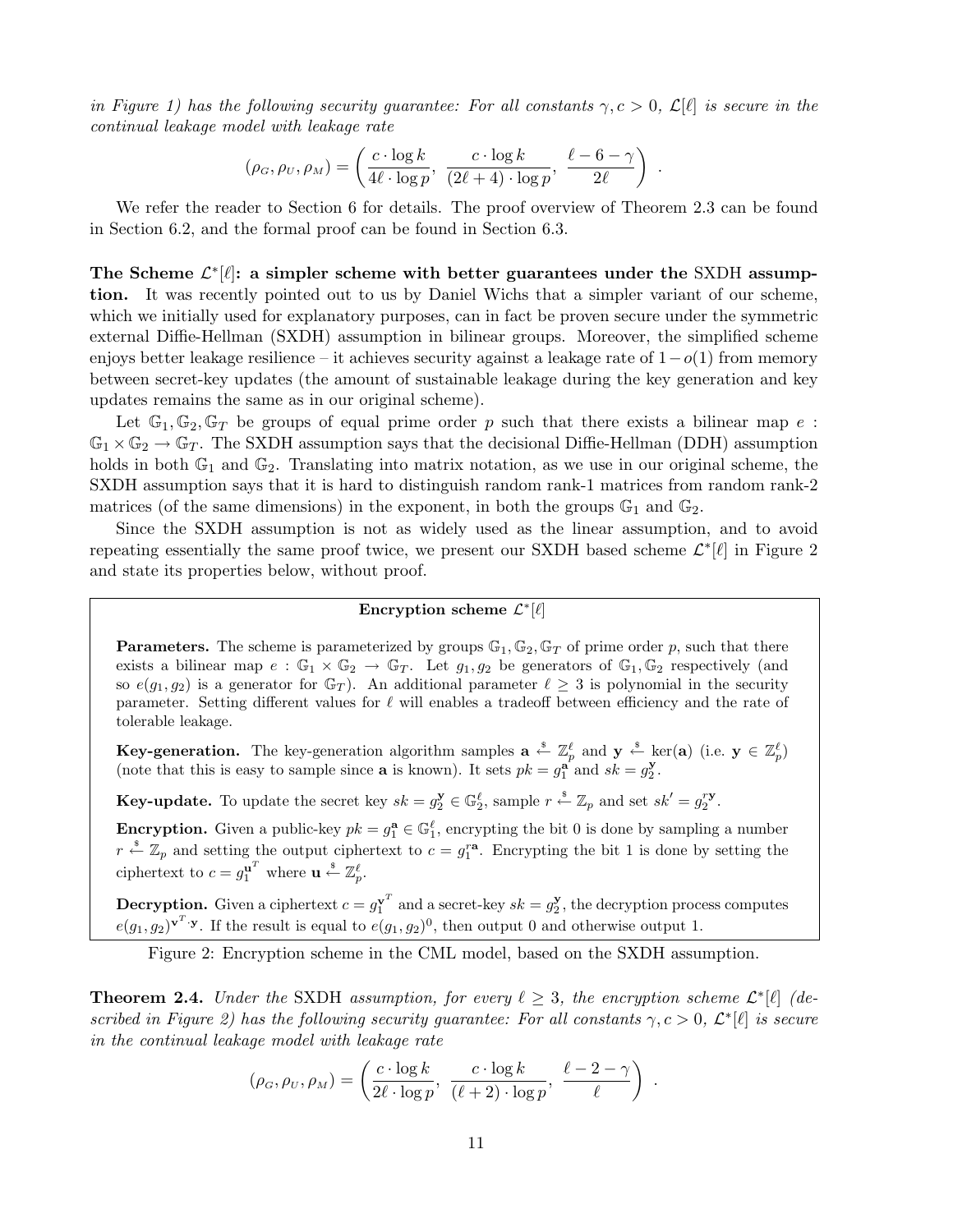The proof of this theorem is almost identical to that of Theorem 2.3 above (see Section 6 for more details and proof of the latter), except for the usage of Theorem 2.1 instead of Theorem 2.2 inside the proof.

### 2.3 A Continual-Leakage Secure IBE Scheme

We present an identity based encryption (IBE) scheme that is secure against continual leakage. This scheme can be seen as a combination of our encryption scheme described above and the d-linear IBE scheme of Brakerski and Kalai [BK10].

We recall that in the context of IBE there are two types of "entities" holding secrets: a trusted authority holding a master secret-key that enables producing specific secret-keys per user; and individual users, each holding their own secret-key. In this work, we only allow leakage from the memory of the individual users. For a more detailed discussion on identity based encryption schemes and the associated security notions under continual leakage, we refer the reader to Section 7.

In our construction, we consider an IBE scheme where the set of identities is  $\{0,1\}^m$ . The public parameters of the scheme is a set of  $2m+1$  matrices of dimension  $2\times 2$  in the exponent  $(g^{A_0},$  ${g^{\mathbf{A}_{i,b}}}_{i\in[m],b\in\{0,1\}}$ ). Identity  $id \in \{0,1\}^m$  is associated with the matrix  $\mathbf{A}_{id} = [\mathbf{A}_0 || \mathbf{A}_{id_1} || \cdots || \mathbf{A}_{id_m}]$ . Specifically, we use  $g^{\mathbf{A}_{id}}$  in order to encrypt messages for id. To decrypt, the user corresponding to id uses the secret-key  $sk_{id} := g^{[\mathbf{y}_1||\mathbf{y}_2]}$ , where  $\mathbf{y}_1, \mathbf{y}_2 \stackrel{\$}{\leftarrow} \ker(\mathbf{A}_{id})$ . In other words, each user is associated with a pair of keys corresponding to  $\mathcal{L}[\ell]$ , defined by its identity and the public parameters (recall that  $\mathcal{L}[\ell]$  is our public-key encryption scheme defined in Section 2.2). We notice that the trusted authority only needs to know  $msk = A_0$  in order to produce secret-keys for all users. The encryption and decryption algorithms are similar to the ones in  $\mathcal{L}[\ell].$ 

The proof of security is by reduction to the security of  $\mathcal{L}[\ell]$  for  $\ell = 2m + 2$ . Specifically we prove that our scheme is selectively secure with continual leakage (then, standard techniques can be used to achieve other, stronger, notions of security). In selective security we assume that the attacker decided on the identity it wants to attack before seeing the public-parameters. Let  $id^*$  be that identity. This enables generating the public parameters such that all matrices  $\mathbf{A}_{i,1-id_i^*}$  (i.e. all matrices that do not "play" in  $A_{id}$ <sup>\*</sup>) are explicitly known, and a public key for  $\mathcal{L}[2m + 2]$  is "embedded" in the public parameters as the matrix  $g^{\mathbf{A}_{id^*}}$ . This enables the adversary to know everything about all other identities (since it is sufficient to explicitly know one sub-matrix of  $\mathbf{A}_{id}$  in order to generate a corresponding secret-key) while knowing nothing about  $id^*$ . Thus, an adversary that breaks the security of  $id^*$ , even with continual leakage, actually breaks the security of  $\mathcal{L}[2m+2]$ .

For full details on our construction, see Section 7.

## 2.4 A Continual-Leakage Secure Signature Scheme

We show how to use any encryption scheme secure with continual leakage (such as the encryption scheme  $\mathcal{L}[\ell]$  presented in Section 2.2) to construct a signature scheme that is secure with continual leakage. When discussing continual leakage in signature schemes, we must also take into account the signing operation. This operation involves the secret-key and additional secret randomness and may potentially leak extra information. Therefore, we are concerned with an additional parameter of leakage resiliency, namely the leakage rate during the signing process, which we denote by  $\rho_s$ . This is defined as the total amount of information leaked during signing, divided by the total size of the secret-key and secret-randomness used by the signing procedure. For a more detailed discussion and for the full constructions, see Section 8.

Our first construction is essentially applying the paradigm of Katz and Vaikuntanathan [KV09]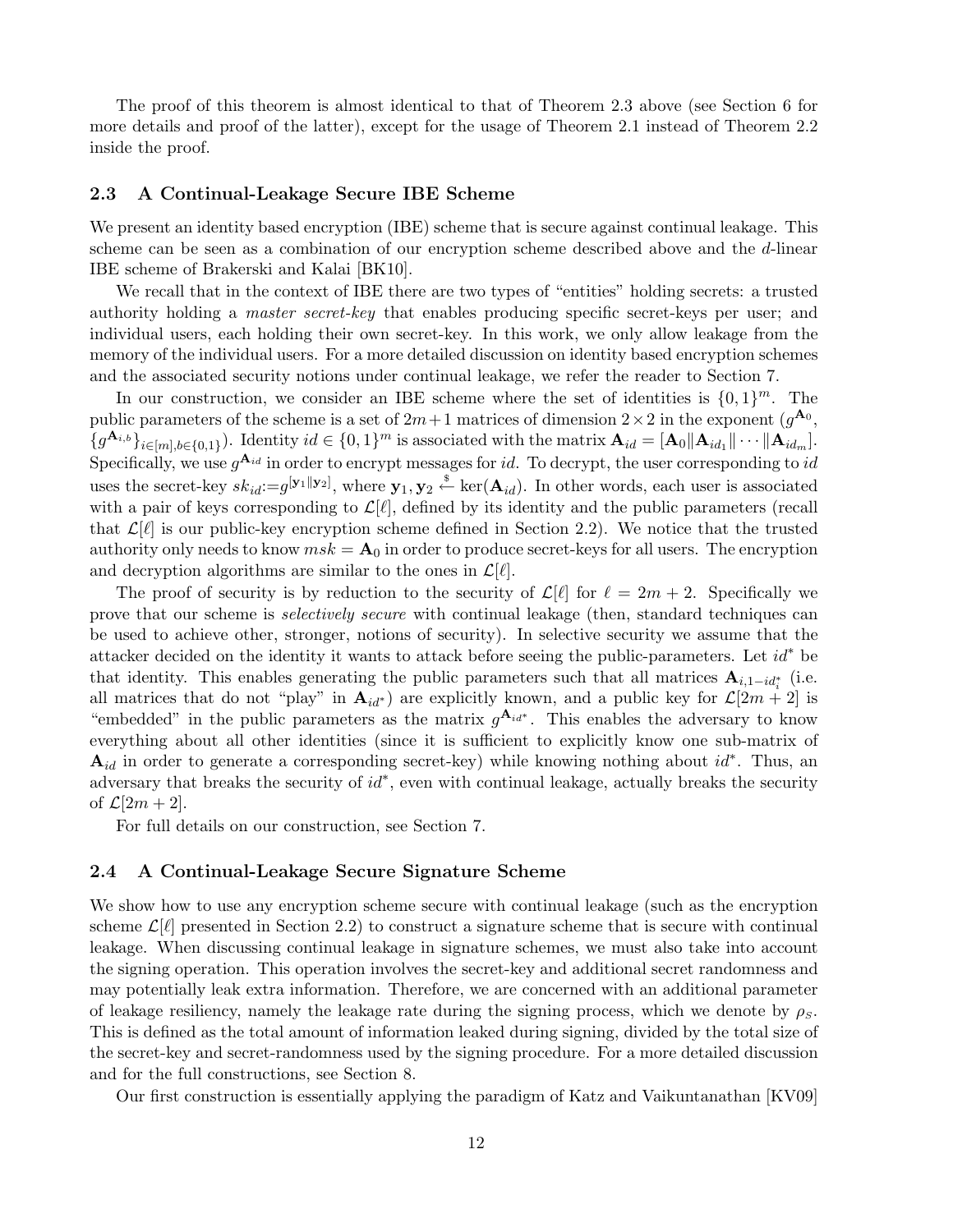to our encryption scheme, to obtain a signature scheme that preserves the leakage guarantees of the underlying encryption scheme, but does not allow any leakage during the signing process ( $\rho_s = 0$ ). The signing key now contains a secret-key sk for the encryption scheme, and the verification key contains the public-key  $pk$ , as well as an additional public-key  $pk'$  for a (not necessarily leakageresilient) public-key encryption scheme, and a common random string crs for a non-interactive simulation-sound zero-knowledge (NIZK) proof system. A signature for a message m contains an encryption of sk using  $pk'$  and a NIZK proof that the contents of the ciphertext are indeed a valid secret-key for the leakage resilient encryption scheme. The dependence on the message  $m$  comes from properly defining the language for the simulation-sound NIZK proof, as is done in [KV09].

We show that we can use a successful forger for this scheme to break the security of the leakage resilient encryption scheme. In the security reduction, we simulate all NIZK proofs and sample  $pk'$  together with a respective secret-key  $sk'$ . We can then provide valid looking signatures for a successful forger without it being able to tell the difference. Then we can take its successful forged signature, which must contain an encryption of a valid secret-key for the leakage resilient encryption scheme, decrypt it using  $sk'$ , and obtain a valid sk that enables breaking the security of the leakage resilient encryption scheme. For more details on this construction, see Section 8.1.

Our second construction does tolerate leakage from the signing algorithm. In this case, the signatures cannot be simulated. However, we construct the scheme such that each signature (information theoretically) reveals very little information about the secret key, and therefore can be obtained as leakage queries. To this end, we rely on the existence of short non-interactive arguments (see Definition 4.3). We note that all known constructions of the latter, were proven to be secure only in the random oracle model [Kil92, Mic00, BG08]. For more details on this construction, see Section 8.2.

# 3 A Model for Continual Memory Leakage

In this section, we discuss several ways to model cryptography with continual memory leakage. We begin by explaining the basic principles that underlie the choice of our model, and based on these principles, derive formal models for secure encryption and digital signatures in the context of continual memory leakage. While the discussion below is rather general and could apply to many cryptographic primitives, we use digital signatures as the running example.

Suppose that we have some cryptographic application (e.g., a signature scheme) that performs computation on some secret information, and runs in an environment where an adversary may be able to extract some information about the internal secret state by "probing" the memory (e.g., the locations where the signing key is stored). This can be done either when the system is idle or during the computation itself (e.g., during the execution of the signing algorithm). If the adversary's probing is not limited in any way, then it can "copy" the entire internal state of the device, thus breaking any reasonable security requirement (e.g., if the adversary attains the signing key, it can then trivially sign any message). This leads to an understanding that some restrictions need to be imposed on the probing process.

A first such model, suggested by Micali and Reyzin [MR04], introduced the "axiom" that only computation leaks information. This axiom asserts that an area in memory that is not accessed at a certain time period, cannot be probed during that time period. This enables "shielding" parts of the secret-state from leaking at certain time periods by not letting the adversary access them at that time. In particular, if at every time-slot, some (different) part of the secret is shielded, then this shielded part is uncorrelated with the leakage that occurred during this time-slot, and therefore can be used to "refresh" the remainder of the secret. Making this assumption, therefore, suggests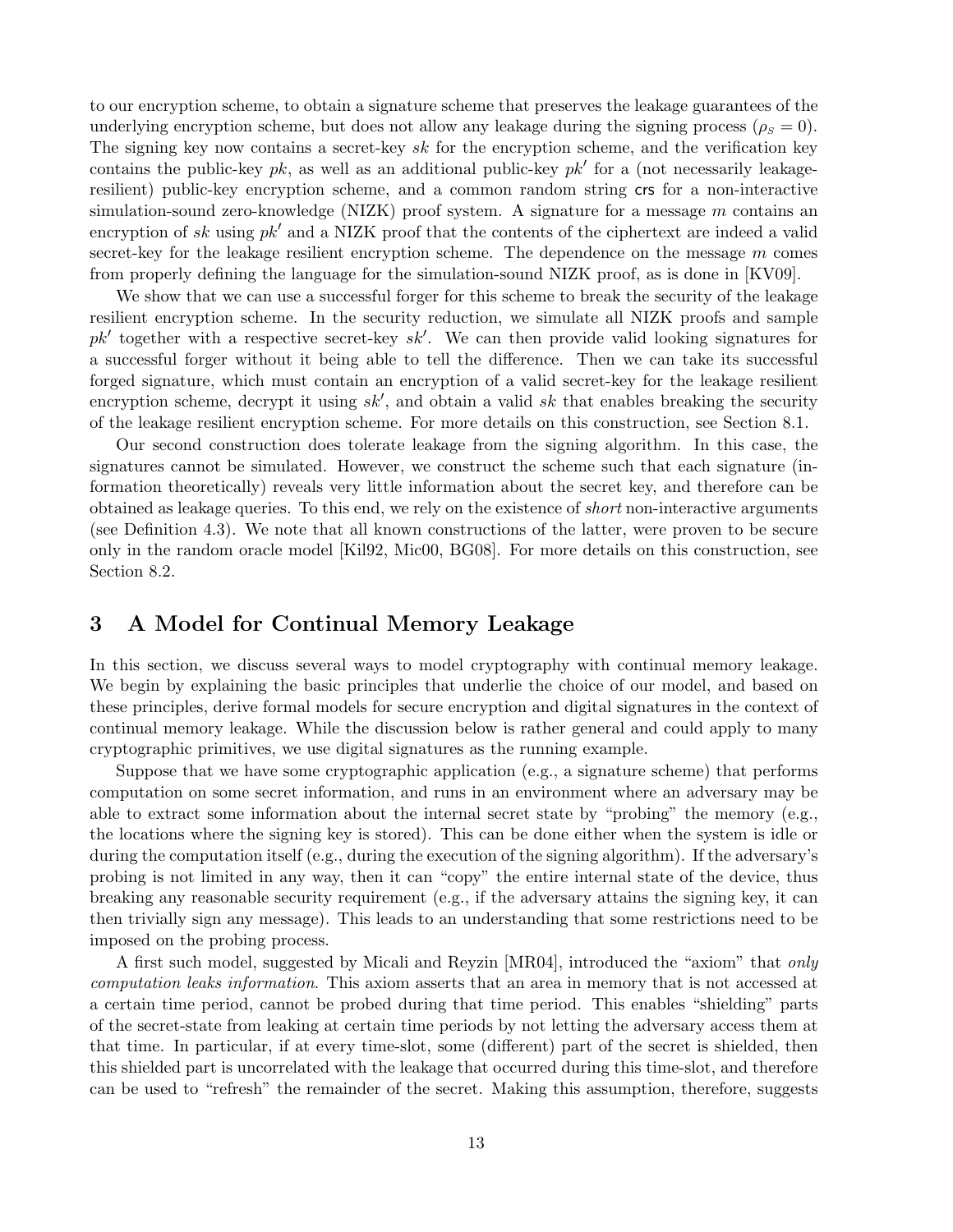a methodology for coping with leakage even when it is continual. However, while this axiom may be justifiable in certain situations, there are known attacks that do not adhere to it. Specifically, these include "memory attacks", such as the cold-boot attack  $[HSH<sup>+</sup>08]$ , where the content of the memory is "dumped", almost entirely, and probed by the attacker.

One approach to address the issue of "memory attacks" mentioned above, is to allow the secret state of the scheme (e.g., the signing-key) to be leaked in an arbitrary (efficient) way, so long as the amount of information revealed to the attacker is bounded. Hence, we do not assume that parts of the state are untouched during certain periods of time, only that the adversary learns a bounded amount of information – which seems necessary as otherwise the entire secret state can be leaked.

However, since we allow the leakage to be continual (letting the adversary learn additional bounded amount of information at any time period), then the secret-key must be periodically refreshed,<sup>3</sup> since otherwise it will eventually be completely leaked. Moreover, we must allow deletions, since otherwise the adversary can choose to (gradually) leak the initial secret-state from which everything can be derived. In such case, refreshing the state is useless because the adversary will leak from the original state and not the refreshed one. For example, in the case of digital signatures, the adversary will choose to leak bits from the initial signing key at every time slot, and eventually will gain the ability to sign messages of its choosing. Since the public verification key does not change, the initial key must still be "valid" for signing, even if it has so far been refreshed. It seems that the only way to prevent such an attack, without changing the leakage model (i.e., while still allowing the adversary to select an arbitrary efficient leakage function at every time slot), is to allow information to be safely deleted.

We therefore, consider the model of *continual memory leakage with deletions* (and refer to it as the CML model). A computation in this model can be thought of as a Turing machine that has a special "secret tape", with content s. All other tapes of the machine are readable by the adversary at all times. The deletion operation is implicit in the model as cells in the tape of a Turing machine can be deleted/rewritten. At any time period, the adversary can obtain some "bounded" information  $f(s)$  about the secret state s.

There are several ways to define "bounded" in this context:<sup>4</sup> The first, is using the definition of Akavia, Goldwasser, and Vaikuntanathan [AGV09], which says that  $f(s)$  is "bounded" if  $\frac{|f(s)|}{|s|} \leq \rho$ for some predefined bound  $\rho < 1$ . The second, is the slightly more general definition due to Naor and Segev [NS09], which says that  $f(s)$  is "bounded" if s high min-entropy, conditioned on  $f(s)$ . The third, is the most general one due to Dodis *et al.* [DKL09], which says that  $f(s)$  is "bounded" if f is hard-to-invert with probability  $2^{-t}$ , for some parameter  $t = t(k)$ .

In our definitions below (both in Section 3.1, and in Section 3.2), we use the [AGV09] definition for "bounded" functions, though all of our results hold also with the slightly stronger definition of [NS09]; we choose to present the definitions using the former only for the sake of simplicity. We note in Section 8.2, we even make use of the fact our encryption scheme from Section 6 is secure even if we use the slightly stronger definition of [NS09] for "bounded" functions. Finally, we note that we do not know how to prove our results using the [DKL09] definition for "bounded" functions, and leave this as an important open problem.

## 3.1 Public-Key Encryption in the CML Model

An encryption scheme in the CML model contains the following PPT algorithms.

• Key-generation. Takes as input  $1^k$  (where k is the security parameter) and produces a secret-

<sup>3</sup>This should be done without modifying the public key.

<sup>&</sup>lt;sup>4</sup>In what follows, think of the secret key as being truly random.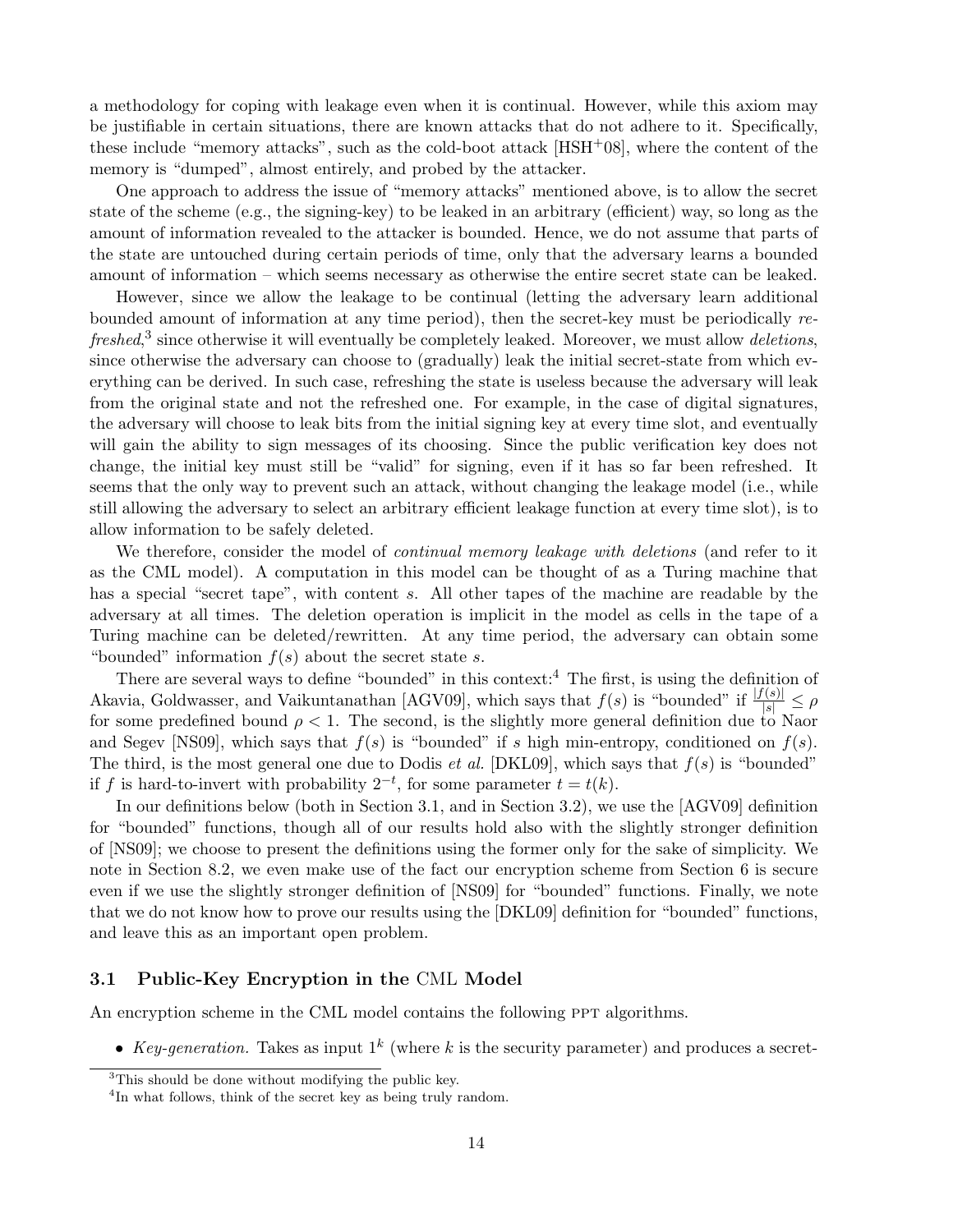key sk and a public-key pk. We denote this by  $(sk, pk) \leftarrow$  Gen(1<sup>k</sup>).

- Encryption. Takes as input a public-key pk and a message  $m$  and outputs a ciphertext  $c$ . We denote this by  $c \leftarrow \mathsf{Enc}_{pk}(m)$ .
- Decryption. Takes as input the secret-key sk and a ciphertext c and outputs a message  $m'$ . We denote this by  $m' \leftarrow \mathsf{Dec}_{sk,pk}(c)$ .
- Key-update. Takes as input a secret-key sk and outputs a "refreshed" secret-key sk' such that  $|sk'| = |sk|$ <sup>5</sup> We denote this by  $sk' \leftarrow \mathsf{Update}_{pk}(sk)$ .

The first three algorithms are identical to the standard definition of public-key encryption schemes. The key-update algorithm is an addition that allows for continual leakage resilience.

The correctness requirement is that for all m and a polynomially bounded  $t \in \mathbb{N}$ , setting  $(s k_0, pk) \leftarrow$  Gen $(1^k)$ ,  $sk_i \leftarrow$  Update $_{pk}(sk_{i-1})$  for  $i \in [t]$ ,  $c \leftarrow$  Enc $_{pk}(m)$ ,  $m' \leftarrow$  Dec $_{sk_t, pk}(c)$ , it holds that  $m = m'$  with all but negligible probability (where the probability is over all randomness in the experiment).

We next define semantic security in the CML model. Formally, leakage in this model is associated with three leakage parameters  $(\rho_G, \rho_U, \rho_M)$ , where  $\rho_G$  bounds the leakage rate from the key-generation process,  $\rho_U$  bounds the leakage rate from the update process, and  $\rho_M$  is a "global" (relative) memory leakage bound that is enforced between key updates. Taking  $\rho_G = \rho_U = 0$ corresponds to allowing leakage only from the memory and not from the key-generation or update processes.

**Definition 3.1.** An encryption scheme (Gen, Enc, Dec, Update) is semantically secure in the CML model with leakage rate  $(\rho_G, \rho_U, \rho_M)$ , if any PPT adversary succeeds in the following game with probability  $1/2 + \text{negl}(k)$ .

- 1. Initialize. The adversary specifies a key-generation leakage circuit f with  $|f(r, p)| \leq \rho_G \cdot |r|$  for all  $r, p$ . The challenger chooses "secret randomness"  $r$  and "public randomness"  $p$ , generates  $(s k_0, pk) \leftarrow$  Gen $(1^k; r, p)$ , sends  $(pk, p, f(r, p))$  to the adversary, and sets  $i := 0$  and  $L_0 :=$  $|f(r, p)|$ .
- 2. Leakage and updates. The forger makes queries of the following type:
	- Update queries (update, f), where f is a circuit with  $|f(sk, r, p)| \le \rho_U \cdot (|sk| + |r|)$  for all  $sk, r, p$ . The challenger chooses "secret randomness" r and "public randomness" p, and computes  $sk_{i+1} := \text{Update}_{pk}(sk_i; r, p)$ . If  $L_i + |f(sk_i, r, p)| \le \rho_M \cdot |sk_i|$  then the challenger returns  $(p, f(sk_i, r, p))$  to the adversary, sets  $i := i + 1$ , and sets  $L_{i+1} :=$  $|f(sk_i,r,p)|$ . Otherwise, the challenger aborts.
	- Leakage queries (leak, f), where f is a circuit. If  $L_i + |f(sk_i)| \le \rho_M \cdot |sk_i|$  then the challenger returns  $f(sk_i)$  to the adversary and sets  $L_i := L_i + |f(sk_i)|$ . Otherwise, the challenger aborts.
- 3. Challenge. The adversary sends two messages  $m_0, m_1$  to the challenger. The challenger flips a coin  $b \stackrel{\$}{\leftarrow} \{0,1\}$  and computes  $c \leftarrow \mathsf{Encpk}(m_b)$ . It sends c to the adversary.
- 4. Finish. The adversary outputs a "guess"  $b' \in \{0, 1\}$ .

The adversary succeeds if  $b' = b$ .

 $5$ This requirement is in order to prevent the secret-key from "blowing up".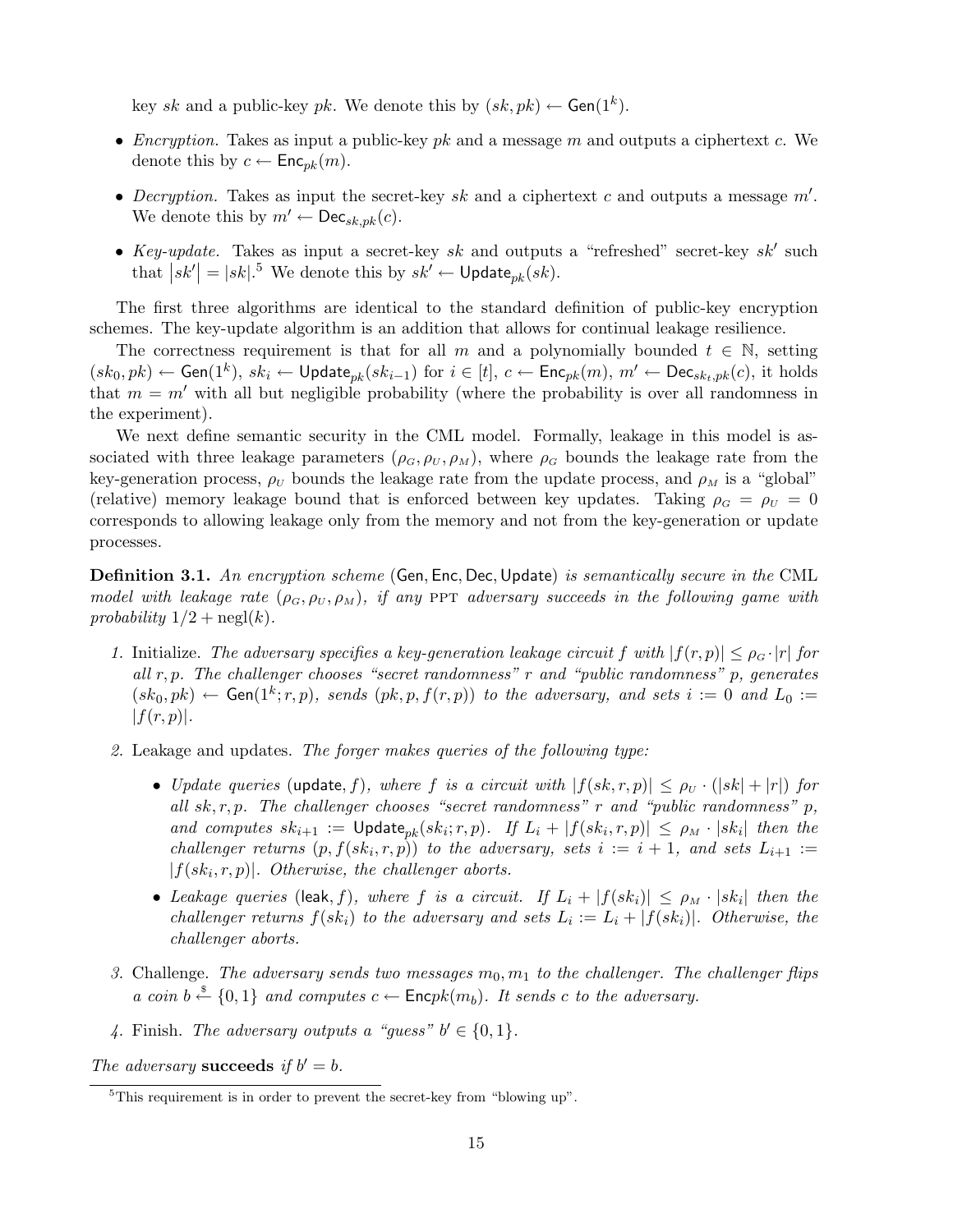## 3.2 Digital Signatures in the CML Model

A digital signature scheme in the CML model comprises the following PPT algorithms:

- The key-generation algorithm Gen takes as input the security parameter  $1^k$ , and outputs a pair of signing/verification keys sk, vk; we denote this by  $(sk, pk) \leftarrow$  Gen $(1^k)$ .
- The signing algorithm Sign takes as input a signing key  $sk$ , a verification key  $vk$ , and a message m in some message space M, and outputs a signature  $\sigma$ . We denote this by  $\sigma \leftarrow \text{Sign}_{sk,vk}(m)$ .
- The deterministic verification algorithm Ver takes as input the verification key  $vk$ , a message  $m \in \mathcal{M}$  and a signature  $\sigma$  and outputs a bit b denoting acceptance or rejection. We denote this by  $b := \text{Ver}_{vk}(m, \sigma)$ .
- The key-update algorithm Update takes as input a signing key sk and a verification key  $vk$ , and outputs a "refreshed" signing key  $sk'$  with  $\left|sk'\right| = \left|sk\right|$ . We denote this by  $sk' \leftarrow \mathsf{Update}_{vk}(sk)$ .

The correctness requirement is that for all  $m \in \mathcal{M}$  and any polynomial t, setting  $(sk_0, vk) \leftarrow$ Gen $(1^k)$  and then computing  $sk_i \leftarrow \mathsf{Update}_{vk}(sk_{i-1})$  for  $i \in [t]$ , we have  $\mathsf{Ver}_{vk}(m, \mathsf{Sign}_{sk_t, vk}(m)) = 1$ except with negligible probability. (where the probability is over all randomness in the experiment).

Next we define security in the CML model. We consider the standard notion of existential unforgeability under adaptive chosen message attack, but in the presence of leakage. Allowable leakage is specified by four parameters  $\rho_G$ ,  $\rho_S$ ,  $\rho_U$  that specify, respectively, the (relative) leakage allowed from the key-generation, signing, and update processes, as well as a "global" (relative) memory leakage bound  $\rho_M$  that is enforced between key updates.

Definition 3.2. Signature scheme (Gen, Sign, Ver, Update) is existentially unforgeable under adaptive chosen message attack in the CML model, with leakage rate  $(\rho_G, \rho_U, \rho_S, \rho_M)$ , if any PPT forger succeeds in the following game with only negligible probability.

- 1. Initialize. The forger specifies a circuit f with  $|f(r, p)| \leq \rho_G \cdot |r|$  for all r, p. The challenger chooses "secret randomness" r and "public randomness" p, generates  $(s k_0, v k) \leftarrow$ Gen(1<sup>k</sup>; r, p), sends (vk, p,  $f(r, p)$ ) to the forger, and sets  $i := 0$  and  $L_0 := |f(r, p)|$ .
- 2. Signatures, leakage, and updates. The forger makes queries of the following types:
	- Update queries (update, f), where f is a circuit with  $|f(sk, r, p)| \leq \rho_U \cdot (|sk| + |r|)$  for all  $sk, r, p$ . The challenger chooses "secret randomness" r and "public randomness" p, and computes  $sk_{i+1} := \text{Update}_{vk}(sk_i; r, p)$ . If  $L_i + |f(sk_i, r, p)| \leq \rho_M \cdot |sk_i|$  then the challenger returns  $(p, f(sk_i, r, p))$  to the forger, sets  $i := i + 1$ , and sets  $L_{i+1} := |f(sk_i, r, p)|$ . Otherwise, the challenger aborts.
	- Signing queries (sign, m, f), where f is a circuit with  $|f(sk, r, p)| \leq \rho_s \cdot (|sk| + |r|)$  for all  $sk, r, p$ . The challenger chooses "secret randomness" r and "public randomness" p, and computes  $\sigma := \mathsf{Sign}_{sk_i,vk}(m;r,p)$ . If  $L_i + |f(sk_i,r,p)| \leq \rho_M \cdot |sk_i|$  then the challenger returns  $(\sigma, p, f(s k_i, r, p))$  to the forger and sets  $L_i := L_i + |f(s k_i, r, p)|$ . Otherwise, the challenger aborts.
	- Leakage queries (leak, f), where f is a circuit. If  $L_i + |f(sk_i)| \le \rho_M \cdot |sk_i|$  then the challenger returns  $f(sk_i)$  to the forger and sets  $L_i := L_i + |f(sk_i)|$ . Otherwise, the challenger aborts.

3. Finish. Assuming the challenger did not abort, the forger outputs  $(m^*, \sigma^*)$ .

The forger succeeds if it never made the query (sign,  $m^*$ ), and  $\text{Ver}_{vk}(m^*, \sigma^*) = 1$ .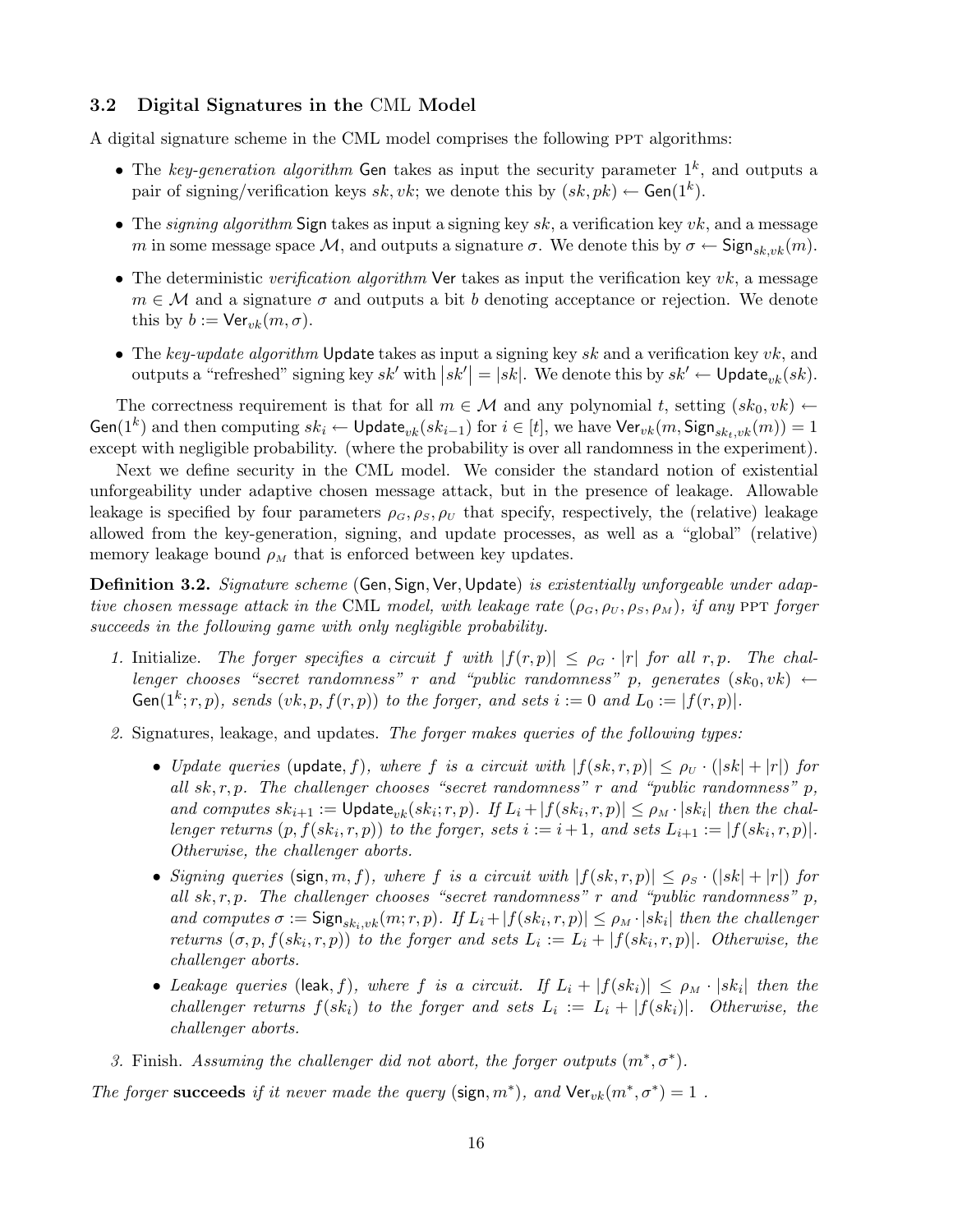# 4 Preliminaries

We use the following notational conventions. Bold uppercase denotes matrices  $(\mathbf{X} \in \mathbb{Z}_q^{n \times k})$  and bold lowercase denotes vectors  $(\mathbf{x} \in \mathbb{Z}_q^n)$ . All vectors are column vectors, row vectors are denoted by  $x^T$ . For a scalar (usually a group element) g and a matrix  $X \in \mathbb{Z}^{k \times n}$  (or a vector, as a special case), we let  $g^{\mathbf{X}}$  denote a  $k \times n$  matrix such that  $(g^{\mathbf{X}})_{i,j} = g^{(\mathbf{X})_{i,j}}$ .

Let X be a probability distribution over a domain S, we write  $x \stackrel{\$}{\leftarrow} X$  to indicate that x is sampled from the distribution X. The uniform distribution over a set S is denoted  $U(S)$ . We use  $x \stackrel{\$}{\leftarrow} S$  as abbreviation for  $x \stackrel{\$}{\leftarrow} U(S)$ . For any function f with domain S we let  $f(X)$  denote the random variable (or corresponding distribution) obtained by sampling  $x \stackrel{\$}{\leftarrow} X$  and outputting  $f(x)$ . The min-entropy of a (discrete) random variable X is  $\mathbf{H}_{\infty}(X) = \min_{x \in S} \{-\log \Pr[X = x]\}.$ 

We write negl(k) to denote an arbitrary *negligible* function, i.e. one that vanishes faster than the inverse of any polynomial.

The *statistical distance* between two distributions  $X, Y$  (or random variables with those distributions) over a common domain S is defined as  $\textsf{dist}(X, Y) = \max_{A \subseteq S} |\Pr[X \in A] - \Pr[Y \in A]|$ . Two ensembles  $X = \{X_k\}_k$ ,  $Y = \{Y_k\}_k$  are  $\epsilon = \epsilon(k)$ -close if the statistical distance between them is at most  $\epsilon(k)$ , this is also denoted by  $X \stackrel{\epsilon}{\equiv} Y$  (where  $X \equiv Y$  means that  $X, Y$  are identically distributed). They are called *statistically indistinguishable* if  $\epsilon(k) = \text{negl}(k)$ . An ensemble  $X = \{X_k\}_k$ over domains  $S = \{S_k\}_k$  is  $\epsilon = \epsilon(k)$ -uniform in S if it is  $\epsilon$ -close to the uniform ensemble over S (we sometimes omit S when it is clear from the context).  $X = \{X_k\}_k$ ,  $Y = \{Y_k\}_k$  are computationally *indistinguishable* if every  $poly(k)$ -time adversary A has negligible distinguishing advantage:

$$
|\Pr[\mathcal{A}(X_k) = 1] - \Pr[\mathcal{A}(Y_k) = 1]| = \text{negl}(k).
$$

## 4.1 Linear Algebra

We make extensive use of linear algebra over finite fields of the form  $\mathbb{Z}_q$  for a prime q. Some of our results apply to any finite field.

For a linear subspace of column vectors  $S \subseteq \mathbb{Z}_q^n$ , we let  $S^k \subseteq \mathbb{Z}_q^{n \times k}$  denote the set of matrices whose every column is an element in S. If  $S \subseteq \mathbb{Z}_q^n$  is a row subspace then  $S^k \subseteq \mathbb{Z}_q^{k \times n}$  is defined symmetrically.

The *dimension* of a linear subspace  $S \subseteq \mathbb{Z}_q^n$  is the maximal number of linearly independent vectors in S. The basis of a linear subspace  $S \subseteq \mathbb{Z}_q^n$  with dimension  $d \leq n$  is represented by a matrix  $\mathbf{B} \in \mathbb{Z}_q^{n \times d}$  whose columns are the basis vectors, i.e. S is the span (see below) of the columns of B. We sometimes consider linear subspaces of row vectors, in such case, the basis will be a matrix  $\mathbf{B} \in \mathbb{Z}_q^{d \times n}$  whose rows are the basis vectors.

The rank of a matrix is the maximal number of linearly independent rows (or columns) in the matrix. The set of  $(n \times k)$ -matrices having rank-d is denoted by  $Rk_d(\mathbb{Z}_p^{n \times k})$ . Given a set of matrices  $M \subseteq \mathbb{Z}_p^{n \times k}$ , we use  $Rk_d(M)$  to denote the set of all rank-d matrices in M. The dimension of the row span and of the column span (see below) of a matrix are equal to its rank.

We use the term span of a matrix to indicate its row span, i.e. for  $\mathbf{A} \in \mathbb{Z}_q^{n \times k}$ , we denote  $Span(\mathbf{A}) = {\mathbf{z}^T \cdot \mathbf{A} : \mathbf{z} \in \mathbb{Z}_q^n}$ . The kernel of a matrix is the linear space that is orthogonal to its span, this corresponds to defining  $\ker(A) = \{ \mathbf{x} \in \mathbb{Z}_q^k : A \cdot \mathbf{x} = \mathbf{0} \}.$ 

We will also use the following simple fact (see e.g. [BK10]), we provide the proof for completeness.

**Lemma 4.1.** Consider a finite field  $\mathbb F$  of order q. For any  $n, m \in \mathbb N$  such that  $m \geq n$ , the distance between the distributions  $U(\mathbb{F}^{n \times m})$  and  $U(\text{Rk}_n(\mathbb{F}^{n \times m}))$  is at most  $1/(q^{m-n} \cdot (q-1))$ .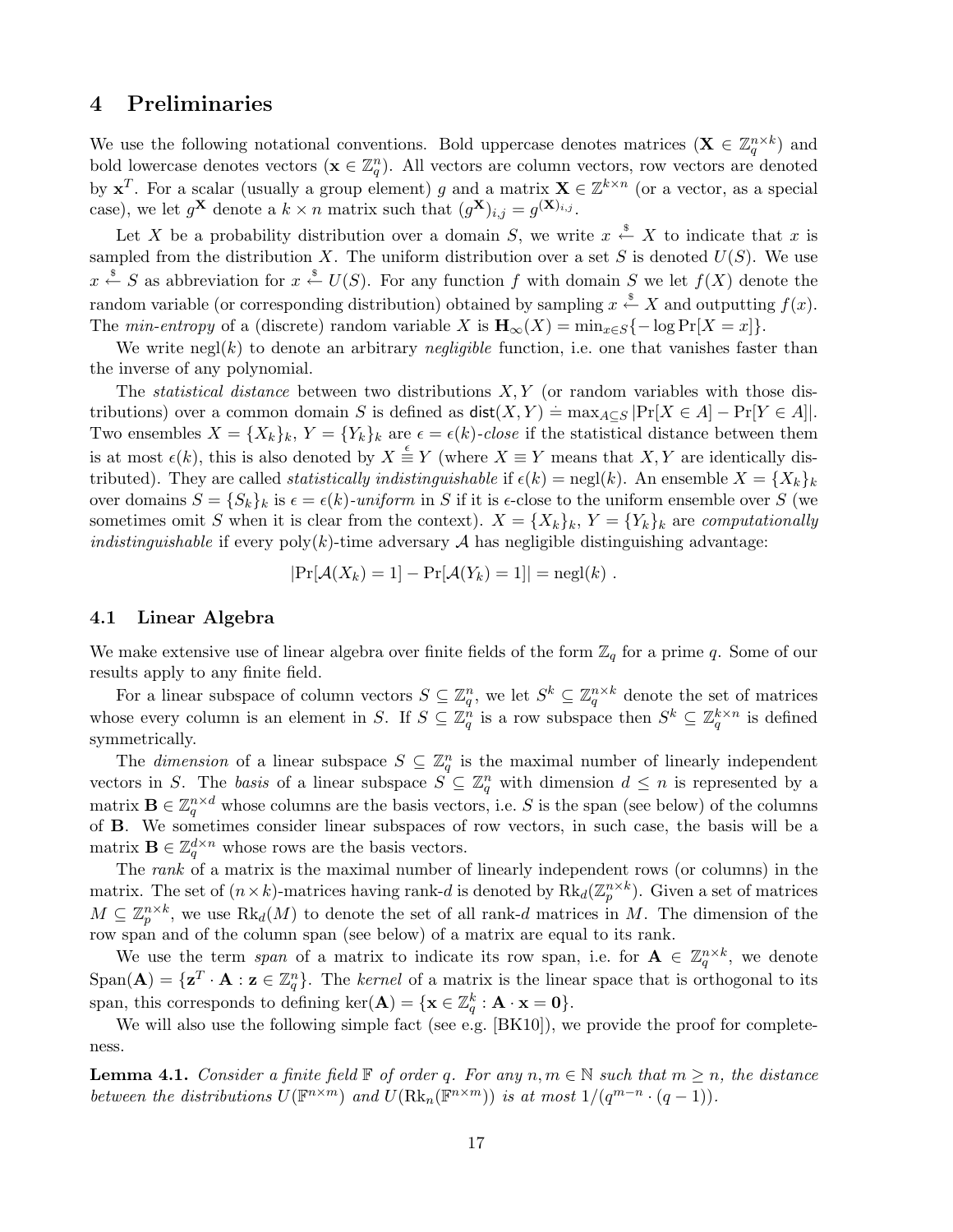*Proof.* Consider sampling the matrix row by row. The probability that row i is a linear combination of previous rows is at most  $q^{-m} \cdot q^{i-1}$ . Applying the union bound gives the result.  $\Box$ 

## 4.2 Hardness Assumptions in Bilinear Groups

Consider multiplicative groups  $\mathbb{G}_1$ ,  $\mathbb{G}_2$ ,  $\mathbb{G}_T$ , all of prime order p, and let  $g_1, g_2$  be generators for  $\mathbb{G}_1, \mathbb{G}_2$  respectively. A bilinear map  $e : \mathbb{G}_1 \times \mathbb{G}_2 \to \mathbb{G}_T$  has the following properties. Bilinearity: for all  $x \in \mathbb{G}_1, y \in \mathbb{G}_2$ ,  $a, b \in \mathbb{Z}$  it holds that  $e(x^a, y^b) = e(x, y)^{ab}$ ; Non-degeneracy:  $e(g_1, g_2) \neq 1$ .

The symmetric external Diffie-Hellman (SXDH) assumption. For  $i = 1, 2$ , let  $\mathbb{G}_i =$  $\{\mathbb{G}_{i,k}\}_{k\in\mathbb{N}}$  be a family of groups, where each group  $\mathbb{G}_{i,k}$  is of order p, and where p is a k-bit prime. Fix (arbitrary) generators  $g_i = g_{i,k}$  for  $\mathbb{G}_{i,k}$  (we omit the subscript k to avoid cluttering of notation).

The SXDH assumption is that the DDH problem is hard in  $\mathbb{G}_1$  and in  $\mathbb{G}_2$ . Let us explicitly present a linear algebraic form of this assumption which will allow for a better intuitive understanding of our constructions. Let  $\mathbf{x}, \mathbf{x}' \stackrel{\$}{\leftarrow} \mathbb{Z}_p^n$  be uniformly distributed vectors of any (polynomial) dimension *n* and let  $\alpha \stackrel{\$}{\leftarrow} \mathbb{Z}_p$  be a uniform scalar. Then the SXDH assumption is equivalent to the assumption that for  $i = 1, 2$ , the distributions  $(g_i^{\mathbf{x}}, g_i^{\alpha \cdot \mathbf{x}})$  and  $(g_i^{\mathbf{x}}, g_i^{\mathbf{x}'})$  $\mathbf{x}'$ ) are computationally indistinguishable.

The linear assumption. This assumption was first introduced in [BBS04], we use a matrix form that was introduced in [NS09] and proven ([NS09, Lemma A.1]) to be implied by the standard form. Throughout this work, the term "linear assumption" refers to the matrix form described below. While this assumption can be stated for the general case of groups  $\mathbb{G}_1, \mathbb{G}_2, \mathbb{G}_T$  as above, we only present the simpler case where  $\mathbb{G}_1 = \mathbb{G}_2 = \mathbb{G}$ . Our results extend to the general case as well.

Let  $\mathbb{G} = {\mathbb{G}_k}_{k\in\mathbb{N}}$  be a family of groups as above with a fixed generator g. Consider the distribution  $D_r$   $(r \in \{2,3\})$  defined by the following sampling process: sample  $\mathbf{A} \leftarrow \text{Rk}_d(\mathbb{Z}_p^{3\times3})$ and output  $g^{\mathbf{A}}$ . The *linear assumption* is that  $D_2$  and  $D_3$  are computationally indistinguishable. In other words, it is hard to distinguish a random  $3 \times 3$  rank-2 matrix from a random such rank-3 matrix, if given in the exponent of a group generator.

An immediate corollary of the above definition (see e.g. [NS09, Appendix A]) is that under the linear assumption, for all polynomially-bounded  $m, \ell \geq 3, r \geq 2, t \geq 0$ , a random  $(m \times \ell)$  rank-r matrix is computationally indistinguishable from a random such rank- $(r + t)$  matrix, when given in the exponent.

#### 4.3 Simulation Sound NIZK Proofs

We define the notion of simulation-sound NIZK, a notion that was introduces by Sahai [Sah99]. Intuitively, a simulation-sound NIZK proof system is a NIZK proof system with the extra property that a polynomially bounded cheating prover is incapable of convincing the verifier of a false statement, even after seeing any (polynomial) number of simulated proofs of her choosing.

Throughout this paper, when we refer to a NIZK proof system we always mean *adaptive* NIZK, as defined below.

**Definition 4.1.** [FLS90, BFM88, BSMP91]:  $\Pi = (\ell, P, V, S = (S_1, S_2))$  is an efficient adaptive NIZK proof system for a language  $L \in \mathbf{NP}$  with witness relation R if  $\ell$  is a polynomial, P, V,  $S_1, S_2$ are all PPT algorithms, and there exists a negligible function  $\mu$  such that for all n the following three requirements hold.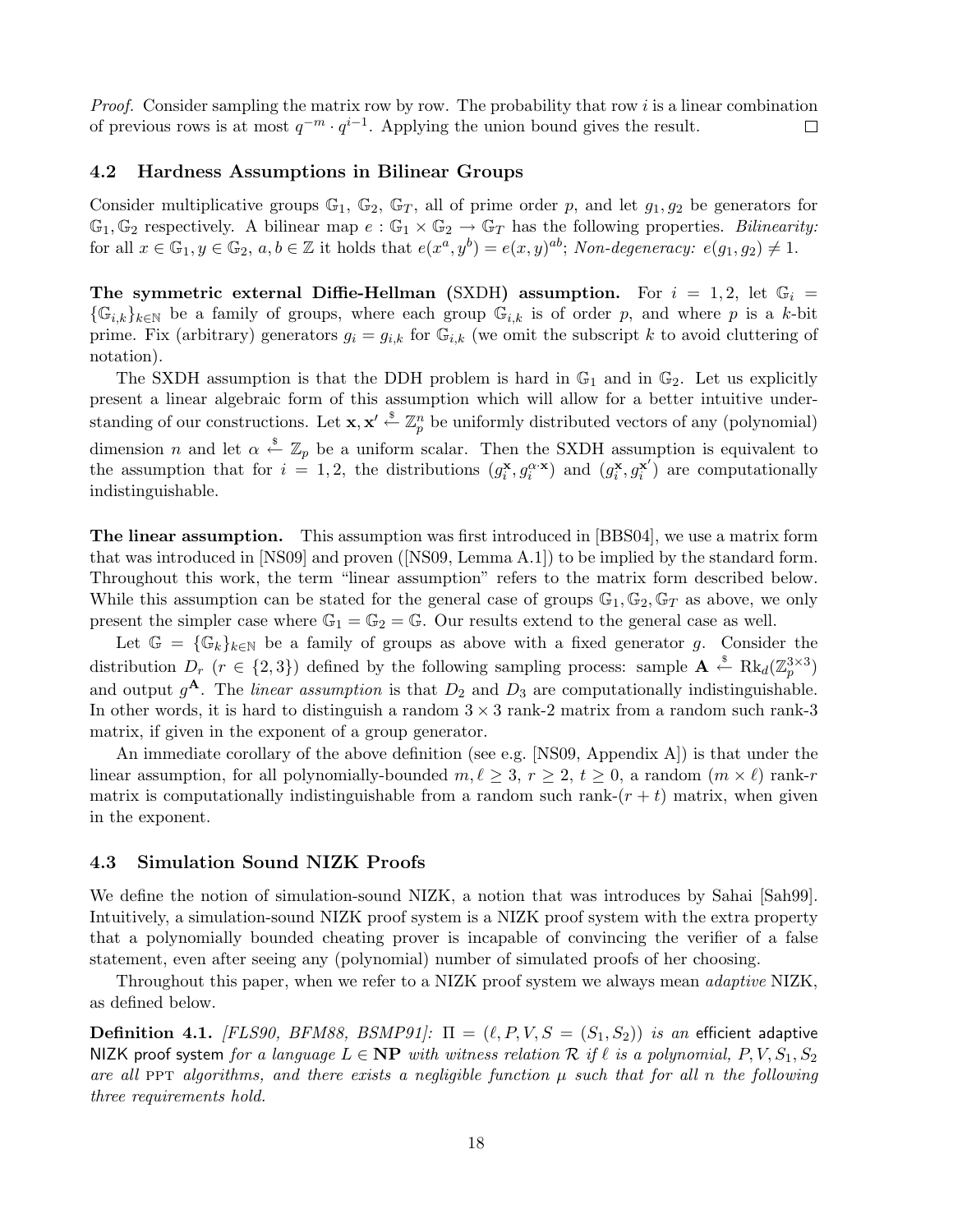• Completeness: For all  $x \in L$  of length n, and all w such that  $\mathcal{R}(x, w) = 1$ , and for all strings  $r \in \{0,1\}^{\ell(n)}$ ,

$$
V(x, P(x, w, r), r) = 1.
$$

- Adaptive Soundness: For all adversaries A, if  $r \in_R \{0,1\}^{\ell(n)}$  is chosen uniformly at random, then the probability that  $\mathcal{A}(r)$  will output a pair  $(x, \pi)$  such that  $x \notin L$  and yet  $V(x, \pi, r) = 1$ , is at most  $\mu(n)$ .
- Adaptive Zero-Knowledge: For all PPT adversaries  $A$ ,

$$
\left|\Pr[\mathrm{Expt}_{\mathcal{A}}(n) = 1] - \Pr[\mathrm{Expt}^S_{\mathcal{A}}(n) = 1]\right| \le \mu(n),
$$

where the experiment  $\text{Expt}_{\mathcal{A}}(n)$  is defined by:

$$
r \leftarrow \{0, 1\}^{\ell(n)}
$$
  
Return  $\mathcal{A}^{P(\cdot, \cdot, r)}(r)$ 

and the experiment  $\text{Expt}_{\mathcal{A}}^S(n)$  is defined by:

$$
(r, \tau) \leftarrow S_1(1^n)
$$
  
Return  $\mathcal{A}^{S'(\cdot, \cdot, r, \tau)}(r)$ ,

where  $S'(x, w, r, \tau) = S_2(x, r, \tau)$ .

We next define the notion of simulation-sound NIZK.

**Definition 4.2** ([Sah99]). Let  $\Pi = (\ell, P, V, S = (S_1, S_2))$  be an efficient adaptive NIZK proof system for a language  $L \in \mathbf{NP}$ . We say that  $\Pi$  is simulation sound if for all PPT adversaries A we have that

$$
\Pr[\text{Expt}_{\mathcal{A},\Pi}(n) = 1] = \text{negl}(n),
$$

where  $\text{Expt}_{\mathcal{A},\Pi}(n)$  is the following experiment:

$$
(r, \tau) \leftarrow S_1(1^n)
$$
  
(x, \pi) \leftarrow A^{S\_2(\cdot, r, \tau)}(r)  
Let Q be the list of proofs given by S<sub>2</sub> above  
Return 1 iff ( $\pi \notin Q$  and  $x \notin L$  and  $V(x, \pi, r) = 1$ )

As was shown by Sahai [Sah99], every language in NP has a simulation-sound NIZK proof assuming the existence of enhanced trapdoor permutations.

#### 4.4 Short Non-Interactive Arguments

**Definition 4.3.** A non-interactive argument system for an NP language L is defined by a polynomial p and a pair of PPT Turing machines  $(P, V)$  satisfying the following properties:

- Completeness. If  $(x, w) \in R_L$  then for all  $\text{crs} \in \{0, 1\}^{p(k)}$  we have  $V_{\text{crs}}(x, P_{\text{crs}}(x, w)) = 1$ .
- Computational (adaptive) soundness. For every (non-uniform) polynomial-time  $P'$ , the following is negligible:

$$
\Pr\left[\text{crs} \leftarrow \{0,1\}^{p(k)}; (x,\pi) \leftarrow P'(\text{crs}) : V_{\text{crs}}(x,\pi) = 1 \bigwedge x \not\in L\right].
$$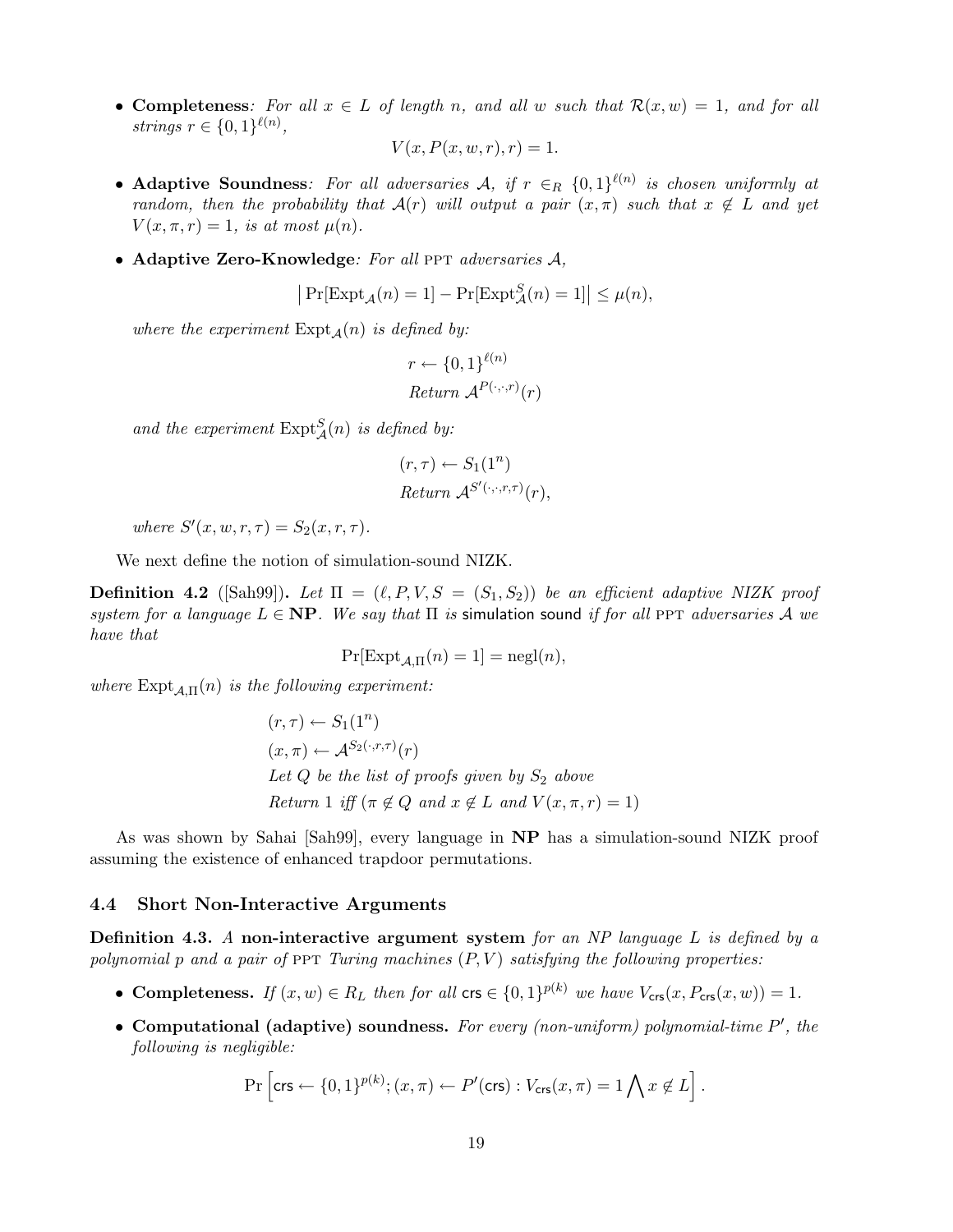The argument system has **proofs of length**  $\ell$  if for all k, all crs  $\in \{0,1\}^{p(k)}$ , and all  $(x, w) \in R_L$ it holds that  $|P_{\text{crs}}(x,w)| \leq \ell(k)$ .

The results of [Kil92, Mic00, BG08] imply that for any fixed NP language L, there exists a non-interactive argument system for L with proofs of length  $\omega(\log^2 k)$  in the random oracle model (and, in fact, with the crs being the emptystring). Nevertheless, use of the random oracle here does not appear to be inherent and one could hope to base the existence of short non-interactive arguments on cryptographic/complexity-theoretic assumptions

## 4.5 Lossy Trapdoor Functions

The notion of lossy trapdoor functions (LTDF) was first defined by Peikert and Waters [PW08]. Let  $n(k) = \text{poly}(k)$  represent the input length of the function and  $\ell(k) \leq n(k)$  represent the lossiness of the collection. For convenience, we also define the residual leakage  $r(k) := n(k) - \ell(k)$ . For all these quantities, we often omit the dependence on  $k$ .

In this work, we require a family of lossy trapdoor functions with the additional special property of oblivious sampling. Essentially this means that the description of a random function from the family (either the lossy or injective) is computationally indistinguishable from the uniform distribution. It turns out that known constructions indeed have this property.

**Definition 4.4** (Lossy trapdoor functions with oblivious sampling). A collection of  $(n, \ell)$ -lossy trapdoor functions is given by a tuple of PPT algorithms  $(S_{inj}, S_{loss}, G, G^{-1})$  having the properties below.

- Easy to sample an injective function with trapdoor:  $S_{inj}$  takes as input a security parameter  $1^k$ and outputs a pair  $(s, t)$ , where s is a function index and t is the associated trapdoor, such that  $G_s(\cdot)$  is an injective function over the domain  $\{0,1\}^n$ , with inverse  $G_t^{-1}(\cdot)$ .
- Easy to sample a lossy function:  $S_{loss}$  takes as input a security parameter  $1^k$  and outputs  $(s, \perp)$ , where s is a function index and  $G_s(\cdot)$  is a function  $g_s(\cdot)$  over the domain  $\{0,1\}^n$ whose image has size at most  $2^r = 2^{n-\ell}$ .
- Hard to distinguish injective from lossy: The first outputs of  $S_{inj}$  and  $S_{loss}$  are computationally indistinguishable. More formally, let  $X_k$  denote the distribution of s from  $S_{inj}$ , and let  $Y_k$ denote the distribution of s from  $S_{loss}$ . Then  $\{X_k\}_{k\in\mathbb{N}} \stackrel{c}{\approx} \{Y_k\}_{k\in\mathbb{N}}$ .

We require an additional property:

• Oblivious sampling: The first outputs of  $S_{inj}$  and  $S_{loss}$  are computationally indistinguishable from the uniform distribution.

We remark that the families of lossy trapdoor functions presented in [PW08], that are based on the DDH and LWE assumptions have this property, under the same assumptions. In addition, the d-linear based construction of  $[FGK^+09]$  also has this property.

## 5 Random Subspaces are Leakage Resilient

In this section, we provide a linear algebraic tool that is crucial to our leakage resilient constructions, but is rather general and may also be usable elsewhere.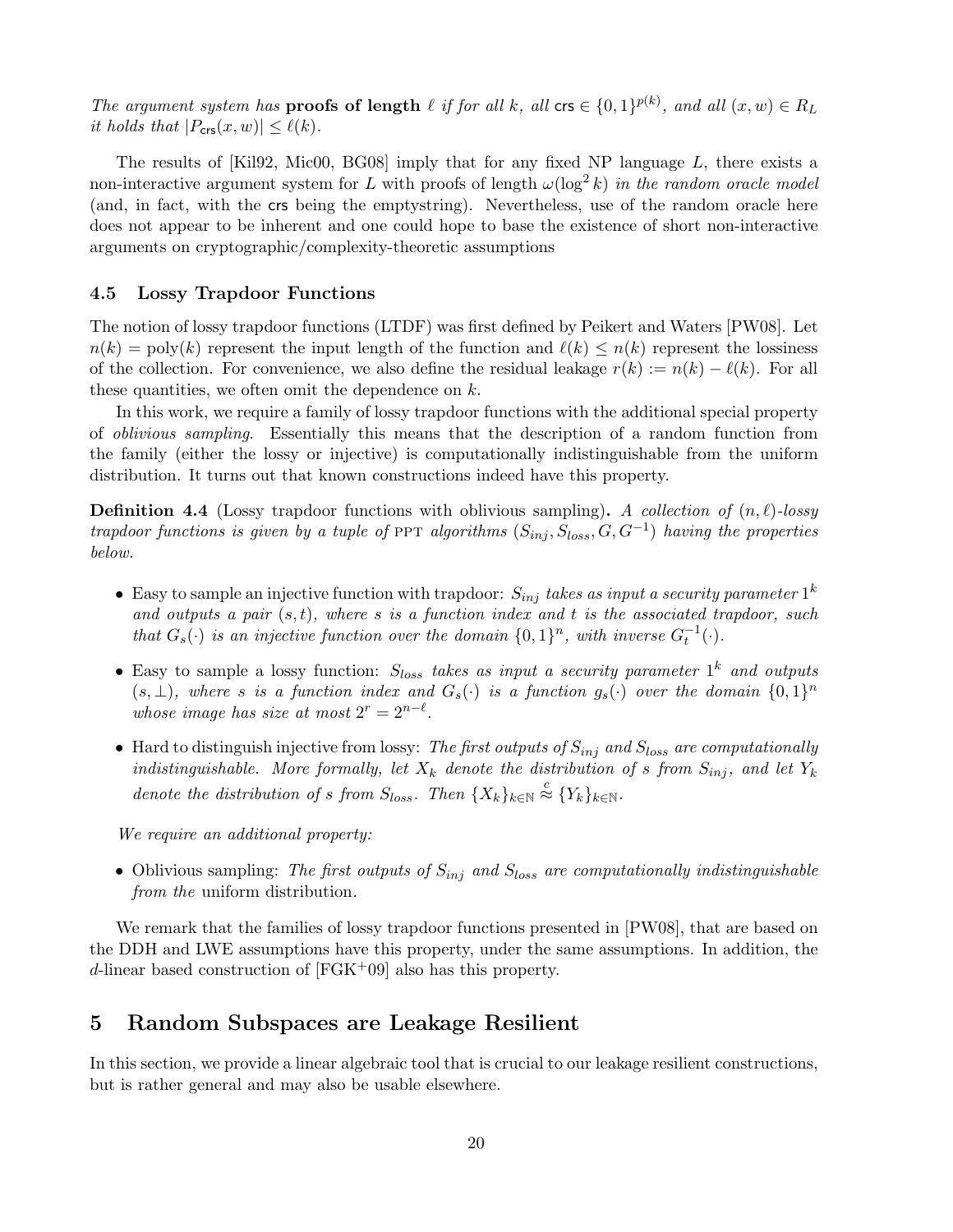Informally, we consider a random subspace  $X$  of dimension at least 2 of a given linear space. A leakage on **X** is given in the following form: an arbitrary leakage function (that must not depend on  $X$ ) is applied to a random vector **v** in X. We show a bound linking the size of the range of the leakage function (i.e. the amount of information it reveals about  $\bf{v}$ ) to the statistical distance between this experiment and the case where v is sampled uniformly at random in the entire linear space (independently of  $X$ ). In the latter case, the leakage function reveals nothing on the subspace X, and therefore we conclude that applying a length-restricted leakage function to a random vector in the subspace is leakage resilient, in the sense it does not reveal information about the subspace that it originated from.

We also consider the case where the leakage function is applied to two random vectors in the subspace. In this case, it is required that the subspace  $X$  is of dimension at least 4. More generally, if the leakage function is applied to  $d$  random vectors in the subspace, we need the random subspace to be of dimension 2d. This requirement stems from our analysis, which uses the fact that random dimension-d subspaces of  $X$  are (almost) pairwise independent, which indeed holds in the case where the dimension of  $X$  is at least twice that of the sampled subspaces.

We formally state the two theorem below. The first is for the case that the leakage is applied to one random vector, and the second is for the case that the leakage is applied to two random vectors.

**Theorem 5.1.** Let  $m, \ell \in \mathbb{N}$ ,  $m \geq \ell \geq 2$  and let q be a prime. Let  $\mathbf{X} \stackrel{\$}{\leftarrow} \mathbb{Z}_q^{m \times \ell}$ , let  $\mathbf{r} \stackrel{\$}{\leftarrow} \mathbb{Z}_q^{\ell}$  and let  $\mathbf{u} \stackrel{\$}{\leftarrow} \mathbb{Z}_q^m$ . Let  $f : \mathbb{Z}_q^m \to W$  be some function. Then,

$$
\text{dist}((\mathbf{X}, f(\mathbf{X} \cdot \mathbf{r})), (\mathbf{X}, f(\mathbf{u}))) \le \epsilon,
$$

as long as

$$
|W| \le q^{\ell-1} \cdot \epsilon^2.
$$

**Theorem 5.2.** Let  $m, \ell \in \mathbb{N}$ ,  $m \geq \ell \geq 4$  and let q be a prime. Let  $\mathbf{X} \stackrel{\$}{\leftarrow} \mathbb{Z}_q^{m \times \ell}$ , let  $\mathbf{T} \stackrel{\$}{\leftarrow} \text{Rk}_2(\mathbb{Z}_q^{\ell \times 2})$ and let  $\mathbf{Y} \stackrel{\$}{\leftarrow} \mathbb{Z}_q^{m \times 2}$ . Let  $f : \mathbb{Z}_q^{m \times 2} \to W$  be some function. Then,

$$
\mathsf{dist}\big((\mathbf{X}, f(\mathbf{X} \cdot \mathbf{T})), (\mathbf{X}, f(\mathbf{Y}))\big) \le \epsilon,
$$

as long as

$$
|W| \le q^{\ell-3} \cdot \epsilon^2.
$$

We note that our original proofs result in parameters that are slightly worse than the ones given in Theorems 5.1 and 5.2. The proofs which achieve the improved parameters (as stated in Theorems 5.1 and 5.2) were pointed to us independently by Gil Segev, Daniel Wichs and Yevgeniy Dodis, and follow the proof of the "generalized crooked leftover hash lemma" [DS05, BFO08]. In Section 5.1 we give an outline of our original proofs. The formal proofs (using our original analysis, and thus yielding slightly worse parameters) are given in Section 5.2. A proof with tight parameters appears in Appendix A.

## 5.1 Proof Overview

The proofs of Theorems 5.1 and 5.2 are essentially the same (both our original proofs which yield worse parameters, and the improved ones). For simplicity, in what follows, we focus on Theorem 5.1.

The two distributions considered in this theorem can be described by the following experiment. First **X** is uniformly sampled, then a vector  $\mathbf{v} \in \mathbb{Z}_q^m$  is generated by either sampling a random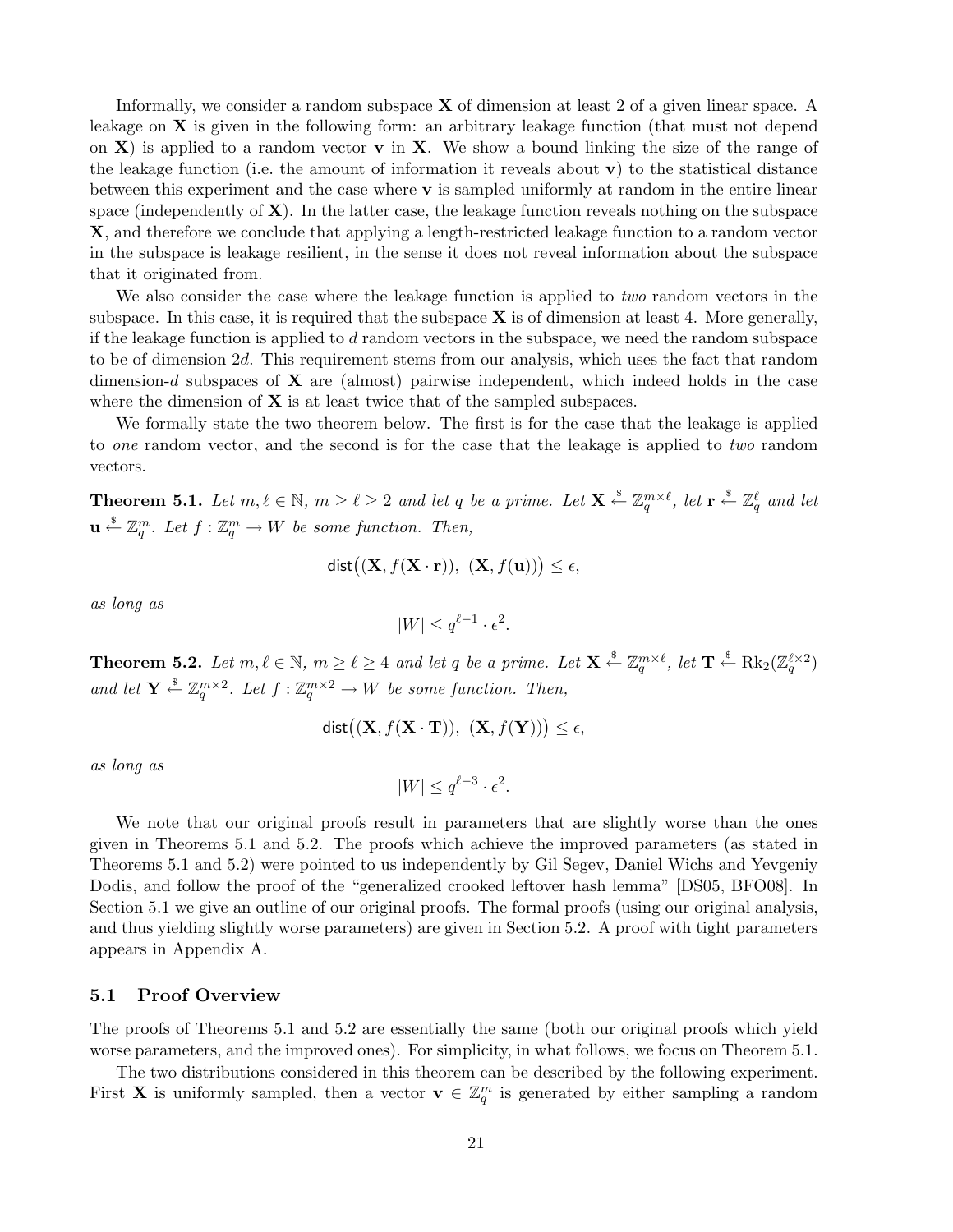vector  $\mathbf{r} \stackrel{\$}{\leftarrow} \mathbb{Z}_q^{\ell}$  and setting  $\mathbf{v} = \mathbf{X} \cdot \mathbf{r}$  (in the first distribution) or sampling a random  $\mathbf{u} \stackrel{\$}{\leftarrow} \mathbb{Z}_q^m$  and setting  $\mathbf{v} = \mathbf{u}$  (in the second distribution). Then, the function f is applied to  $\mathbf{v}$  to obtain  $w = f(\mathbf{v})$ . Finally,  $(\mathbf{X}, w)$  is output.

We need to prove that even though the distributions of  $(X, v)$  in the two experiments are very distinct in terms of statistical distance, it still holds that the distributions of  $(\mathbf{X}, w)$  are very close. To prove this, let us fix the value of  $w \in W$  and consider the conditional distribution of **X** (since the marginal distribution of w is the same in both experiments, this will enable us to later average on  $w$ and get the full result). In the second experiment,  $X$  is independent of  $v, w$  and thus the conditional distribution of  $X$  is uniform. We need to prove, therefore, that the conditional distribution of  $X$ in the first experiment is close to uniform as well. From now on we focus on the first experiment, i.e.  $\mathbf{v} = \mathbf{X} \cdot \mathbf{r}$ .

Conditioned on  $w$ , the probability for any (fixed) subspace  $X$  is proportional to the probability that, for a random **r**, it holds that  $f(\mathbf{X} \cdot \mathbf{r}) = w$ . We show that for almost all **X**, this probability is very close to its expected value (which is, of course, the probability that  $f(\mathbf{v}) = w$  for a random **v**).

To see this, fix any  $r_1, r_2$ . Note that if  $r_1, r_2$  are linearly independent, then  $X \cdot r_1$  and  $X \cdot r_1$ are independent (where the probabilities are now taken only over  $X$ ). Moreover, note that if  $r_1, r_2$ were chosen uniformly at random, then they would indeed be linearly independent with very high probability. Thus, the probability that  $f(\mathbf{X} \cdot \mathbf{r}) = w$  can be written as a sum (or expectancy) of almost pairwise independent random variables. Applying Chebyshev's inequality implies that such variables are concentrated around their expected value.

We get, therefore, a bound on the distance between the two distributions conditioned on  $w$ . As explained above, averaging over all values  $w$  and appropriately selecting the parameters implies the theorem.

In what follows, we give the formal proofs which yields slightly weaker parameters than these guaranteed by Theorems 5.1 and 5.2. In the formal treatment we focus on Theorem 5.2 (as opposed to Theorem 5.1). The reason is that Theorem 5.2 is used to obtain our results based on the linear assumption, and Theorem 5.1 is used to obtain our results based on the symmetric external Diffie-Hellman (SXDH) assumption. Since the former assumption appears to be more standard, we give all the formal proofs needed for these results. The proofs needed for our results based on the SXDH assumption are essentially the same.

## 5.2 Formal Proof

In what follows we give the formal proof of a weaker version of Theorem 5.2, stated below.

**Theorem 5.3.** Let  $m, \ell \in \mathbb{N}$ ,  $m \geq \ell \geq 4$  and let q be a prime. Let  $\mathbf{X} \stackrel{\$}{\leftarrow} \mathbb{Z}_q^{m \times \ell}$ , let  $\mathbf{T} \stackrel{\$}{\leftarrow} \text{Rk}_2(\mathbb{Z}_q^{\ell \times 2})$ and let  $\mathbf{Y} \stackrel{\$}{\leftarrow} \mathbb{Z}_q^{m \times 2}$ . Let  $f : \mathbb{Z}_q^{m \times 2} \to W$  be some function. Then it holds that

$$
dist((\mathbf{X}, f(\mathbf{X} \cdot \mathbf{T})), (\mathbf{X}, f(\mathbf{Y}))) \le \epsilon
$$

as long as

$$
|W| \le \frac{q^{\frac{\ell-3}{2}} \cdot \epsilon^{3/2}}{\sqrt{2}}.
$$

Relating the formal proof of this theorem to the overview above, Lemma 5.4 gives the Chebyshevbased concentration bound discussed above (where the set S in the lemma statement is the set of all  $\mathbf{Z} \in \mathbb{Z}_q^{m \times 2}$  such that  $f(\mathbf{Z}) = w$ ). Lemma 5.5 uses this concentration bound to bound the distance of the conditional distribution of  $X$  and the uniform distribution. The remainder of the proof, namely the weighted average on the values of w is provided in the actual body of the proof of the theorem.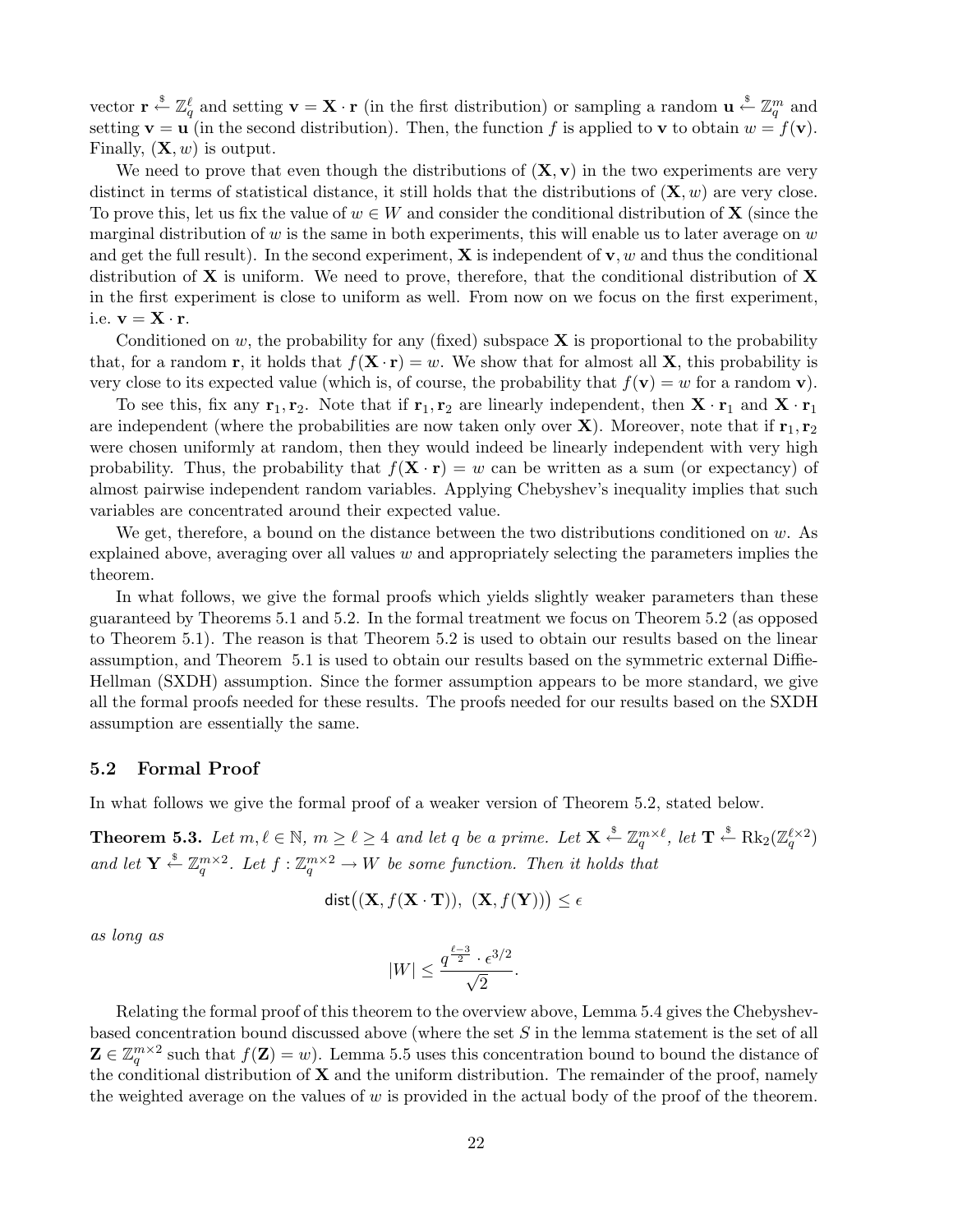As discussed in the overview above, we provide two required lemmas first and then derive the proof of the theorem. The first lemma shows that the "intersection" of a random subspace  $X$  with any set is well concentrated around its expected value.

**Lemma 5.4.** Let  $m, \ell \in \mathbb{N}$ ,  $m \geq \ell \geq 4$  and let q be a prime. Consider  $S \subseteq \mathbb{Z}_q^{m \times 2}$  and let  $\rho = \Pr_{\substack{\mathbf{x} \in \mathbb{Z}_q^{m \times 2}}} [\mathbf{Y} \in S]$ . Define, for all  $\mathbf{X} \in \mathbb{Z}_q^{m \times \ell}$ ,

$$
d_S(\mathbf{X}) = \Pr_{\mathbf{T} \leftarrow \text{Rk}_2(\mathbb{Z}_q^{\ell \times 2})} [\mathbf{X} \cdot \mathbf{T} \in S].
$$

Then for all  $\delta > 0$ 

$$
\Pr_{\mathbf{X} \stackrel{\$}{\sim} \mathbb{Z}_q^{m \times \ell}} \left[ \left| d_S(\mathbf{X}) - \rho \right| \ge \delta \right] \le \frac{2\rho}{\delta^2 \cdot q^{\ell-3}} \ .
$$

*Proof.* Let  $\mathbf{T}_1, \mathbf{T}_2 \in \text{Rk}_2(\mathbb{Z}_q^{\ell \times 2})$  such that  $\text{Rk}([\mathbf{T}_1 \| \mathbf{T}_2]) = 4$ . Then  $\mathbf{X} \cdot \mathbf{T}_1$  and  $\mathbf{X} \cdot \mathbf{T}_2$  are independent random variables, when **X** is a random matrix. This holds since if we define  $\mathbf{R} = [\mathbf{T}_1 || \mathbf{T}_2]$ , then  $\mathbf{X} \cdot \mathbf{R}$  is exactly the first 4 columns of  $\mathbf{X}$  under some basis-change. Since  $\mathbf{X}$  is uniform, it is also uniform under any basis change, and specifically the first 4 columns are random and therefore independent.

We note that by definition

$$
d_S(\mathbf{X}) = \Pr_{\mathbf{T} \stackrel{\$} \leftarrow \text{Rk}_2(\mathbb{Z}_q^{\ell \times 2})} [\mathbf{X} \cdot \mathbf{T} \in S] = \mathbb{E}_{\mathbf{T} \stackrel{\$} \leftarrow \text{Rk}_2(\mathbb{Z}_q^{\ell \times 2})} [\mathbb{1}_{\mathbf{X} \cdot \mathbf{T} \in S}] .
$$

Therefore, it holds that  $\mathbb{E}[d_S(\mathbf{X})] = \mathbb{E}_{\mathbf{X},\mathbf{T}}[\mathbb{1}_{\mathbf{X}\cdot\mathbf{T}\in S}] = \rho$ . Furthermore, letting F denote the event that  $[T_1||T_2]$  is full rank (and F denote its complement),

$$
\mathbb{V}[d_{S}(\mathbf{X})] = \mathbb{E}_{\mathbf{X}}[(d_{S}(\mathbf{X}) - \rho)^{2}]
$$
\n
$$
= \mathbb{E}_{\mathbf{X}}[(\mathbb{E}_{\mathbf{T}_{1}}[\mathbb{1}_{\mathbf{X}\cdot\mathbf{T}_{1}\in S} - \rho]) \cdot (\mathbb{E}_{\mathbf{T}_{2}}[\mathbb{1}_{\mathbf{X}\cdot\mathbf{T}_{2}\in S} - \rho])]
$$
\n
$$
= \mathbb{E}_{\mathbf{X}}[\mathbb{E}_{\mathbf{T}_{1},\mathbf{T}_{2}}[(\mathbb{1}_{\mathbf{X}\cdot\mathbf{T}_{1}\in S} - \rho)(\mathbb{1}_{\mathbf{X}\cdot\mathbf{T}_{2}\in S} - \rho)]]
$$
\n
$$
= \mathbb{E}_{\mathbf{T}_{1},\mathbf{T}_{2}}[\mathbb{E}_{\mathbf{X}}[(\mathbb{1}_{\mathbf{X}\cdot\mathbf{T}_{1}\in S} - \rho)(\mathbb{1}_{\mathbf{X}\cdot\mathbf{T}_{2}\in S} - \rho)]]
$$
\n
$$
= \mathbb{E}_{\mathbf{T}_{1},\mathbf{T}_{2}}[\text{Cov}_{\mathbf{X}}[\mathbb{1}_{\mathbf{X}\cdot\mathbf{T}_{1}\in S}, \mathbb{1}_{\mathbf{X}\cdot\mathbf{T}_{2}\in S}]]
$$
\n
$$
= \Pr[\bar{F}] \cdot \mathbb{E}_{(\mathbf{T}_{1},\mathbf{T}_{2})|\bar{F}}[\text{Cov}_{\mathbf{X}}[\mathbb{1}_{\mathbf{X}\cdot\mathbf{T}_{1}\in S}, \mathbb{1}_{\mathbf{X}\cdot\mathbf{T}_{2}\in S}]] + \Pr[F] \cdot \underbrace{\mathbb{E}_{(\mathbf{T}_{1},\mathbf{T}_{2})|F}[\text{Cov}_{\mathbf{X}}[\mathbb{1}_{\mathbf{X}\cdot\mathbf{T}_{1}\in S}, \mathbb{1}_{\mathbf{X}\cdot\mathbf{T}_{2}\in S}]]
$$
\n
$$
= \Pr[\bar{F}] \cdot \mathbb{E}_{(\mathbf{T}_{1},\mathbf{T}_{2})|\bar{F}}[\text{Cov}_{\mathbf{X}}[\mathbb{1}_{\mathbf{X}\cdot\mathbf{T}_{1}\in S}, \mathbb{1}_{\mathbf{X}\cdot\mathbf{T}_{2}\in S}]]
$$
\n
$$
= \Pr[\bar{F}] \cdot
$$

 $\leq \Pr[\bar{F}] \cdot \rho$ .

To bound  $Pr[\overline{F}] = Pr_{\mathbf{T}_1, \mathbf{T}_2}[\overline{F}] = Pr_{\mathbf{T}_1, \mathbf{T}_2}[\text{Rk}([\mathbf{T}_1 \| \mathbf{T}_2]) < 4]$ , fix  $\mathbf{T}_1 \in \text{Rk}_2(\mathbb{Z}_q^{\ell \times 2})$  and consider  $\mathbf{T}_2 \stackrel{\hspace{0.1em}\mathsf{\scriptscriptstyle\$}}{\leftarrow} \operatorname{Rk}_2(\mathbb{Z}_q^{\ell \times 2})$ . Let  $\mathbf{t}_1 \in \mathbb{Z}_q^{\ell}$  denote the first column of  $\mathbf{T}_2$  and let  $\mathbf{t}_2 \in \mathbb{Z}_q^{\ell}$  denote the second column of  $\mathbf{T}_2$ . Both  $\mathbf{t}_1$  and  $\mathbf{t}_2$  are uniform in  $\mathbb{Z}_q^m \setminus \{\mathbf{0}\}$ . By the union bound,

$$
\Pr_{\mathbf{T}_1,\mathbf{T}_2}[\bar{F}] \;\leq\; \Pr_{\mathbf{t}_1\overset{\$}=\mathbb{Z}_q^\ell\setminus\{\mathbf{0}\}}[\mathbf{t}_1\;\in\;\text{Span}(\mathbf{T}_1)] \;+\; \Pr_{\mathbf{t}_2\overset{\$}=\mathbb{Z}_q^\ell\setminus\{\mathbf{0}\}}[\mathbf{t}_2\;\in\;\text{Span}(\mathbf{T}_1,\mathbf{t}_1)] \;\leq\; \frac{q^2}{q^\ell} \;+\;\frac{q^3}{q^\ell} \;\leq\; \frac{2q^3}{q^\ell}.
$$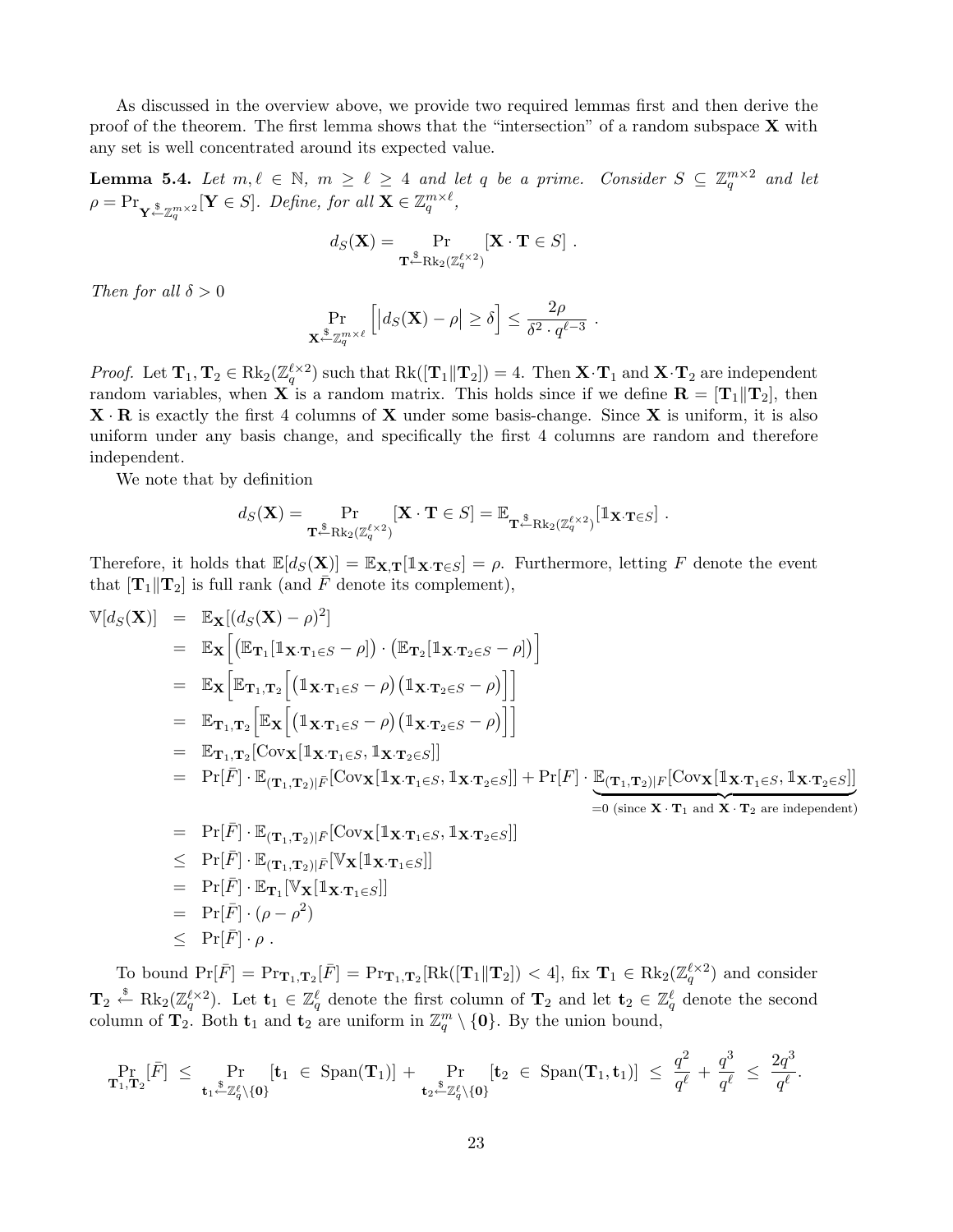We can therefore apply Chebyshev's inequality and conclude that

$$
\Pr_{\mathbf{X}}[|d_S(\mathbf{X}) - \rho| \ge \delta] \le \frac{2\rho}{\delta^2 \cdot q^{\ell - 3}}.
$$

The second lemma uses the concentration obtained above to conclude that the conditional distribution of **X**, given that  $f(\mathbf{X} \cdot \mathbf{T}) = w$ , is close to uniform.

**Lemma 5.5.** Let  $m, \ell \in \mathbb{N}$ ,  $m \geq \ell \geq 4$  and let q be a prime. Consider  $S \subseteq \mathbb{Z}_q^{m \times 2}$  and let  $\rho = \Pr_{\mathbf{Y} \stackrel{\$} \leftarrow \mathbb{Z}_q^{m \times 2}}[\mathbf{Y} \in S].$  Consider the distributions  $\mathbf{X} \stackrel{\$} \leftarrow \mathbb{Z}_q^{m \times \ell}, \ \mathbf{T} \stackrel{\$} \leftarrow \text{Rk}_2(\mathbb{Z}_q^{\ell \times 2})$ , conditioned on the event  $\mathbf{X} \cdot \mathbf{T} \in S$ . Then

$$
\mathsf{dist}(\mathbf{X},U(\mathbb{Z}_q^{m\times \ell}))\leq \left(\frac{2}{\rho^2\cdot q^{\ell-3}}\right)^{1/3}\ .
$$

*Proof.* For convenience, let us denote  $\alpha =$  $\vert \mathbb{Z}_q^{m \times \ell}$  $\vert^{-1} = q^{-m\ell}$ . Consider the conditional distribution of **X**, it holds that for all  $A \in \mathbb{Z}_q^{m \times \ell}$ 

$$
\Pr[\mathbf{X} = \mathbf{A} | \mathbf{X} \cdot \mathbf{T} \in S] = \frac{\Pr[(\mathbf{X} = \mathbf{A}) \wedge (\mathbf{X} \cdot \mathbf{T} \in S)]}{\Pr[\mathbf{X} \cdot \mathbf{T} \in S]} = \frac{\alpha \cdot \Pr_{\mathbf{T}^{\mathcal{S}} \cap \mathbf{R} k_2(\mathbb{Z}_q^{\ell \times 2})}[\mathbf{A} \cdot \mathbf{T} \in S]}{\rho} = \frac{\alpha \cdot d_S(\mathbf{A})}{\rho}.
$$

Where  $d<sub>S</sub>$  is as defined in Lemma 5.4.

The statistical distance from uniform is therefore

$$
\text{dist}(\mathbf{X},U(\mathbb{Z}_q^{m\times \ell}))=\frac{1}{2}\cdot \sum_{\mathbf{A}\in \mathbb{Z}_q^{m\times \ell}}\left|\frac{\alpha\cdot d_S(\mathbf{A})}{\rho}-\alpha\right|=\frac{1}{2\rho}\cdot \mathbb{E}_{\mathbf{A}\stackrel{\$} \leftarrow \mathbb{Z}_q^{m\times \ell}}\left[\left|d_S(\mathbf{A})-\rho\right|\right]\;.
$$

Using Lemma 5.4, together with Bayes' theorem, we get that for all  $\delta > 0$ ,

$$
\mathsf{dist}(\mathbf{X}, U(\mathbb{Z}_q^{m \times \ell})) \leq \frac{1}{2\rho} \cdot \left( \delta + \frac{2\rho}{\delta^2 \cdot q^{\ell-3}} \right) \, .
$$

Setting  $\delta =$  $\frac{2}{\rho}$  $q^{\ell-3}$  $\sqrt{1/3}$ , the result follows.

We can now prove the theorem by averaging on the values of  $w$ .

Proof of Theorem 5.3. For all  $w \in W$ , denote  $S_w = {\mathbf{Y} : f(\mathbf{Y}) = w}$ ,  $\rho_w = \Pr_{\mathbf{Y}}[\mathbf{Y} \in S_w]$ . Using Lemma 5.5, the statistical distance, conditioned on the second element being w, is at most  $\left(\frac{2}{2\epsilon_0^2}\right)^{1/3}$ . Averaging over all values  $w \in W$ , we get  $\rho_w^2 \cdot q^{\ell-3}$  $\frac{1}{\sqrt{1/3}}$ . Averaging over all values  $w \in W$ , we get

$$
\begin{aligned} \textup{dist}\big((\mathbf{X},f(\mathbf{X}\cdot\mathbf{T})),\ (\mathbf{X},f(\mathbf{Y}))\big) & \leq \sum_{w\in W} \rho_w\cdot \left(\frac{2}{\rho_w^2\cdot q^{\ell-3}}\right)^{1/3} = \\ & = \left(\frac{2}{q^{\ell-3}}\right)^{1/3}\cdot \sum_{w\in W} \rho_w^{1/3} \leq \left(\frac{2}{q^{\ell-3}}\right)^{1/3}\cdot |W|^{2/3} = \left(\frac{\sqrt{2}\cdot |W|}{q^{\frac{\ell-3}{2}}}\right)^{2/3} \leq \epsilon\ , \end{aligned}
$$

assuming

$$
|W| \le \frac{q^{\frac{\ell-3}{2}} \cdot \epsilon^{3/2}}{\sqrt{2}} \ .
$$

 $\Box$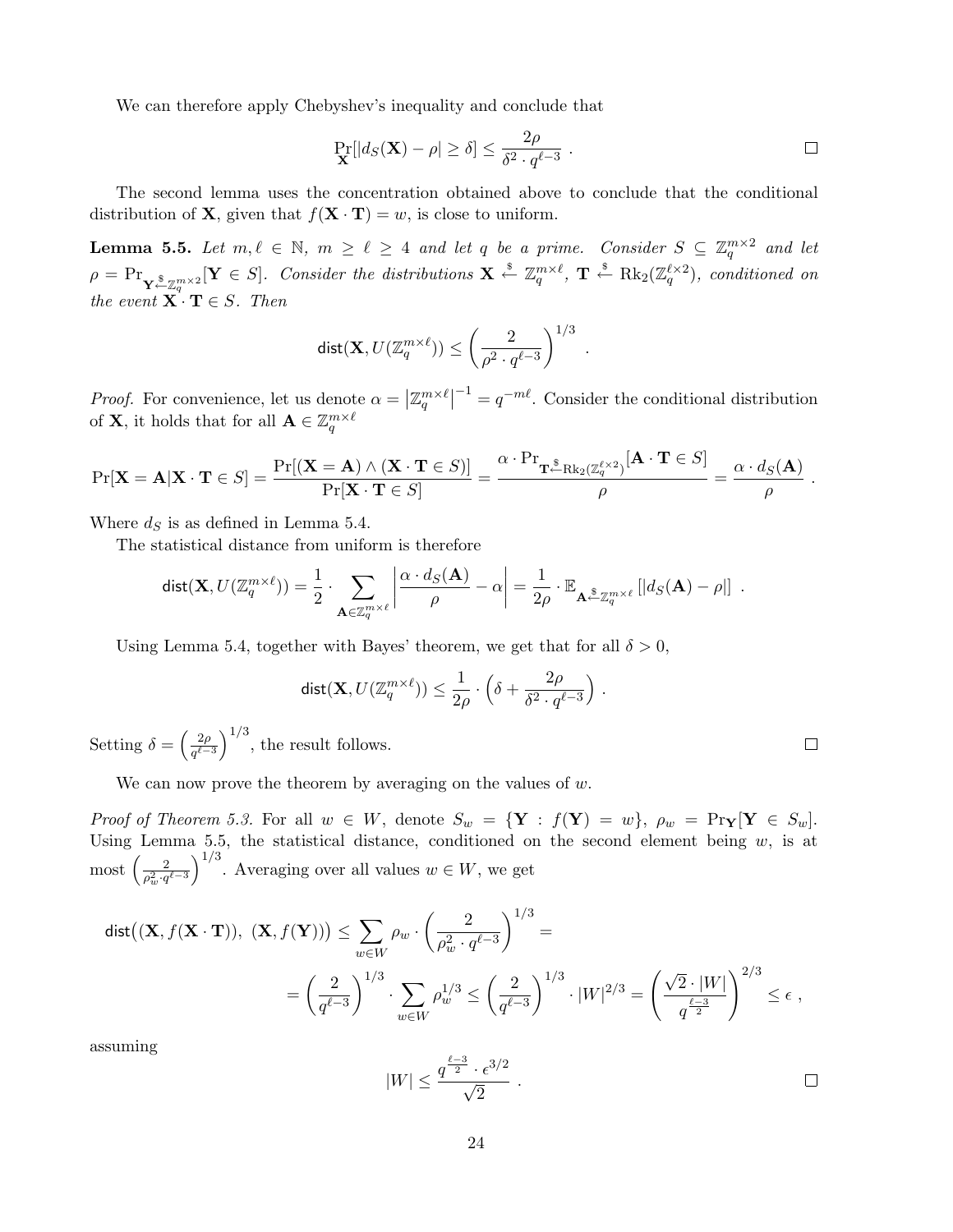# 6 An Encryption Scheme Secure Against Continual Leakage

In this section, we present the first public-key encryption scheme  $\mathcal L$  that is secure against continual leakage attacks. Our scheme is based on the linear assumption in bilinear groups. It is parameterized by a polynomially bounded integer  $\ell \geq 7$  that allows for a tradeoff between the sizes of keys and ciphertexts and the maximal tolerable leakage rate: the public and secret keys contain  $2\ell$ group elements and a ciphertext contains  $\ell$  group elements.

We show that our scheme is resilient to leakage of constant rate from the memory and leakage of sub-constant rate from the key-update procedure and from the key generation procedure. Recalling Definition 3.1, this corresponds to a case where  $\rho_M = \Omega(1)$  and  $\rho_G = \rho_U = o(1)$ .

More specifically, the value of  $\rho_M$  for a general  $\ell$  can be as high as  $\frac{\ell-6-\gamma}{2\ell}$ , for all  $\gamma > 0$ . For example, taking  $\ell = 12$  guarantees resiliency to leakage rate of  $1/4 - \gamma$ , while the keys and ciphertexts only contain a constant number of group elements. Taking  $\ell$  to be asymptotically increasing, on the other hand, makes the keys and ciphertexts sizes asymptotically increase but makes the tolerable leakage rate  $1/2 - o(1)$ . ´

The value of  $\rho_G, \rho_U$  for general  $\ell$  is  $\omega\left(\frac{\log k}{\ell \log n}\right)$  $\ell \log p$ , where  $k$  is the security parameter and  $p$  is the order of the group relative to which we work. We cannot provide explicit expressions for  $\rho_G, \rho_U$ , but rather we show that for all  $c > 0$ , the scheme is resilient in the case where  $\rho_G$ ,  $\rho_U = \frac{c \cdot \log k}{\ell \log n}$  $\frac{c \cdot \log k}{\ell \log p}$ . In fact, our argument can be generalized in a straightforward manner to imply resiliency of  $\Omega\left(\frac{\log T(k)}{\ell\log n}\right)$  $\frac{\log T(k)}{\ell \log p}$  if one is willing to assume that the linear assumption is hard for adversaries that run in time (roughly)  $T(k)$ . We note that while tolerating such leakage in non-continual memory attacks is trivial, this is not the case in the continual model.

We remind the reader that a simpler scheme with better parameters can be achieved based on the less standard SXDH assumption, as described in Section 2.2.

Our scheme is described in Section 6.1. We provide a high-level overview of the security proof in Section 6.2 and then present the formal proof in Section 6.3.

## 6.1 The Scheme  $\mathcal{L}[\ell]$

Let us overview the main ideas behind the structure of our scheme. We want to use the fact that under the linear assumption, random rank-2 matrices in the exponent are indistinguishable from random rank-3 matrices.

We therefore set the public-key to  $g^{\mathbf{A}}$ , where **A** a random  $2 \times \ell$  matrix. The ciphertexts are of the form  $g^{\mathbf{v}^T}$ , where **v** is a vector of length  $\ell$ . Namely, the public-key and the ciphertext together form a  $(3 \times \ell)$  matrix in the exponent. If this matrix is random rank-2 for encryptions of 0 and random rank-3 for encryptions of 1, then we could use the indistinguishability argument to achieve (semantic) security. We do this by encrypting 0 by setting  $g^{\mathbf{v}^T}$  to be a linear combination of the rows of  $g^{\mathbf{A}}$ ; and encrypting 1 by setting  $g^{\mathbf{v}^T}$  to be a random vector. One can see that the resulting distributions are statistically close to the prescribed ones. Thus, security is achieved.

The next question, of course, is figuring out how to decrypt such ciphertexts. We notice a non-zero vector  $\bf{y}$  in the kernel of  $\bf{A}$  can be used to distinguish the two cases: we can compute  $g^{\mathbf{v}^T \cdot \mathbf{y}}$  and see if the result equals to  $g^0$ . This will always be the case for encryptions of 0 and will only happen with negligible probability for encryptions of 1. This suggests that such  $\bf{v}$  can be used as a secret-key, but it is not clear how such a secret-key can be safely refreshed.

In order to be able to refresh, we use a secret key of the form  $g^{\mathbf{Y}},$  where  $\mathbf{Y} = [\mathbf{y}_1 || \mathbf{y}_2]$  and  $\mathbf{y}_1, \mathbf{y}_2$ are random vectors in the kernel of A. The fact that the vectors are given in the exponent means that we cannot compute the product  $g^{\mathbf{v}^T \cdot \mathbf{y}_i}$  as suggested before. We thus work over groups with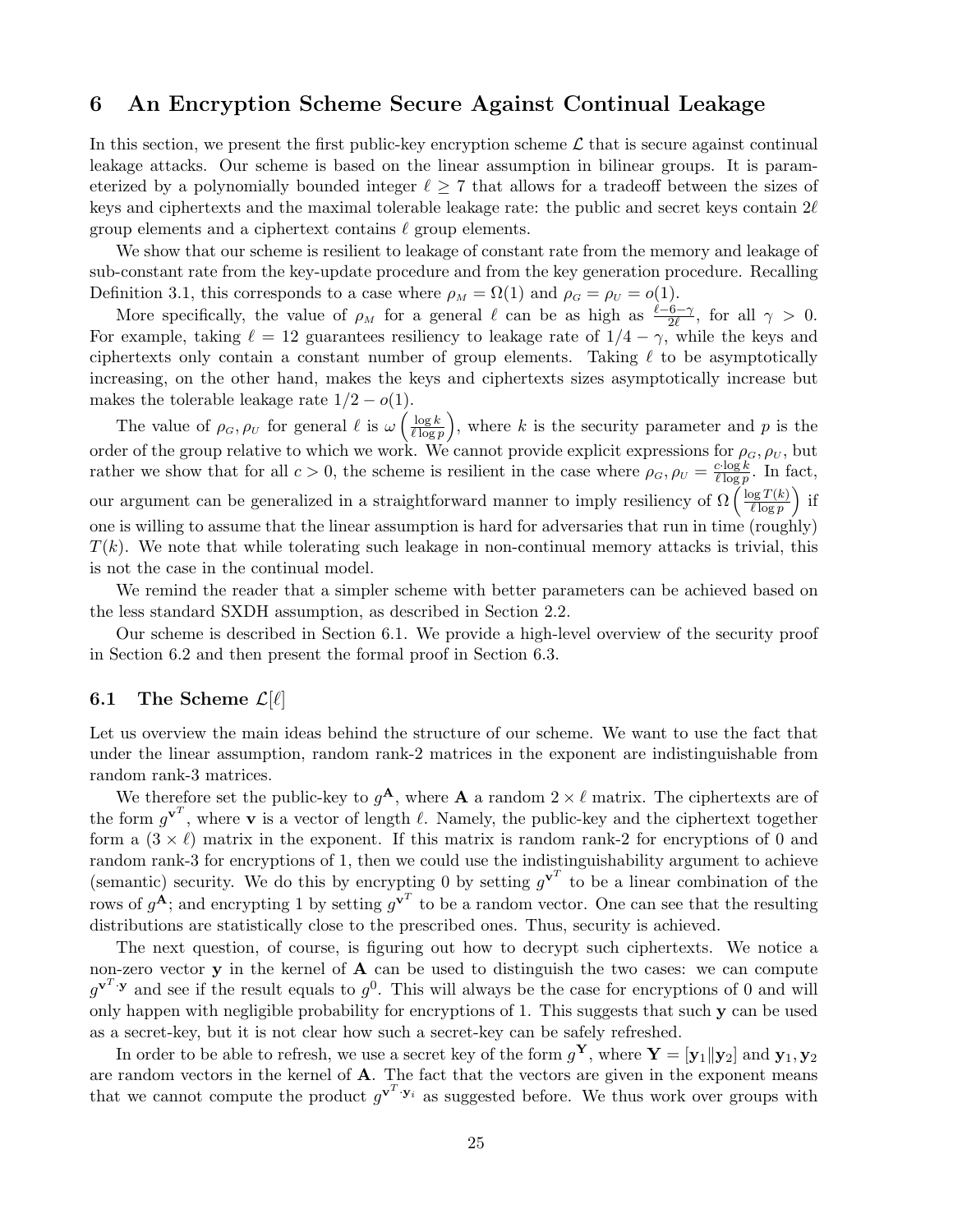bilinear maps, which enable computing  $e(g, g)^{\mathbf{v}^T \cdot \mathbf{Y}}$  instead.

The key refresh operation is done by "rotating" the matrix **Y**: we sample a  $2 \times 2$  full rank matrix **R**, and set the new secret key to  $g^{\mathbf{Y} \cdot \mathbf{R}}$ . Intuitively, since everything is done in the exponent, the update operation is indistinguishable from sampling a fresh random secret-key, which turns out to be a useful property.

The scheme  $\mathcal{L}[\ell]$  is formally presented in Figure 3. Correctness (with all but negligible probability) follows almost immediately by the explanations above.

## Encryption scheme  $\mathcal{L}[\ell]$

**Parameters.** The scheme is parameterized by groups  $\mathbb{G}, \mathbb{G}_T$  of prime order p, such that there exists a bilinear map  $e : \mathbb{G} \times \mathbb{G} \to \mathbb{G}_T$ . Let g be a generator of  $\mathbb{G}$  (and so  $e(g, g)$ ) is a generator for  $\mathbb{G}_T$ ). An additional parameter  $\ell \geq 7$  is polynomial in the security parameter. Setting different values for  $\ell$  will enable us a tradeoff between efficiency and the rate of tolerable leakage.

**Key-generation.** The key-generator runs as follows. It samples  $A \stackrel{\hspace{0.1em}\mathsf{\scriptscriptstyle\$}}{\leftarrow} \mathbb{Z}_p^{2 \times \ell}$  and  $\mathbf{Y} \stackrel{\hspace{0.1em}\mathsf{\scriptscriptstyle\$}}{\leftarrow} \ker^2(A)$  (i.e.  $\mathbf{Y} \in \mathbb{Z}_p^{\ell \times 2}$  (note that this is easy to sample since **A** is known). It sets  $pk = g^{\mathbf{A}}$  and  $sk = g^{\mathbf{Y}}$ .

**Key-update.** To update the secret key  $sk = g^{\mathbf{Y}} \in \mathbb{G}^{\ell \times 2}$ , sample  $\mathbf{R} \stackrel{\text{s}}{\leftarrow} \text{Rk}_2(\mathbb{Z}_p^{2 \times 2})$  and then set  $sk' = g^{\mathbf{Y} \cdot \mathbf{R}}$ .

**Encryption.** Given a public-key  $pk = g^{\mathbf{A}} \in \mathbb{G}^{2 \times \ell}$ , encrypting the bit 0 is done by sampling  $\mathbf{r} \leftarrow \mathbb{Z}_p^2$ and setting the output ciphertext to  $c = g^{r^T \cdot A}$ . Encrypting the bit 1 is done by setting the ciphertext to  $c = g^{\mathbf{u}^T}$  where  $\mathbf{u} \stackrel{\mathbf{\$}}{\leftarrow} \mathbb{Z}_p^{\ell}$ .

**Decryption.** Given a ciphertext  $c = g^{\mathbf{v}^T}$  and a secret-key  $sk = g^{\mathbf{Y}}$ , the decryption process computes  $e(g,g)^{\mathbf{v}^T\cdot\mathbf{Y}}$ . If the result is equal to  $e(g,g)^{\mathbf{0}}$ , then output 0 and otherwise output 1.

Figure 3: Encryption scheme in the CML model, based on the linear assumption.

## 6.2 Overview of the Security Proof

As explained above, our scheme is resilient to leakage from memory, from the key-update procedure and from the key generation procedure. We will leave handling with leakage from key-generation to the end. Thus assume from this point that  $\rho_G = 0$  until we mention otherwise.

Let us start by considering a possible proof for standard CPA security of  $\mathcal{L}[\ell]$  (as already sketched in Section 6.1 above). The public-key  $g^{\mathbf{A}}$  contains a random  $2 \times \ell$  matrix (in the exponent), and the challenge ciphertext is either a linear combination of the rows of  $\bf{A}$  or a random vector of length  $\ell$ . The joint distribution of the public-key and ciphertext (we can consider this to be a matrix  $\mathbf{V} \in \mathbb{Z}_p^{3\times \ell}$  whose first 2 rows are the matrix **A** and its last row is the challenge  $\mathbf{v}^T$ ) is statistically close to either a random rank-2 matrix or a random rank-3 matrix (in the exponent), respectively. An adversary that distinguishes these distributions, therefore, immediately breaks the linear assumption.

Trying to make the argument above leakage resilient, we will need to somehow simulate the leakage from the secret-key. This seems self defeating, as having a secret-key for the scheme should mean that the CPA adversary becomes useless (as we can use the secret-key and decrypt the ciphertext ourselves). We show that the above discouraging intuition is not accurate. To this end, we rely on the fact that our scheme does not have perfect correctness, but rather has a negligible probability of being incorrect.

Consider, at this point, the case where no update queries are made, i.e. the same secret-key is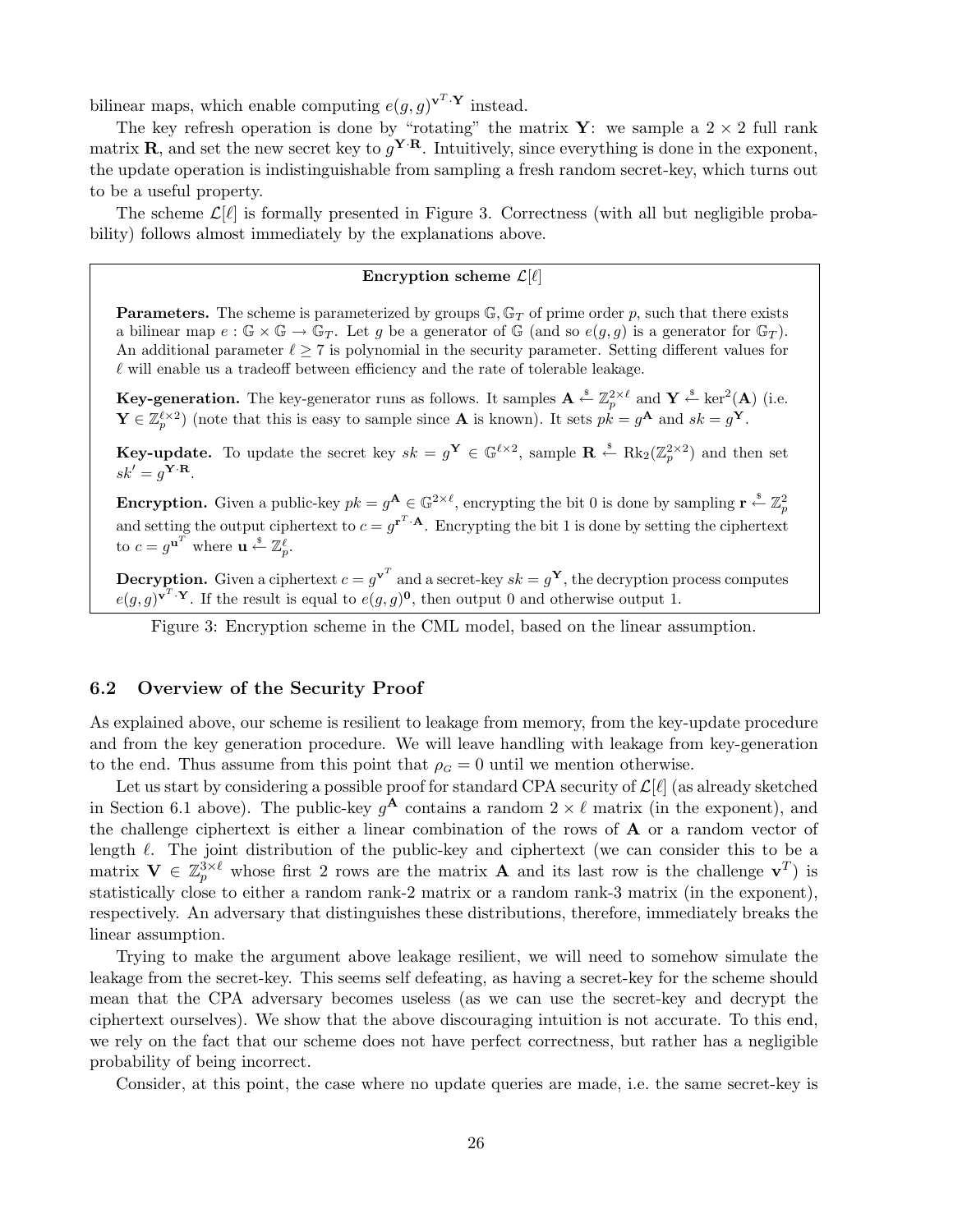used throughout the attack. At a very high level, what we will do is show how to generate keys and a challenge ciphertext in such a way that the secret-key, while being appropriately distributed respective to the public-key, is useless against our challenge ciphertext. Namely, the distributions  $(pk, sk)$  and  $(pk, c)$  are proper, but  $(pk, sk, c)$  is far from being proper, in the sense that the secret key sk is useless in decrypting the specific ciphertext c (c will always decrypt to 0 using sk).<sup>6</sup> Hence, a CPA adversary that decrypts c correctly can actually be useful in breaking the linear assumption.

We then show that if the amount of leakage is sufficiently bounded, then an adversary cannot gain sufficient information about the secret key sk to discriminate the ciphertext c from a random ciphertext, and thus should indeed decrypt c correctly (with non-negligible probability). We explain this in detail below and then explain how to extend this to the continual leakage scenario where key-updates occur (and thus multiple secret-keys are used and are leaked during the attack).

Let us explain how to generate keys and a challenge ciphertext, such that the keys are properly distributed but are still useless against the challenge ciphertext, so that a successful CPA adversary can be used to break the linear assumption. Consider an instance of the linear assumption, this is a matrix (in the exponent)  $g^{\mathbf{C}}$ , where  $\mathbf{C} \in \mathbb{Z}_p^{3 \times 3}$  is either rank-2 or rank-3. We will use a successful CPA adversary A to construct a PPT algorithm  $\beta$  that distinguishes between the case that C is of rank 2 and the case that C is of rank 3.

The algorithm B, on input  $g^{\mathbf{C}}$  does the following. It samples  $\ell - 3$  random vectors  $\{\mathbf{x}_i\} \stackrel{\hspace{0.1em}\mathsf{\scriptscriptstyle\$}}{\leftarrow} \mathbb{Z}_p^{\ell}$ (with all but negligible probability, these vectors are linearly independent), and generates a  $3 \times l$ matrix (in the exponent)  $g<sup>V</sup>$  that has the following properties: (1) If C is a random rank-2 matrix, then V is a random rank-2 matrix; (2) If C is a random rank-3 matrix, then V is a random rank-3 matrix; (3) The vectors  $\{x_i\}$  are uniformly distributed in the kernel of V.

This can be done using linear algebra, as follows. Let **X** denote the  $\ell \times (\ell - 3)$  matrix whose  $i<sup>th</sup>$  column is  $\mathbf{x}_i$ . Let **B** be a basis for the linear subspace  $\{\mathbf{w}^T \in \mathbb{Z}_p^{\ell} : \mathbf{w}^T \cdot \mathbf{X} = \mathbf{0}\}\.$  Note that **B** is efficiently computable given **X**. Setting  $g^{\mathbf{V}} = g^{\mathbf{C} \cdot \mathbf{B}}$ , it holds that **V** has the same rank as **C**. By symmetry, the vectors  $\{x_i\}$  are uniformly distributed in ker(V) as required.

The algorithm  $\beta$  feeds the adversary  $\mathcal A$  with the first two rows of  $g^V$  as the public-key, denoting it by  $g^{\mathbf{A}}$ . It generates a secret-key  $g^{\mathbf{y}_1}, g^{\mathbf{y}_2}$  by choosing at random  $\mathbf{y}_1, \mathbf{y}_2 \stackrel{\$}{\leftarrow} {\{\mathbf{X} \cdot \mathbf{t} : \mathbf{t} \in \mathbb{Z}_p^{\ell-3}\},\$ i.e. randomly sampling from the column span of **X**. Then, it feeds  $\mathcal{A}$  with the challenge ciphertext  $g^{\mathbf{v}^T}$ , which is the last row of  $g<sup>V</sup>$ . Notice that our secret-key will always decrypt the challenge ciphertext  $g^{\mathbf{v}^T}$  to 0, even if  $\mathbf{v}^T$  is independent of the rows of **A** and hence should be decrypted to 1 (thus, our secret key is "crippled" w.r.t. the ciphertext  $g^{\mathbf{v}^T}$ ). A CPA adversary that succeeds in decrypting c correctly (in spite of getting leakage from a "crippled" secret-key) will, therefore, break the linear assumption by determining if  $V$  (and hence C) is rank-2 or rank-3.

Next, we explain why the adversary  $A$ , which is given leakage from our "crippled" secret key, should nevertheless decrypt c correctly (with non-negligible probability). That is, we explain why it cannot distinguish the "crippled" secret key distribution from the genuine one (given that the leakage is small enough). To this end, we use the algebraic tool that we develop in Section 5, to show that a small enough leakage *statistically* hides the subspace  $X$  that the secret-key is sampled from, making it statistically hard to distinguish our secret-key distribution and the legal distribution where  $y_1, y_2 \stackrel{\$}{\leftarrow} \text{ker}(A)$ . Thus, the adversary cannot use the leakage to distinguish between our "crippled" secret-key and a genuine one. This completes the proof for the non-continual problem.

We now address the fact that the leakage is continual, namely that there is a sequence of phases in which leakage occurs, each followed by a refresh operation. At this point, however, we still

<sup>&</sup>lt;sup>6</sup>It is here that we use the fact that our scheme does not have perfect completeness.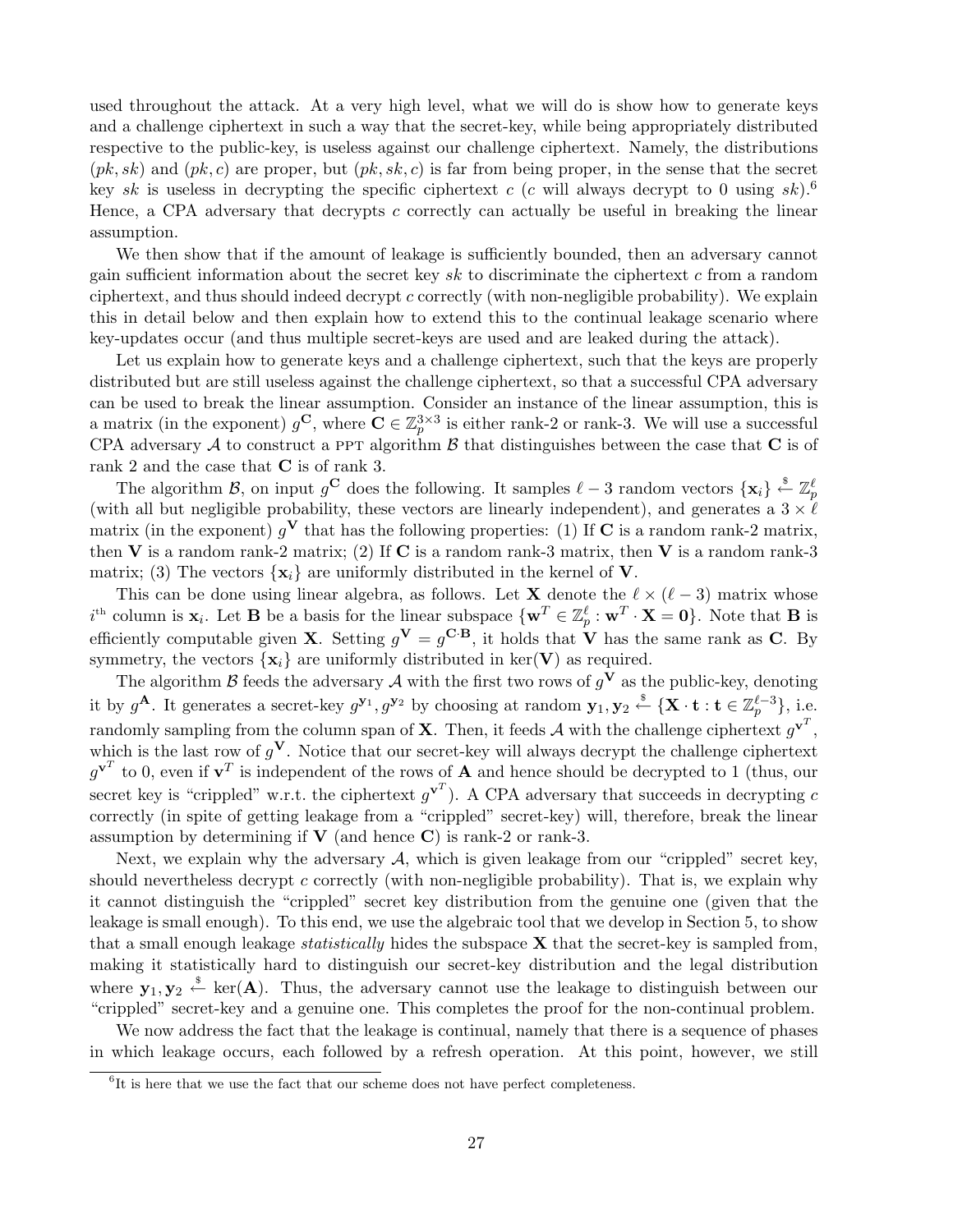assume that the key update procedure does not leak (i.e.  $\rho_U = 0$ ). While our "legal" key-update operation never changes the column span of the secret-key,<sup>7</sup> we notice that it is computationally indistinguishable from one that re-samples new vectors  $y_1, y_2$  from the column span of **X** at every update operation.<sup>8</sup> Indistinguishability holds as one can consider the legal key distribution as setting  $s\hat{k}' = g^{\mathbf{X}'\cdot \mathbf{T}}$  where  $\mathbf{X}'$  is random rank-2, distinguishing  $g^{\mathbf{X}}$  and  $g^{\mathbf{X}'}$  is hard by the linear assumption, and this holds even in the presence of the matrix A. (Jumping ahead, it is this indistinguishability argument that is troublesome when leakage from the key-update procedure is allowed.) Note that this "improper" update can be simulated, since we explicitly know  $X$ . This enables us to apply the above argument consecutively: at each phase, we will leak from new vectors in the column span of **X**, which will be statistically close to leaking from  $y_1, y_2 \stackrel{\$}{\leftarrow} \text{ker}(A)$ , which is, in turn, indistinguishable from the "legal" key distribution.

Lastly, we are left with treating leakage from the update process (i.e.  $\rho_U > 0$ ). Any amount of such leakage seems to completely break the indistinguishability argument of the previous paragraph. Intuitively, the adversary is getting leakage from the input to the update procedure (including the random tape used), and thus may have some information on what the legal output should be. Then, once the adversary sees some memory leakage from an improper secret-key, used for the security reduction, it can compare it to what it knows about the legal secret-key, thus catching any attempt for a switch of distributions as above. In order to overcome this barrier, we must come up with a way to simulate the leakage from the update, in such a way that will ease the mind of the adversary A and make it behave properly in spite of the discrepancy between the distributions.

The key observation is that whether or not  $\mathcal{A}$ 's mind is at ease is an efficiently checkable event. We can simulate the remainder of the security game, using the proposed improper secret key and some candidate leakage value (as if everything from this point and on is done legitimately) and see if  $\mathcal{A}$ 's success probability decreases or not. If the number of bits being leaked is small enough, specifically  $O(\log k)$ , we can efficiently go over all possible values until we find the one that works.

This looks good and well, but what if no leakage value works? In this case, we recall again that the improper key distribution used in our reduction is indistinguishable from the original one. Therefore, since in the original distribution there is always a good leakage value — the legal value,<sup>9</sup> this should also be the case with the improper one. This holds since the event of not finding an acceptable leakage value is also efficiently checkable (again, by simulating  $A$ ). A change in behavior in this respect yields a distinguisher between the real and improper distributions, which is impossible under our hardness assumption.

We get, therefore, that a leakage of  $O(\log k)$  bits from the update procedure can indeed be tolerated. This can be generalized in a straightforward manner to imply a tolerable leakage of  $O(\log T(k))$  bits, if we assume that the linear assumption is hard for (roughly)  $T(k)$ -time adversaries.

The last thing to do is handle leakage from the key-generation. At this point, however, it is clear how this can be done (for  $O(\log k)$  bits of leakage). We use the same technique we use for updates: after generating our initial secret-key, we go over all possible values of key-generation leakage, and find one for which A works well.

<sup>&</sup>lt;sup>7</sup>Recall that the update procedure takes  $sk = g^{\mathbf{Y}}$  and outputs  $sk' = g^{\mathbf{Y} \cdot \mathbf{R}}$  for an invertible **R**.

<sup>&</sup>lt;sup>8</sup>The new key distribution sets  $sk' = g^{X \cdot T}$ , for a properly sampled matrix **T**, regardless of the previous sk.

<sup>&</sup>lt;sup>9</sup>In fact, this is only true with noticeable probability over the sampling of the secret key, and therefore we may need to try a few keys before we find a good one.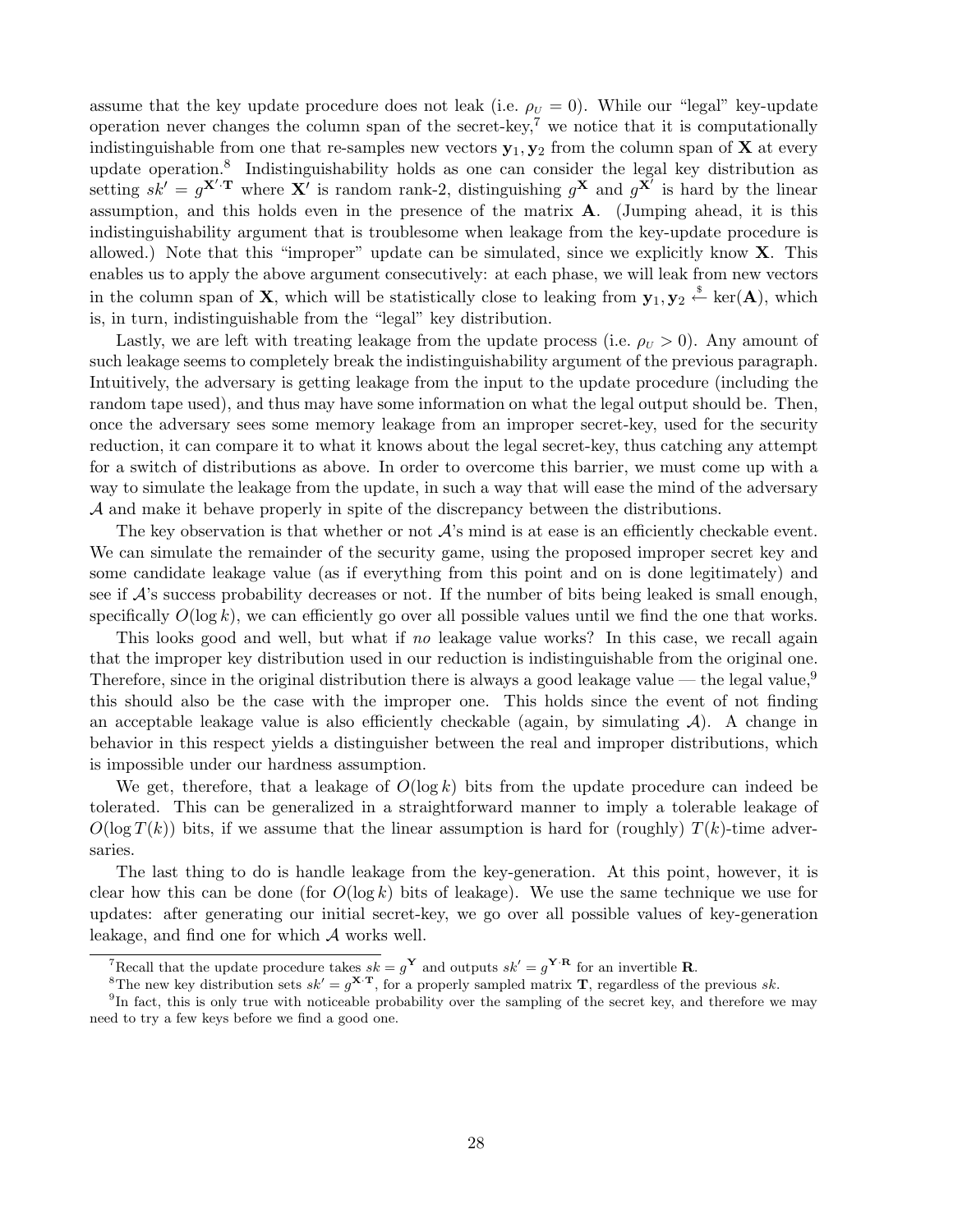## 6.3 Proof of Security of Encryption Scheme  $\mathcal{L}[\ell]$

**Theorem 6.1.** Under the linear assumption, for every  $\ell \geq 7$ , the encryption scheme  $\mathcal{L}[\ell]$  (described in Figure 3) has the following security guarantee: For all constants  $\gamma, c > 0, \mathcal{L}[\ell]$  is secure in the CML model with leakage rate

$$
(\rho_G, \rho_U, \rho_M) = \left(\frac{c \cdot \log k}{4\ell \cdot \log p}, \ \frac{c \cdot \log k}{(2\ell + 4) \cdot \log p}, \ \frac{\ell - 6 - \gamma}{2\ell}\right)
$$

.

*Proof.* Suppose, towards contradiction, that there exist constants  $c, \gamma > 0$  and a ppt adversary A such that  $\mathcal A$  succeeds in breaking security in the CML model with leakage rate

$$
(\rho_G, \rho_U, \rho_M) = \left(\frac{c \cdot \log k}{4\ell \cdot \log p}, \ \frac{c \cdot \log k}{(2\ell + 4) \cdot \log p}, \ \frac{\ell - 6 - \gamma}{2\ell}\right) .
$$

That is, A succeeds in the security game with probability  $\frac{1}{2} + \epsilon$ , for  $\epsilon \geq 1/\text{poly}(k)$ . Let t be some (polynomial) upper bound on  $\mathcal{A}$ 's running time. This, specifically, is also an upper bound on the number of update queries made by  $\mathcal{A}$ .

We construct a PPT algorithm B that runs in time  $\text{poly}(k, t, 1/\epsilon, k^c) = \text{poly}(k)$  and breaks the linear assumption with probability  $\frac{1}{2} + \frac{\epsilon^2}{32} - \text{negl}(k)$ .

First, let us explicitly bound the absolute number of bits that can leak at every update operation (as opposed to the relative bound  $\rho_U$ ). The total bit-length of the secret-key and randomness used in the update process is  $2\ell \log p + 4 \log p$ . Thus the absolute number of bits that can be leaked is at most  $\rho_U \cdot (2\ell + 4) \log p = c \cdot \log k$ . This means that the image of the leakage function has cardinality at most  $k^c = \text{poly}(k)$ . Similarly, the total number of bits that can leak during the key generation process is also bounded by  $c \log k$ .

The algorithm B takes as input a matrix (in the exponent)  $g^{\mathbf{C}}$ , where  $\mathbf{C} \in \mathbb{Z}_p^{3 \times 3}$ , and where the distribution of C is the following: a bit  $b \stackrel{\$}{\leftarrow} \{0,1\}$  is sampled uniformly; if  $b = 0$  then  $\mathbf{C} \stackrel{\$}{\leftarrow} \text{Rk}_2(\mathbb{Z}_p^{3\times3})$  (i.e.,  $\mathbf{C}$  is a random rank 2 matrix); if  $b=1$  then  $\mathbf{C} \stackrel{\$}{\leftarrow} \text{Rk}_3(\mathbb{Z}_p^{3\times3})$  (i.e.,  $\mathbf{C}$  is a random rank 3 matrix). B will output a guess  $b'$  as to the value of the bit b, such that

$$
\Pr[b' = b] \ge \frac{1}{2} + \frac{\epsilon^2}{32} - \text{negl}(k) \ge \frac{1}{2} + 1/\text{poly}(k) ,
$$

and thus break the assumption.

We actually assume that  $C$  is slightly differently distributed: The first two rows of  $C$  always form a random rank-2 matrix, and the last row is either a random linear combination of the first two rows, in the case that  $b = 0$ , or is a truly random vector, in the case that  $b = 1$ . We can assume this w.l.o.g. since this distribution is statistically indistinguishable from the original one.

The algorithm B, on input  $g^{\mathbf{C}}$ , makes a guess b' as to the value of the bit b, as follows:

- 1. Generate a matrix **X**, and matrices  $g^{\mathbf{V}}, g^{\mathbf{A}}$ , where  $\mathbf{X} \in \mathbb{Z}_p^{\ell \times (\ell-3)}$ ,  $\mathbf{V} \in \mathbb{Z}_p^{3 \times \ell}$ ,  $\mathbf{A} \in \mathbb{Z}_p^{2 \times \ell}$ , such that
	- (a) **X** is uniformly distributed in  $\text{Rk}_{\ell-3}(\mathbb{Z}_p^{\ell \times (\ell-3)})$ .
	- (b) **A** is a random full-rank matrix such that  $\mathbf{A} \cdot \mathbf{X} = 0$ .
	- (c) The first two rows of **V** are identical to **A**, and the last row, denoted by  $\mathbf{v}^T$ , is distributed as follows: If C is a rank-2 matrix then  $v^T$  is a random linear combination of the rows of **A**; and if **C** is a rank-3 matrix then  $v^T$  is a random vector such that  $v^T \cdot X = 0$ .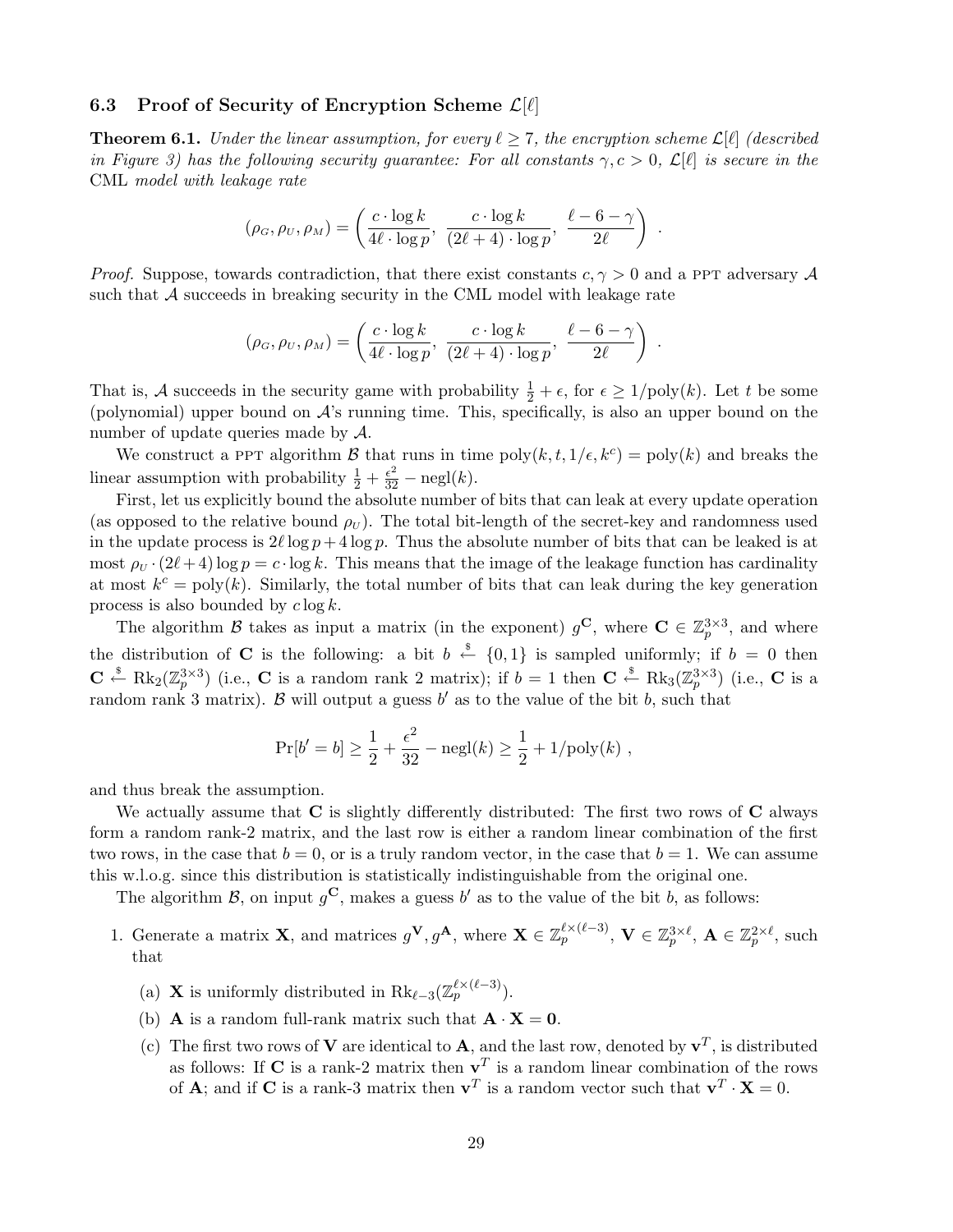This is done by sampling  $\mathbf{X} \stackrel{\$}{\leftarrow} \text{Rk}_{\ell-3}(\mathbb{Z}_{p}^{\ell \times (\ell-3)})$ , letting  $g^{\mathbf{V}} = g^{\mathbf{C} \cdot \mathbf{B}}$ , where  $\mathbf{B} \in \mathbb{Z}_{p}^{3 \times \ell}$  is a matrix whose rows form a basis of the subspace  $\{ \mathbf{w}^T : \mathbf{w}^T \cdot \mathbf{X} = 0 \}$ , and letting  $g^{\mathbf{A}}$  be the first two rows of  $g^{\mathbf{V}}$ .

- 2. Let  $pk = g^{A}$ , and compute a corresponding secret key by choosing a random full-rank matrix  $\mathbf{T}_0 \stackrel{\$}{\leftarrow} \text{Rk}_2(\mathbb{Z}_p^{(\ell-3)\times 2})$  and setting  $sk_0 = g^{\mathbf{Y}_0} = g^{\mathbf{X} \cdot \mathbf{T}_0}$ . The distribution of the key pair  $(pk, sk_0)$ is statistically close to that of a "legal" key pair, generated by the original key generation algorithm.
- 3. Test the success probability of A on the key pair  $(sk<sub>0</sub>, pk)$  with all possible values of leakage from the key generation, as follows. Define  $M = \frac{k \cdot t^2}{c^2}$  $\frac{c \cdot t^2}{\epsilon^2}$ . For all  $\alpha \in \{0,1\}^{c \log k}$ , emulate the security game with A, conditioned on  $(sk_0, pk)$  and on  $\alpha$ 's being the answer to the key generation leakage, for M times. For each  $\kappa \in [M]$ , let  $Z_{\kappa}$  be an indicator variable for the event that A succeeded in the  $\kappa^{\text{th}}$  emulation. Set  $\bar{Z}_{0,\alpha} := \frac{1}{M} \sum_{i \in [M]} Z_{\kappa}$ .

If  $\bar{Z}_{0,\alpha} \geq \frac{1}{2} + \frac{3\epsilon}{4} - \frac{\epsilon}{2(t+1)}$  then set  $\eta_0 := \bar{Z}_{0,\alpha}$  and continue to the next step. If no  $\alpha$  has this property, then B aborts and returns a random bit  $b' \stackrel{\$}{\leftarrow} \{0,1\}.$ 

- 4. Feed the adversary A with the public key  $g^{\mathbf{A}}$ .
- 5. In what follows we explain how  $\beta$  answers  $\mathcal{A}$ 's queries. To this end,  $\beta$  maintains a value for the current secret-key  $sk_i$ , which he uses to answer leakage queries. Jumping ahead,  $\beta$  emulates update queries differently than the legal Update procedure, which results in the distribution of the  $sk_i$ 's being different from the distribution of the secret-keys in the original game. As a result, the emulation of the leakage from the update procedure will require special care to prevent  $A$  from noticing the change.
	- The leakage queries of  $A$  are answered by computing the leakage function on the current secret-key  $sk_i$ . Namely, if in time period i the adversary A sends a leakage query (leak,  $f_i$ ), then B returns the answer  $f_i(sk_i)$ .
	- To answer update queries,  $\beta$  does the following. Consider the distribution  $D_{\mathbf{X}}$  defined by sampling a random full-rank matrix  $\mathbf{T} \stackrel{\$}{\leftarrow} \text{Rk}_2(\mathbb{Z}_p^{(\ell-3)\times2})$ , and outputting  $g^{\mathbf{X}\cdot\mathbf{T}}$  (we remark that  $sk_0$  was sampled in the same way).

Upon receiving the  $i<sup>th</sup>$  update query (update,  $f_i$ ),  $\beta$  updates the secret key as follows. It samples  $g^{\mathbf{Y}_i} \stackrel{\$}{\leftarrow} D_{\mathbf{X}}$ .<sup>10</sup> Then, to compute a corresponding leakage, B goes over all the possible leakage values (note that there are only  $k^c$  possibilities). For each possible leakage value  $\alpha \in \{0,1\}^{c \cdot \log k}$ , it tests if it is a "good" leakage w.r.t.  $sk_i = g^{\mathbf{Y}_i}$ . A good leakage is one that (almost) preserves the success probability of  $A$  in spite of using the wrong key-distribution. If no such good leakage is found, we try sampling  $g^{\mathbf{Y}_i} \stackrel{\hspace{0.1em}\mathsf{\scriptscriptstyle\$}}{\leftarrow} D_{\mathbf{X}}$ anew. We will have to show below that with high probability, a good  $g^{\mathbf{Y}_i}$  is found after a sufficiently small number of trials.

In what follows, we show how  $\beta$  estimates the success probability of  $\mathcal{A}$ , conditioned on  $(g^{\mathbf{Y}_i}, \alpha)$ , in order to determine whether  $\alpha$  is a good leakage w.r.t.  $g^{\mathbf{Y}_i}$ . This is done similarly to the way  $\beta$  tested the success probability of  $\mathcal A$  (conditioned on the key pair  $(sk_0, pk)$  in Step 3. Recall our definition of  $M = \frac{k \cdot t^2}{\epsilon^2}$  $\frac{e^{it^2}}{\epsilon^2}$ .

<sup>&</sup>lt;sup>10</sup>We only refer to the distribution  $D_x$  explicitly in the proof of Claim 6.2 below. Until then, one can just consider setting  $g^{\mathbf{Y}_i} := g^{\mathbf{X} \cdot \mathbf{T}_i}$  for  $\mathbf{T}_i \stackrel{\$}{\leftarrow} \text{Rk}_2(\mathbb{Z}_p^{(\ell-3) \times 2})$ .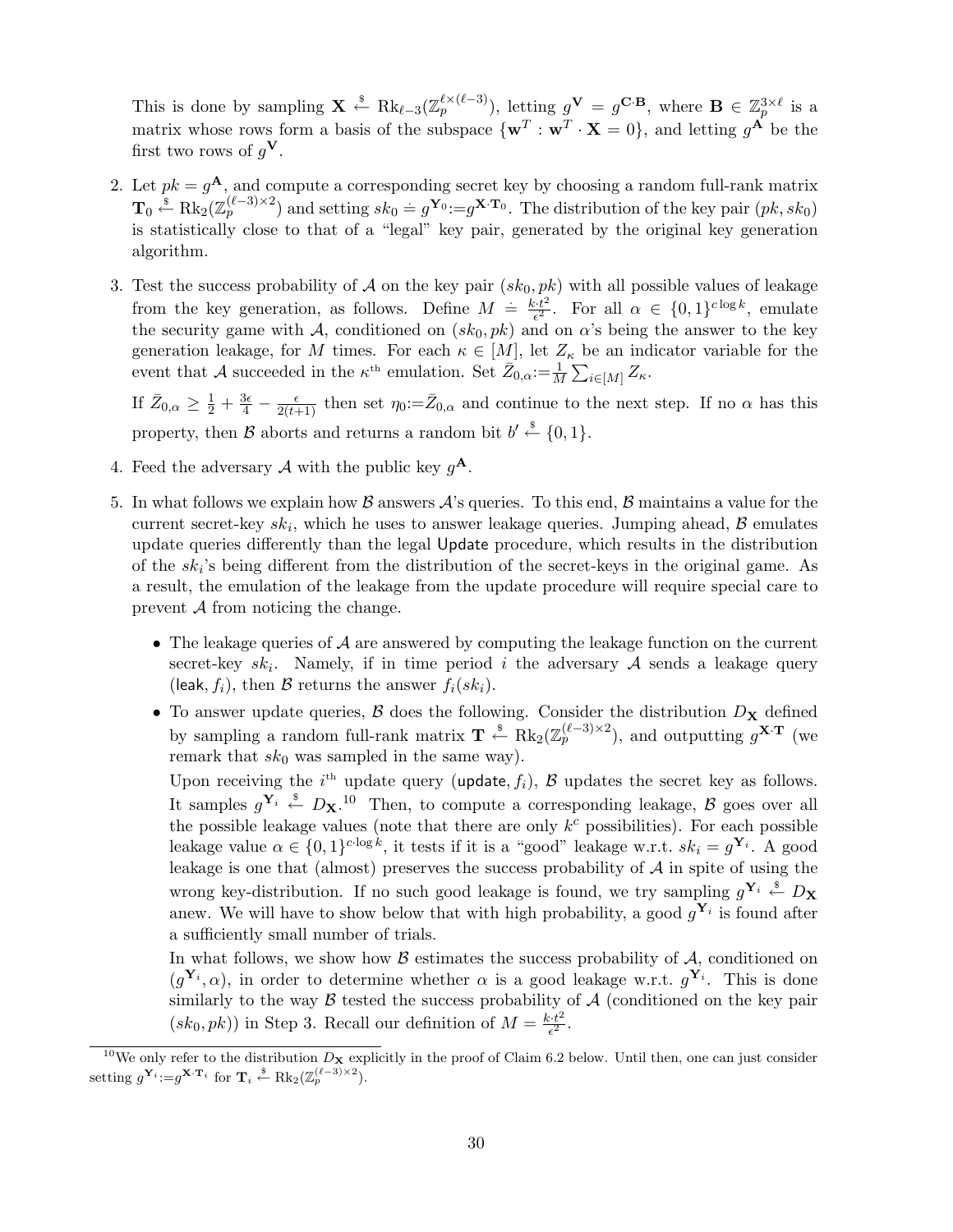(a) For each  $\kappa \in [M]$ , emulate a (fresh) continuation of A while simulating the rest of its queries legally.

That is, upon receiving an update query (update,  $f_i$ ) in time period  $j > i$ , sample  $\mathbf{R}_j \stackrel{\hspace{0.1em}\mathsf{\scriptscriptstyle\$}}{\leftarrow} \text{Rk}_2(\mathbb{Z}_p^{2\times 2}),$  set  $sk_j := \textsf{Update}(sk_{j-1}; \mathbf{R}_j),$  and leak the prescribed value  $f_j (sk_{j-1}, \mathbf{R}_j)$ . Upon receiving a leakage query (leak,  $f_j$ ) in time period j, feed A with the answer  $f_i(sk_i)$ . Finally, when A asks for the challenge ciphertext, choose a random bit  $\beta \stackrel{\$}{\leftarrow} \{0,1\}$ , and give A an encryption  $c \leftarrow \mathsf{Enc}(g^{\mathbf{A}}, \beta)$ .

If A's output is equal to the bit  $\beta$ , then set  $Z_{\kappa} = 1$ ; otherwise set  $Z_{\kappa} = 0$ .

- (b) Compute  $\bar{Z}_{(i,\alpha,g}\mathbf{Y}_i):=\frac{1}{M}$  $\sum_{i=1}^{n} M_i$  $\frac{M}{\kappa=1} Z_{\kappa}.$
- (c) If  $\bar{Z}_{(i,\alpha,g^{\mathbf{Y}_i})} \geq \eta_{i-1} \frac{\epsilon}{2(t+1)}$  then we say that  $\alpha$  is "good". Otherwise we say that it is "bad".

After a good leakage value  $\alpha$  has been found w.r.t. some secret key  $g^{\mathbf{Y}_i}$ ,  $\beta$  will set  $sk_i:=g^{\mathbf{Y}_i}$ , answer the update query of A with the leakage value  $\alpha$ , and will continue the simulation of A.

To ensure that a good leakage value is found with high probability,  $\beta$  repeats this trial several times, as follows. Recall the value of  $\eta_0$  set above. Similarly to  $\eta_0$ , the value of  $\eta_i$  (in item (b) below) is an estimation of the success probability of A, conditioned on its state after the first i updates.

- (a) Sample  $g^{\mathbf{Y}_i} \stackrel{\$}{\leftarrow} D_{\mathbf{X}}$
- (b) Go over all  $\alpha \in \{0,1\}^{c \log k}$  in some arbitrary order (say lexicographic), and test whether  $\alpha$  is "good" with respect to the secret key  $g^{\mathbf{Y}_i}$ . If a "good"  $\alpha$  is found then the response to the  $i<sup>th</sup>$  leakage query is set to  $\alpha$  and the new secret key is set to  $sk_i:=g^{\tilde{\mathbf{Y}}_i}$ . In addition, set  $\eta_i:=\bar{Z}_{(i,\alpha,g^{\mathbf{Y}}_i)}$ .
- (c) Otherwise, if all the possible  $\alpha$ 's are "bad", then go back to step (a). If more than  $J = \frac{ik}{\epsilon}$  $\frac{k}{\epsilon}$  values of  $g^{\mathbf{Y}_i}$  have been tried, then abort and output a random guess  $b' \stackrel{\$}{\leftarrow} \{0,1\}.$
- 6. When A asks for the challenge ciphertext, B sends  $g^{\mathbf{v}^T}$  as the challenge ciphertext.
- 7. Finally, when A outputs a guess  $b'$ , then B outputs the same value  $b'$ .

We argue that B guesses the bit b (i.e.,  $b' = b$ ) with probability  $\frac{1}{2} + \frac{\epsilon^2}{32} - \text{negl}(k)$ .

This will follow in a straightforward manner by combining the following 3 claims (the event  $\Lambda$ will be defined below).

Claim 6.2. Under the linear assumption,

$$
Pr[\mathcal{B} \text{ doesn't abort} | \Lambda] \ge \epsilon/4 - negl(k).
$$

Claim 6.3. It holds that

$$
Pr[b' = b | \mathcal{B} \text{ doesn't abort}, \Lambda] \geq \frac{1}{2} + \epsilon/8 - negl(k) .
$$

Claim 6.4. It holds that

$$
Pr[\Lambda] = 1 - negl(k) .
$$

We start by defining the event  $\Lambda$  and proving Claim 6.4. For all  $i \in \{0\} \cup [t], \alpha \in \{0,1\}^{c \log k}$ , and for every possible value  $g^{\mathbf{Y}_i}$  sampled during the running of  $\mathcal{B}$ , we define  $P_{(i,\alpha,g^{\mathbf{Y}_i})}$ , as follows.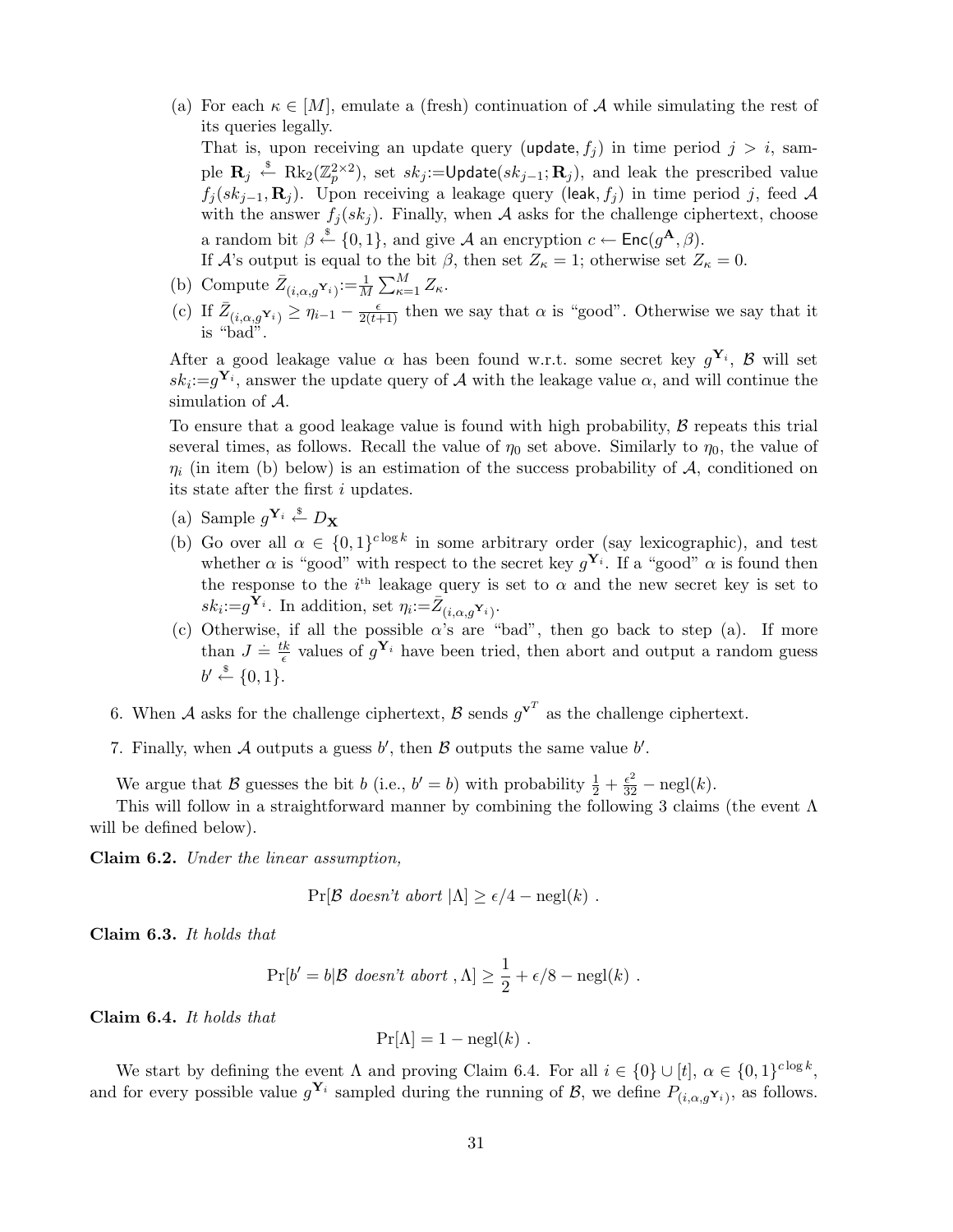Fix the coin tosses of  $\beta$  until it receives the *i*'th update query from  $\mathcal{A}$ . Conditioned on this fixing,  $P_{(i,\alpha,g^{\mathbf{Y}_i})}$  is the probability of A's success in an emulated game in which the first i updates are emulated by B with the i<sup>th</sup> secret key set to  $g^{\mathbf{Y}_i}$  and leakage value for the i<sup>th</sup> update set to  $\alpha$ , and the remainder of the game is emulated as perscribed (i.e. key updates are performed using the procedure Update and leakage values are computed by definition). We note that  $P_{(i,\alpha,g^{\mathbf{Y}_i})}$  is not a well defined value in its own right, but rather a function of the coin tosses of  $\beta$  until (and including) the *i*<sup>th</sup> update. The value  $P_{0,\alpha}$  is defined to be the success probability of A in a game, fixing  $(sk_0, pk)$  and taking  $\alpha$  as the value of the key-generation leakage. We also denote by  $P_i$  the value of  $P_{(i,\alpha,g^{\mathbf{Y}_i})}$  for the  $(\alpha,g^{\mathbf{Y}_i})$  that are finally selected by  $\mathcal B$  to be used as leakage value and  $sk_i$ respectively ( $P_0$  is defined analogously to be  $P_{0,\alpha}$  for the  $\alpha$  that is actually used).

Throughout  $\mathcal{B}$ 's emulation of the security game with  $\mathcal{A}$ , it tries to estimate the values of  $P_i$  by sampling M continuations of A and checking the success rate. The event  $\Lambda$  indicates that all such estimations are sufficiently close to the correct value. Formally, the event  $\Lambda$  holds if and only if both for all  $\alpha \in \{0,1\}^{c \log k}$ ,  $\overline{a}$ 

$$
\left|\bar{Z}_{0,\alpha} - P_{0,\alpha}\right| \le \frac{\epsilon}{8t}
$$

and for every  $i \in \{0\} \cup [t]$ , every  $\alpha \in \{0,1\}^{c \log k}$ , and all the  $\{g^{\mathbf{Y}_i}\}\)$  chosen by  $\mathcal{B}$ ,

$$
\left| \bar{Z}_{(i,\alpha,g} \mathbf{Y}_i) - P_{(i,\alpha,g} \mathbf{Y}_i) \right| \leq \frac{\epsilon}{8t} .
$$

Note that as a special case,  $\Lambda$  implies that for all  $i \in \{0\} \cup [t]$  it holds that  $|\eta_i - P_i| \leq \frac{\epsilon}{8t}$ .

Claim 6.4, therefore, is a straightforward application of the Chernoff bound. The formal argument follows.

*Proof of Claim 6.4.* By Chernoff,<sup>11</sup> for all  $i, \alpha, g^{\mathbf{Y}_i}$ ,

$$
\Pr\left[\left|\bar{Z}_{(i,\alpha,g}\mathbf{Y}_i) - P_{(i,\alpha,g}\mathbf{Y}_i)\right| > \frac{\epsilon}{8t}\right] \le 2e^{-\epsilon^2 M/(32t^2)} = 2e^{-k/32} \;,
$$

and the same also holds for  $\bar{Z}_{0,\alpha}$  and  $P_{0,\alpha}$ . Since the total number of such  $(i, \alpha, g^{\mathbf{Y}_i})$  (and  $\bar{Z}_{0,\alpha}$ ) is at most  $t \cdot k^c \cdot J + k^c = \text{poly}(k)$ , the claim follows by the union bound.

We move on to proving Claim 6.3.

*Proof of Claim 6.3.* Recall that this claim considers a probability space where  $\beta$  does not abort and the event  $\Lambda$  occurs (i.e. all  $\eta_i$ 's are close to the respective  $P_i$ 's). In such case, by definition

$$
\eta_t \geq \eta_{t-1} - \frac{\epsilon}{2(t+1)} \geq \eta_{t-2} - \frac{2\epsilon}{2(t+1)} \geq \cdots \geq \eta_0 - \frac{t\epsilon}{2(t+1)} \geq \left(\frac{1}{2} + \frac{3\epsilon}{4} - \frac{\epsilon}{2(t+1)}\right) - \frac{t\epsilon}{2(t+1)} = \frac{1}{2} + \frac{\epsilon}{4}.
$$

Since  $\Lambda$  holds, it implies that  $P_t \geq \eta_t - \frac{\epsilon}{8t} \geq \frac{1}{2} + \frac{\epsilon}{4} - \frac{\epsilon}{8t} \geq \frac{1}{2} + \frac{\epsilon}{8}$  $\frac{\epsilon}{8}$ .

However, we are not done because  $P_t$  refers to the success probability of  $\mathcal A$  given a legal challenge ciphertext, while B feeds it with  $g^{\mathbf{v}^T}$  which is malformed. For example, in the case where  $b=1$ , a legal challenge ciphertext is uniformly distributed, while the ciphertext  $g^{\mathbf{v}^T}$  always satisfies  $\mathbf{v}^T\!\cdot\!\mathbf{Y}_i =$ **0**, for any secret key of the form  $g^{\mathbf{Y}_i} = g^{\mathbf{X} \cdot \mathbf{T_i}}$ .

It remains to show, therefore, that using such malformed challenge can only change the success probability of A by a negligible amount. If  $b = 0$  (i.e. the matrix C is of rank 2) then this

<sup>&</sup>lt;sup>11</sup>Recall that the (additive) Chernoff bound implies that if  $X_1, X_2, \ldots, X_M$  are indicator random variables such that  $\mathbb{E}(X_i) = \mu$ . Then,  $\Pr[\left|\bar{X} - \mu\right| > \epsilon] \leq 2e^{-2\epsilon^2 M}$ .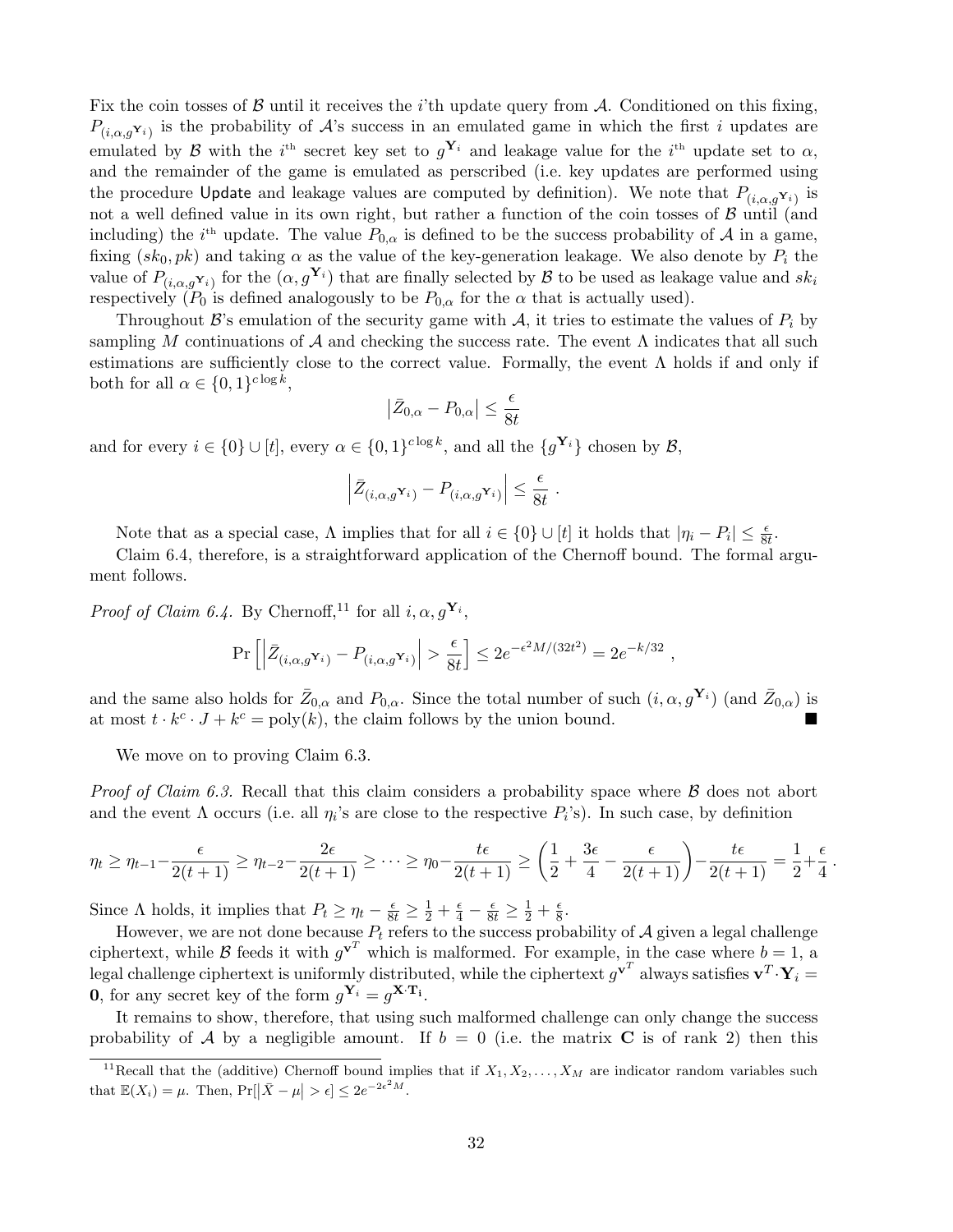immediately follows: in such case, the distribution of  $v<sup>T</sup>$  is identical to that of a valid challenge ciphertext. Proving this for  $b = 1$  (where C has rank 3) is highly non-trivial, and is proved using the algebraic tool developed in Section 5, as follows.

Consider the linear space ker(A). Notice that **X** and  $g^{\mathbf{A}}$  are sampled in such a way that the columns of **X** are within negligible statistical distance from a set of  $\ell$  −3 random vectors in ker(**A**). We apply Theorem 5.3 inside the linear space ker( $\bf{A}$ ), one can think of the representation of  $\bf{X}$  and all other elements relative to some basis of  $\ker(A)$ . The amount of total allowed leakage from each  $g^{\mathbf{Y}_i}$  consists of the leakage  $\alpha$  from the update procedure, and of the leakage  $f_i(g^{\mathbf{Y}_i})$  from memory. This amounts to

$$
\rho_M \cdot |sk| + \rho_U(|sk| + |r|) = \rho_M \cdot 2\ell \cdot \log p + c \cdot \log k.
$$

An important delicate point is that we also need to consider the "leakage" from the  $g^{\mathbf{Y}_i}$  that ended up not being used, because the very fact that they are not used affected the view of the adversary (since another value was used instead). One can consider these values as leaking a single bit saying that they are "not good" (which is clearly less than what leaks from the ones that are actually used, so we will just use the bound above). Therefore, we need to consider leakage from  $J \cdot t + 1$ values of the form  $g^{\mathbf{Y}_i} = g^{\mathbf{X} \cdot \mathbf{T}_i}$  (recall that  $sk_0$  also leaks).

Let  $\mathbf{u} \overset{\hspace{0.1em}\mathsf{\scriptscriptstyle\$}}{\leftarrow} \mathbb{Z}_p^\ell$  and let  $\mathbf{Z}_i \overset{\hspace{0.1em}\mathsf{\scriptscriptstyle\$}}{\leftarrow} \ker^2(\mathbf{A})$  for all i. Applying Theorem 5.3 with parameters  $\hat{m} = \ell - 2$ (this is the dimension of ker(A)),  $\hat{\ell} = \ell - 3$  (this is the number of random vectors in the subspace that are contained in **X**), and with functions  $h_i$ ,<sup>12</sup> whose range is of cardinality  $|W| = p^{2\ell \cdot \rho_M} \cdot k^c$ , we get

$$
(\mathbf{A}, \mathbf{v}, h_0(g^{\mathbf{X} \cdot \mathbf{T}_0}), h_1(g^{\mathbf{X} \cdot \mathbf{T}_1}), \ldots) \stackrel{\delta}{\equiv} \tag{1}
$$

$$
(\mathbf{A}, \mathbf{v}, h_0(g^{\mathbf{Z}_0}), h_1(g^{\mathbf{Z}_1}), \ldots) \equiv (2)
$$

$$
(\mathbf{A}, \mathbf{u}, h_0(g^{\mathbf{Z}_0}), h_1(g^{\mathbf{Z}_1}), \ldots) \stackrel{\delta}{\equiv} \tag{3}
$$

$$
(\mathbf{A}, \mathbf{u}, h_0(g^{\mathbf{X} \cdot \mathbf{T}_0}), h_1(g^{\mathbf{X} \cdot \mathbf{T}_1}), \dots) \tag{4}
$$

The transitions from  $(1)$  to  $(2)$  and from  $(3)$  to  $(4)$  follow immediately from Theorem 5.3 (in fact, these also hold if  $X$  is a part of the distribution). The transition from (2) to (3) follows from the fact that  $b = 1$ , and thus the distribution of **v**, even conditioned on **A**, is uniform in  $\mathbb{Z}_p^{\ell}$ .

The value of  $\delta$  is derived from Theorem 5.2

$$
\delta = J \cdot t \cdot \sqrt{\frac{|W|}{p^{\ell-6}}} + \mathrm{negl}(k) = J \cdot t \cdot 2^{1/3} \cdot \sqrt{\frac{p^{2\ell \cdot \rho_M} \cdot k^c}{p^{\ell-6}}} + \mathrm{negl}(k) ,
$$

where the additional negl(k) comes from  $X$ 's being only statistically close to uniform. Assigning our value of  $\rho_M = \frac{\ell - 6 - \gamma}{2\ell}$  $\frac{6-\gamma}{2\ell}$ , we get  $\delta = Jt \cdot k^{c/2} \cdot p^{-\gamma/2} + \text{negl}(k) = \text{negl}(k)$ .

This concludes the proof of the claim.

Finally, we prove Claim 6.2.

*Proof of Claim 6.2.* We need to prove that  $\beta$  does not abort with sufficient probability. To see this, we use the fact that an abort is an efficiently recognizeable event. Our strategy, therefore, is to replace  $\beta$  with an appropriate  $\beta'$  that produces a computationally indistinguishable distribution and bounding the abortion probability of  $\mathcal{B}'$ . The claim on  $\mathcal{B}$  will then immediately follow.

<sup>&</sup>lt;sup>12</sup>Think of  $h_i$  as containing the total amount of leakage on  $sk_i$ , including memory leakage and update leakage. Namely,  $h_i(g^{\mathbf{X} \cdot \mathbf{T}_i}) \doteq (\alpha_i, f_i(g^{\mathbf{X} \cdot \mathbf{T}_i})).$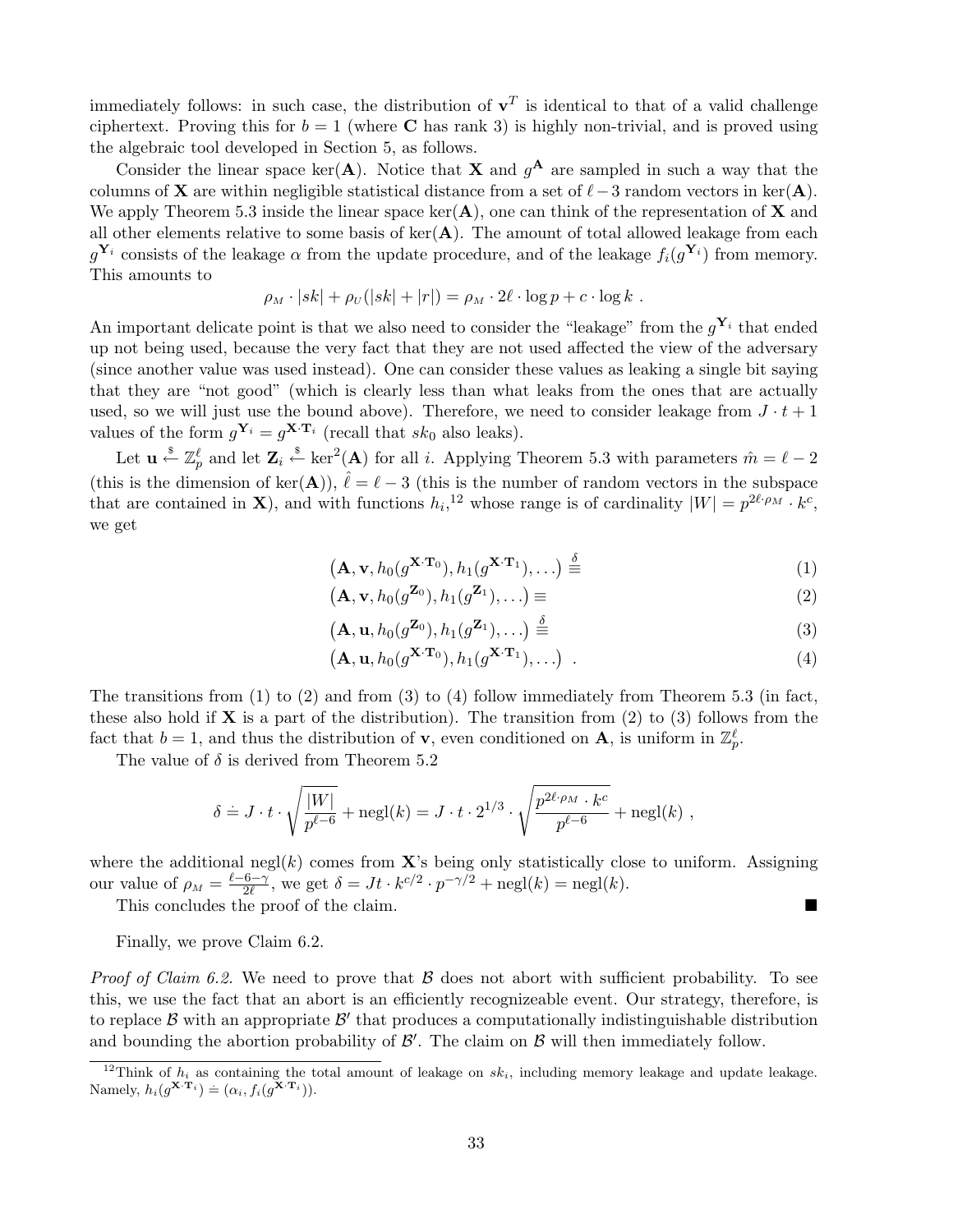Specifically, we define  $\mathcal{B}'$  as identical to  $\mathcal B$  with the exception that the probability  $D_{\mathbf{X}}$ , that is used in step 5, is replaced by a distribution  $D'$  that is defined by the following sampling process: sample  $\mathbf{R} \stackrel{\$}{\leftarrow} \text{Rk}_2(\mathbb{Z}_p^{2\times 2})$  and output  $g^{\mathbf{Y}_0 \cdot \mathbf{R}}$  (recall that  $sk_0 = g^{\mathbf{Y}_0}$ ). This means that in  $\mathcal{B}'$ , the updated secret-keys are sampled from the correct distribution, but the leakage value is still computed using the "trial and error" mechanism. It should be clear (as will be formally proven below) that if the keys are sampled legally, then a good leakage value has to exist (with sufficient probability).

The indistinguishability of  $\beta$  and  $\beta'$  follows from the indistinguishability of the two distributions  $D_{\mathbf{X}}$  and  $D'$ . This indistinguishability holds even given  $\mathbf{V}$ , by the following argument. Let  $\mathbf{V}$  be a known matrix. Let  $\mathbf{B} \in \mathbb{Z}_p^{\ell \times (\ell-3)}$  be the first  $\ell-3$  columns of a random basis for ker(V) (such basis contains either  $\ell - 2$  or  $\ell - 3$  vectors), and let  $\mathbf{T} \stackrel{\$}{\leftarrow} \text{Rk}_2(\mathbb{Z}_p^{(\ell-3)\times 2})$ . Let  $g^{\mathbf{M}}$  be such that  $\mathbf{M} \in \mathbb{Z}_p^{(\ell-3)\times (\ell-3)}$  and is either random of rank 2 or random of rank  $\ell-3$ . The linear assumption implies that distinguishing the two cases given only  $g^{\mathbf{M}}$  is hard. Note that if **M** is of rank 2 then  $g^{B \cdot M \cdot T}$  is distributed according to D'. On the other hand, if M is of rank  $\ell - 3$  then  $g^{B \cdot M \cdot T}$  is distributed according to  $D_{\mathbf{X}}$ . Indistinguishability follows and thus,

 $Pr[\mathcal{B} \text{ doesn't abort} | \Lambda] \geq Pr[\mathcal{B}' \text{ doesn't abort} | \Lambda] - negl(k)$ .

We move on to bound  $Pr[\mathcal{B}]$  doesn't abort  $|\Lambda|$ . From now on, all events are conditioned on  $\Lambda$ . We first notice that a standard Markov argument implies that

$$
\Pr\left[P_0 \ge \frac{1}{2} + \frac{3\epsilon}{4}\right] \ge \epsilon/4.
$$

It follows that the test in step 3 passes with at least that probability (up to a negligible distance), since  $(s_k, pk)$  are statistically indistinguishable from the proper distribution and therefore, since  $\Lambda$  holds, when trying the "correct" key-generation leakage value, the test will pass.

Let us now recursively bound the probability of abortion in step i conditioned on no abortion in previous steps. No abortion in previous steps implies that  $\eta_{i-1}$  is well defined and  $P_{i-1} \ge \eta_{i-1} - \frac{\epsilon}{8i}$  $\frac{\epsilon}{8t}$ . A Markov argument implies that with probability  $\frac{\epsilon}{8t}$  over  $sk_i$  it holds that  $P_i \geq \eta_{i-1} - \frac{\epsilon}{4t}$  when the "real" leakage value is used. Such  $sk_i$  will surely pass the test (recall that event  $\Lambda$  guarantees that all Chernoff estimates are close to their respective values). Trying  $J = \frac{tk}{\epsilon}$  $\frac{k}{\epsilon}$  times guarantees that such  $g^{\mathbf{Y}_i}$  is sampled with all but negligible probability.

It follows that

$$
Pr[\mathcal{B'} \text{ doesn't abort } |\Lambda] \ge \frac{\epsilon}{4} - \text{negl}(k) ,
$$

and the claim follows.

This completes the proof of the theorem.

# 7 A Continual-Leakage Secure Identity-Based Encryption Scheme

In this section we present a definition for identity based encryption in the CML model. We then show how to extend the scheme presented in Section 6 to obtain an identity based encryption scheme.

First, in Section 7.1, we discuss what the correct definition of IBE in the CML model needs to be, leading, in Section 7.2, to the formal security definition to be used in this work. Our construction is presented at a high level in Section 7.3 and is formally stated in Figure 4. We provide a sketch for the proof of security in Section 7.4 (we do not give a formal proof as it is a straightforward combination of our encryption scheme, from Section 6, and the linear-based IBE of [BK10]).

 $\Box$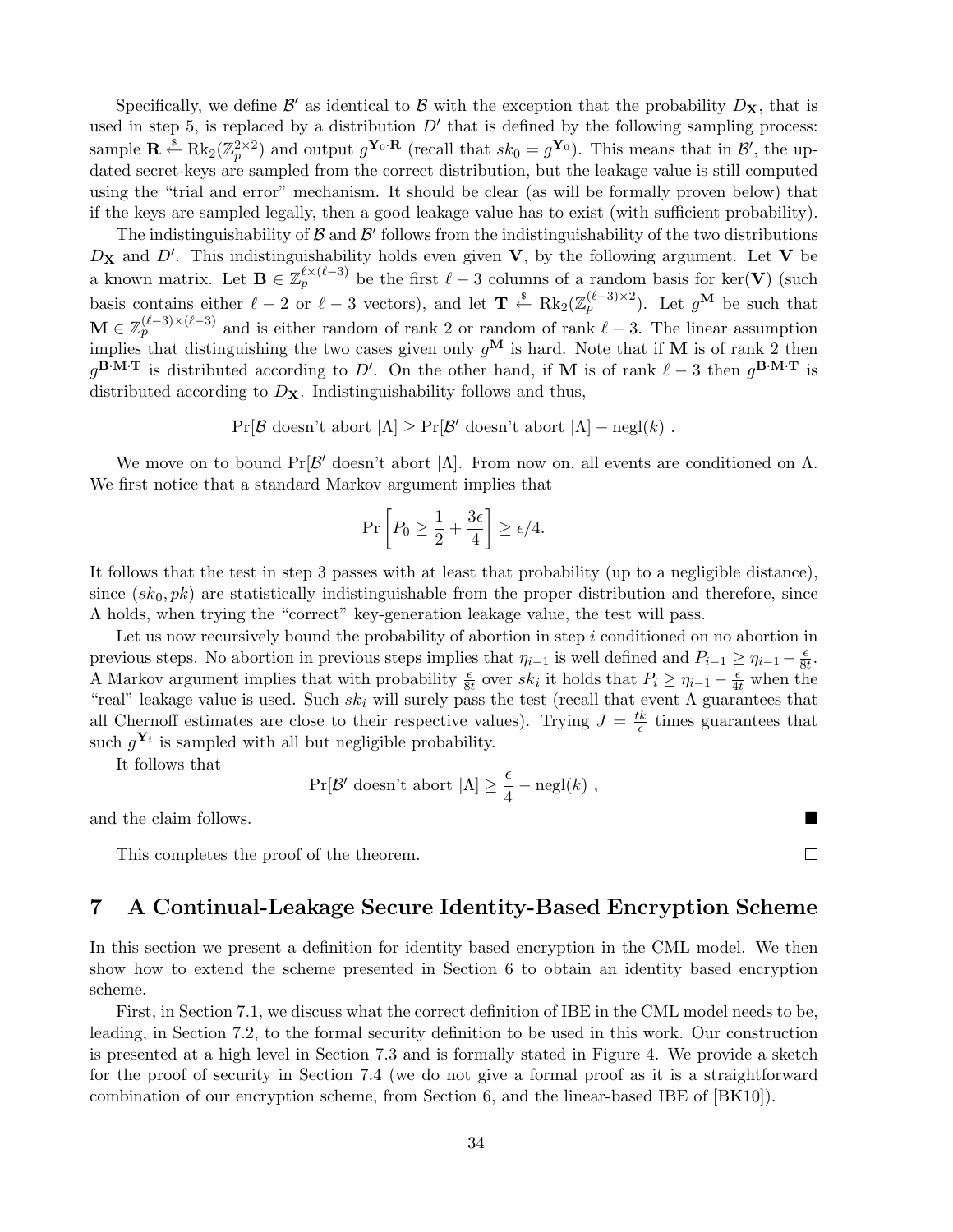Interestingly, the simplified scheme  $\mathcal{L}^*$  (see Section 2.2) does not seem to extend to an IBE scheme the way our main scheme  $\mathcal L$  does.

## 7.1 Modeling IBE in the CML Model

In identity based encryption, a trusted authority holds a master secret-key (msk) and posts a set of public parameters  $(pp)$ . The public parameters enable anyone to encrypt messages, knowing only the identity  $(id)$  of the intended recipient. The trusted authority can use its master secret key to produce a respective secret-key  $(sk_{id})$  for the user whose identity is id. This secret-key enables decrypting messages intended for user id.

When applying the CML model to this framework, we notice a significant difference from the cases of encryption or signatures discussed above. While in the aforementioned cases, only one entity was holding secret information and thus susceptible to leakage (the decryptor and the signer, respectively), in the IBE case, we have a "hierarchy" of secrets: The trusted authority holds msk, naturally breaching its security could imply loss of security for all users; the individual users have their own secret-keys  $sk_{id}$  which can also leak just as in the standard context of public-key encryption. We stress that leakage from one user's secret-key should have no effect on the security of another's. This is because even in the standard definition of security for IBE (with no leakage), the attacker can access any secret-key of its choosing, except for that of the user being attacked.

The discussion above suggests that a proper definition of IBE in the CML model should address the issues of leakage from the msk as well as leakage from the individual secret keys  $sk_{id}$ . While we present the general model, our solution can only handle the latter leakage type, namely one from the individual secret-keys  $sk_{id}$ . On one hand, one could argue that since the msk is a much more appealing target (as it is related to the security of all users), it may attract more attention from attackers and thus deserves more protection. This point of view makes our solution seem less appealing. On the other hand, a situation where the trusted authority does not leak can be justified by arguing that in real-life situations, the trusted authority has much more resources than the specific users, and therefore can afford to take counter-measures at the implementation level to prevent key leakage. In any case, finding schemes that are resilient to the more general class of attacks remains an interesting open problem.

Most generally, an IBE scheme in the CML model consists of the algorithms Setup, Extract, Update<sub>master</sub>, Enc, Dec, Update<sub>user</sub>, where Setup, Extract, Enc, Dec are identical to those in the standard definition of IBE, the new algorithms  $Update_{\text{master}}$ ,  $Update_{\text{user}}$  correspond to the key-update procedures of the trusted authority and of an individual user, respectively. The input-output functionalities of these procedures are similar to that of the update procedure in the encryption case. In the interest of keeping the discussion at an abstract level, we refrain from giving formal definitions.

An attack on an IBE scheme in the CML, therefore, is modeled as follows. The trusted authority uses the Setup procedure to generate  $(msk, pp)$ . The setup process may leak some information to the adversary. The attacker can then (adaptively) specify as many values of id for which it wants to see sk<sub>id</sub>. In addition, it can make additional leakage queries to msk (Update<sub>master</sub> is used to refresh msk when required and this update process may also leak). After this query phase, the attacker decides which identity *id*<sup>\*</sup> it wants to attack. The trusted authority uses the Extract procedure to compute  $sk_{id}$ <sup>\*</sup> (this is, of course, not revealed to the adversary). This process may also leak. At this point, the adversary can make more queries as above. It of course cannot ask for the secret-key of  $id^*$  but can ask for leakage from it (Update<sub>user</sub> is used to update  $sk_{id^*}$  when required, and may also leak). After this second query phase, the adversary decides on messages  $m_0, m_1$  and receives the challenge ciphertext  $c_b$ , which is an encryption of  $m_b$ , where b is a random bit sampled by the challenger. A third query phase now commences, but now no leakage queries are allowed, only  $sk_{id}$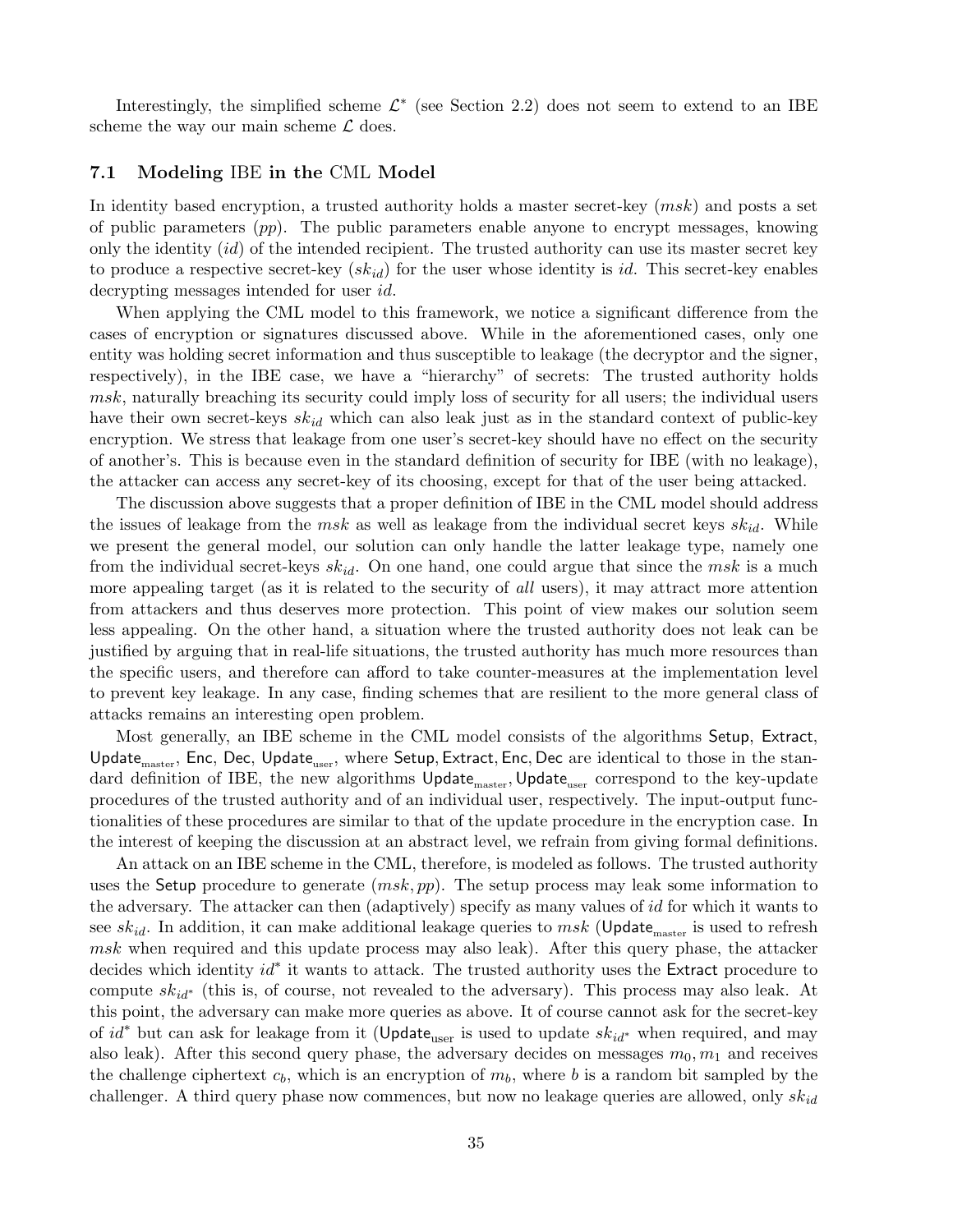queries for  $id \neq id^*$ . After this final query phase, the adversary makes its guess b' as to the value of b.

As explained above, in this work we only present a solution for the case where In the case where no leakage from  $msk$  is allowed. This means no leakage from the Setup and Extract procedures as well. In such case, the above attack becomes simpler (specifically, the types of queries the adversary can make significantly reduces). We will in fact consider an even weaker security definition that corresponds to the CML version of selective identity security (or just selective security for short). In selective security, the adversary is required to decide on the value of  $id^*$  at the beginning of the experiment (before the public parameters are generated). A trivial reduction shows that a selective-secure scheme with identity space  $\{0,1\}^m$ , where m is polynomially related to the security parameter  $(m = k^{\epsilon})$ , can be extended to a fully-secure scheme with identity space  $\{0, 1\}^*$  using a family of collision resistant hash function, with a loss of  $2^{-m}$  factor in security. It is easy to see that this transformation carries over to the CML model (at least in the case where there is no leakage from msk). This transformation is rather standard and we will not describe it here in detail.

We give a formal definition of selective security in the CML model in Section 7.2.

## 7.2 Selective IBE Security in the CML Model — Definition

We formally define the model of attack for selective secure IBE in the CML model. The definition is in the spirit of the discussion in Section 7.1 above.

Definition 7.1. An IBE scheme (Setup, Extract, Update<sub>user</sub>, Enc, Dec) is selectively secure under chosen plaintext attack in the CML model, with leakage rate  $(\rho_M, \rho_U)$ , if any PPT adversary succeeds in the following game with probability negligibly close to  $\frac{1}{2}$ .

- 1. Identity selection. The adversary decides on an identity id<sup>∗</sup> for which it wants to break the security of the encryption. It sends id<sup>\*</sup> to the challenger.
- 2. Setup. The challenger runs Setup( $1^k$ ) to generate (msk, pp) and sends pp to the adversary.
- 3. Secret-key generation. The challenger runs  $sk_{id^*,0} \leftarrow$  Extract $(msk, pp, id^*)$ . It further sets  $i := 0$  and  $L_0 := 0$ .
- 4. Query 1. The adversary makes queries of the following types:
	- Extraction queries (extract, id) where  $id \neq id^*$ . The challenger generates  $sk_{id} :=$  Extract $(sk, pp, id)$ and sends this value to the adversary.
	- Leakage queries (leak, f), where f is a circuit. If  $L_i$  +  $\left|f(s k_{id^*,i})\right|$  $\vert \leq \rho_M \cdot \vert sk_{id^*,i}$  $\leq \rho_M \cdot |sk_{id^*,i}|$  then the challenger returns  $f(sk_{id^*,i})$  to the adversary and sets  $L_i := L_i + |f(sk_{id^*,i})|$ . Otherwise, the challenger aborts.
	- Update queries of the form (update, f), where f is a poly-size circuit. The challenger chooses randomness r for the updating process, and computes  $f(s k_{id^*,i}, r)$ . If  $|f(s k_{id^*,i}, r)| >$  $\rho_U \cdot |sk_{id^*,i}|$  or if  $L_i + |f(sk_{id^*,i},r)| > \rho_U \cdot |sk_{id^*,i}|$  then it aborts. Otherwise, it returns  $f(sk_{id^*,i}, r)$  to the adversary, and it sets  $sk_{id^*,i+1} \leftarrow$  Update<sub>user</sub> $(sk_{id^*,i}, pp, r)$ ,  $L_{i+1} \leftarrow |f(sk_{id^*,i}, r)|$ , and  $i \leftarrow i+1$ .
- 5. Challenge. The adversary sends two messages  $m_0, m_1$  to the challenger. The challenger flips a coin  $b \stackrel{\$}{\leftarrow} \{0,1\}$  and computes  $c \leftarrow \mathsf{Enc}(pk, m_b)$ . It sends c to the adversary.
- 6. Query 2. The adversary makes additional extraction queries (extract, id) (with  $id \neq id^*$ ) to which the challenger answers the same as above.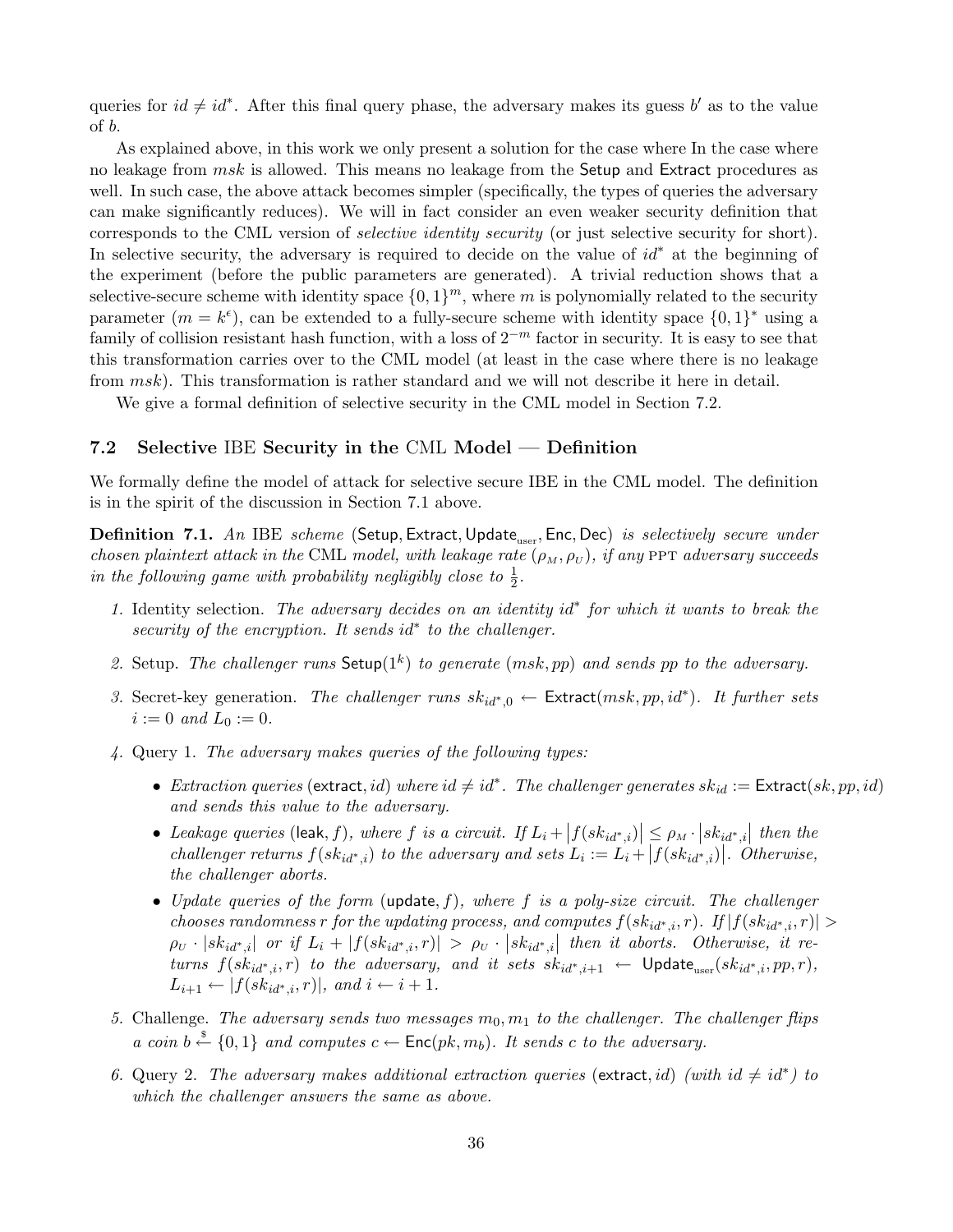7. Finish. The adversary outputs a guess  $b' \in \{0,1\}$  as to the value of b.

The adversary succeeds if  $b' = b$ .

## 7.3 Our Construction

We adapt our CML secure public-key encryption scheme into a CML secure IBE scheme. From now on, we focus our attention on the case of selective security where no leakage from  $msk$  is allowed, as described above. Our scheme can be seen as a combination of our basic scheme from Section 6 and the d-linear IBE scheme of [BK10].

Consider the following simplified version of the [BK10] construction. The public parameters are a set of  $2m + 1$  random  $2 \times 2$  matrices in the exponent (where  $\mathcal{ID} = \{0, 1\}^m$  is the identity space):  $g^{A_0}$ ,  $\{g^{A_{i,b}}\}_{i \in [m], b \in \{0,1\}}$ . The "public key" that corresponds to identity id (i.e. the part of the public parameters that is required to encrypt for *id*) is  $g^{\mathbf{A}_{id}}$  where  $\mathbf{A}_{id} = [\mathbf{A}_0 || \mathbf{A}_{id_1} || \cdots || \mathbf{A}_{id_m}]$ . The corresponding secret key  $sk_{id}$  is a random vector in ker $(\mathbf{A}_{id})$ . Encryption and decryption are performed very similarly to our scheme  $\mathcal{L}[\ell]$ : the ciphertext is a vector in the exponent  $g^{\mathbf{v}^T}$  where an encryption of 0 uses  $\mathbf{v}^T$  that is uniform in Span(A) and and an encryption of 1 uses a completely uniform  $v^T$ . The master secret key is the matrix  $A_0$  (in explicit representation). It is immediate that using  $\mathbf{A}_0$ , one can sample uniformly from ker $(\mathbf{A}_{id})$  for all id.

The proof of security in [BK10] is as follows. Since we consider the case of selective security, the attacker decides on id<sup>∗</sup> before the public parameters are generated. This enables generating the public parameters such that all matrices  $A_{i,1-i d_i^*}$  (i.e. all matrices that do not "play" in  $A_{id^*}$ ) are explicitly known, the matrix  $g^{\mathbf{A}_{id^*}}$  is generated together with the challenge ciphertext  $g^{\mathbf{v}^T}$  such that a successful adversary decides whether the matrix whose first two rows are  $g^{\mathbf{A}_{id^*}}$  and its third row is  $g^{\mathbf{v}^T}$  is of rank 2 or 3, thus breaking the linear assumption. Clearly for all  $id \neq id^*$ , the matrices that are explicitly known can be used to sample from  $\text{ker}(\mathbf{A}_{id})$  and thus one can answer the adversary's queries.

Adapting this idea to achieve key resiliency is straightforward using what we know of  $\mathcal{L}[\ell]$ . We now rather than generating the secret key as a single vector in  $\text{ker}(\mathbf{A}_{id})$ , generate it as two such vectors. This will enable Update<sub>user</sub> operations just as we do in  $\mathcal{L}[\ell]$ . Therefore we can reduce the CML security of the resulting IBE scheme to the CML security of  $\mathcal{L}[\ell].$ 

We formally define our IBE scheme  $IBL[m]$  in Figure 4. Correctness immediately follows. We discuss its security guarantees below.

#### 7.4 Overview of the Security Proof

The following theorem establishes the selective security of our scheme in the CML model (with no leakage from the master key). Since the proof is just a combination of ideas from Section 6 and from [BK10], we only sketch it here.

**Theorem 7.1.** For any polynomially bounded parameter m, the IBE scheme  $IBL[m]$  is selective secure under chosen plaintext attack in the CML model, such that for all  $\gamma, c > 0$  the scheme is secure with leakage rate

$$
(\rho_U, \rho_M) = \left(\frac{c \cdot \log k}{\ell \cdot \log p}, \frac{m-2-\gamma}{2(m+1)}\right) .
$$

*Proof sketch.* We prove by reducing the security of  $IBL[m]$  to that of the scheme  $L[\ell]$  presented in Section 6, with parameter  $\ell = 2m + 2$ . Assigning the said value of  $\ell$  into the parameters of Theorem 6.1 immediately implies the leakage parameters in the theorem statement above.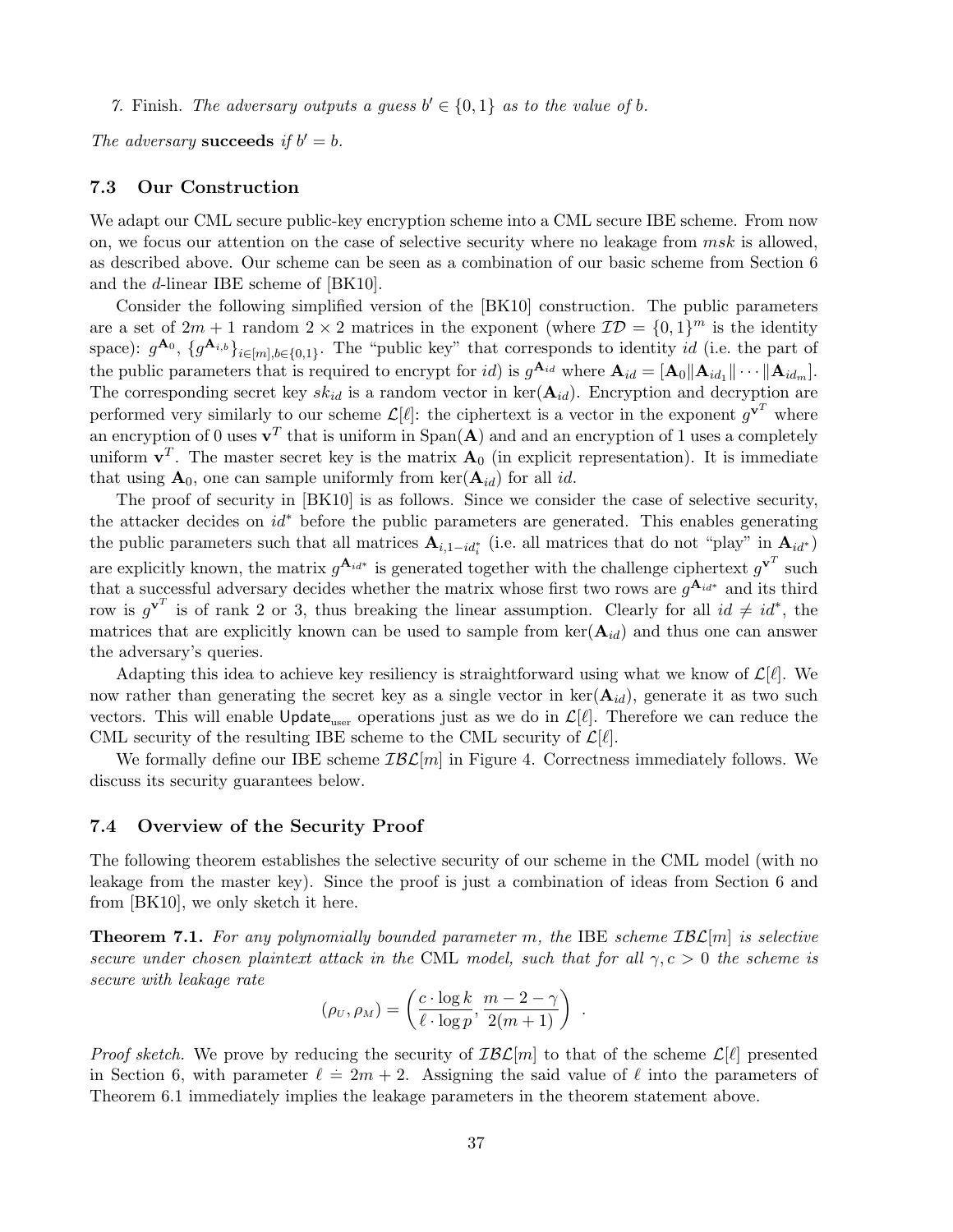#### Identity-based encryption scheme  $IBL[m]$

• Parameters. The scheme is parameterized by groups  $\mathbb{G}, \mathbb{G}_T$  of prime order p such that there exists a bilinear map  $e : \mathbb{G} \times \mathbb{G} \to \mathbb{G}_T$ . Let g be a canonic generator for  $\mathbb{G}$  (and thus  $e(g, g)$ ) is a generator for  $\mathbb{G}_T$ ).

The identity space of the scheme is  $\mathcal{ID} = \{0,1\}^m$ , where  $m \in \mathbb{N}$  is polynomially related to the security parameter. We require an exponential identity space so that it is possible to apply known methods for obtaining fully secure IBE from a selective-secure one.

Our scheme is a bit-encryption scheme, namely its message space is  $\mathcal{M} = \{0, 1\}$ .

• Setup. The setup procedure runs as follows. It samples  $\mathbf{A}_0 \stackrel{\hspace{0.1em}\mathsf{\scriptscriptstyle\$}}{\leftarrow} \mathbb{Z}_p^{2\times 2}$  and sets  $msk \leftarrow \mathbf{A}_0^{-1}$  (if  $A_0$  is not invertible, the procedure fails).

It then samples  $g^{\mathbf{A}_{i,b}} \stackrel{s}{\leftarrow} \mathbb{G}^{2\times 2}$  for all  $i \in [m]$  and  $b \in \{0,1\}$  (note that no explicit generation of  $\mathbf{A}_{i,b}$  is required). The public parameters are set to  $pp = \{g^{\mathbf{A}_0}, \{g^{\mathbf{A}_{i,b}}\}_{i,b}\}.$ We denote  $\mathbf{A}_{id} \doteq [\mathbf{A}_0 || \mathbf{A}_{id_1} || \cdots || \mathbf{A}_{id_m}]$ 

• Extract. To extract a secret key for identity  $id \in \{0,1\}^m$  we sample  $\mathbf{x}_1, \mathbf{x}_2 \stackrel{\$}{\leftarrow} \ker(\mathbf{A}_{id})$  and set  $g^{\mathbf{X}} := [g^{\mathbf{x}_1} || g^{\mathbf{x}_2}].$  We then define  $sk_{id} = g^{\mathbf{X}}$ .

In order to sample  $\mathbf{x} \stackrel{\ast}{\leftarrow} \text{ker}(\mathbf{A}_{id}) \subseteq \mathbb{Z}_p^{2m+2}$ , we define  $\mathbf{B}_{id} \doteq [\mathbf{A}_{id_1} \|\cdots \|\mathbf{A}_{id_m}]$  to be the part of  $\mathbf{A}_{id}$  that does not contain  $\mathbf{A}_0$  and recall that  $\mathbf{A}_0$  is invertible and  $msk = \mathbf{A}_0^{-1}$ . The marginal distribution of any 2m elements in the vector **x** is uniform. Therefore we sample  $\mathbf{r} \stackrel{\text{s}}{\leftarrow} \mathbb{Z}_p^{2m}$ and set  $\overline{a}$ 

$$
g^{\mathbf{x}}\hspace{-2pt}:=\hspace{-2pt}\left[\begin{array}{c}g^{\mathbf{r}}\\g^{-\mathbf{A}_0^{-1}\cdot\mathbf{B}_{id}\cdot\mathbf{r}}\end{array}\right]
$$

.

- **Update (user).** To update a secret-key  $sk_{id} = g^{\mathbf{X}}$ , we sample  $\mathbf{T} \stackrel{\text{s}}{\leftarrow} \text{Rk}_2(\mathbb{Z}_p^{2\times 2})$  and output  $sk'_{id} = g^{\mathbf{X} \cdot \mathbf{T}}.$
- Encrypt. To encrypt a message  $\mu \in \{0,1\}$  for identity id, using the public parameters  $pp = \{g^{\mathbf{A}_0}, \{g^{\mathbf{A}_{i,b}}\}_{i,b}\}\,$ , we compute the ciphertext  $c = g^{\mathbf{v}^T}$  where  $g^{\mathbf{v}^T} \in \mathbb{G}^{2m+2}$  is defined such that ½

$$
\mathbf{v}^T \stackrel{\hspace{0.1em}\mathbf{s}}{\leftarrow} \left\{ \begin{array}{ll} \text{Span}(\mathbf{A}_{id}) & \text{if } \mu = 0 \\ \mathbb{Z}_p^{2m+2} & \text{if } \mu = 1 \end{array} \right. .
$$

Clearly,  $g^{\mathbf{v}^T}$  can be efficiently sampled in both cases.

• Decrypt. To decrypt a ciphertext  $c = g^{\mathbf{v}^T}$  using secret key  $sk_{id} = g^{\mathbf{X}}$ , we use the bilinear map to compute  $e(g^{\mathbf{v}^T}, g^{\mathbf{X}}) = e(g, g)^{\mathbf{v}^T \cdot \mathbf{X}}$  and output  $\mu = 0$  if the result is equal to  $e(g, g)^{\mathbf{0}}$ and  $\mu = 1$  otherwise.

## Figure 4: IBE scheme in the CML model.

Consider an adversary A for the selective IBE security in the CML model of  $IBL[m]$ . Then an adversary B for the semantic security of  $\mathcal{L}[2m+2]$ , with essentially the same success probability can be defined as follows. The adversary B will use the challenger of  $\mathcal{L}[2m+2]$  to simulate a challenger for  $IBL[m]$ .

- 1. B simulates A to receive the value of the target identity  $id^*$ .
- 2. B gets a public key for  $\mathcal{L}[2m+2]$  from the challenger. This public key is of the form  $g^{\mathbf{A}}$  for  $\mathbf{A} \stackrel{\hspace{0.1em}\mathsf{\scriptscriptstyle\$}}{\leftarrow} \mathbb{Z}_p^{2 \times (2m+2)}$ . B interprets this value as  $g^{\mathbf{A}_{id^*}}$ . This interpretation defines values for  $g^{\mathbf{A}_0}$ and  $\{g^{\mathbf{A}_{i,id_i^*}}\}_i$ .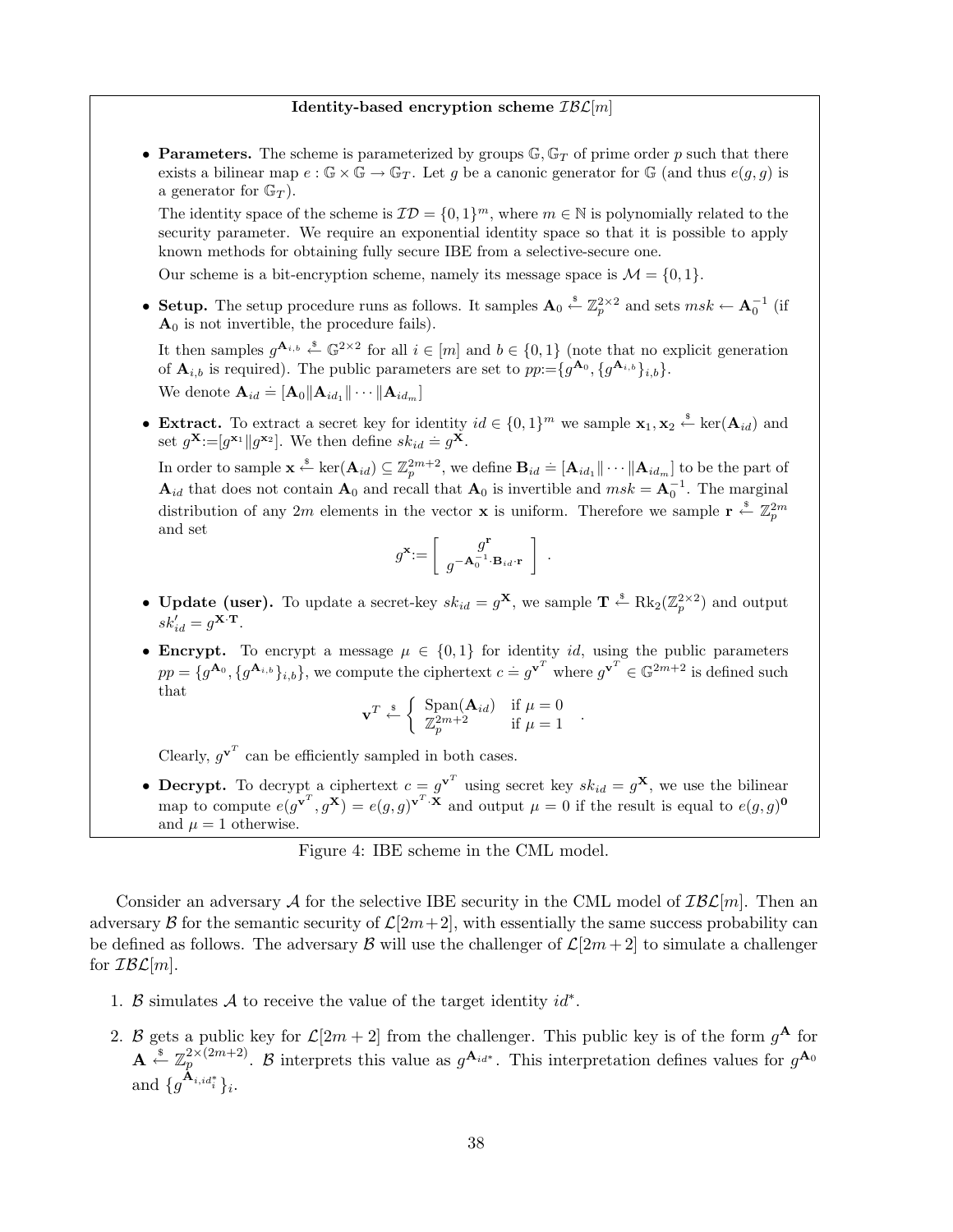- 3. B samples matrices  $\mathbf{A}_{i,1-id_i^*} \stackrel{\$}{\leftarrow} \mathbb{Z}_p^{2\times 2}$  for all  $i \in [m]$ . It then sets  $pp := \{g^{\mathbf{A}_0}, \{g^{\mathbf{A}_{i,b}}\}_{i,b}\}\$ and sends this to A as the set of public parameters for the scheme  $IBL[m]$ . Note that the distribution of pp here is exactly as prescribed.
- 4. The first query phase of  $A$  is simulated. For the queries made by  $A$ ,  $B$  answers as follows.
	- Extraction queries of the form (extract, id) for  $id \neq id^*$  can be answered by  $\mathcal{B}$  by considering a location  $i' \in [m]$  for which  $id_{i'} \neq id_{i'}^*$ . This implies that  $\mathbf{A}_{i',id}$  is explicitly known to B who can use it to generate  $sk_{id}$  (assuming that  $\mathbf{A}_{i',id}$  is invertible which is the case with all but negligible probability).
	- Leakage queries of the form (leak, f) and update queries of the form (update, f) are forwarded to the challenger of  $\mathcal{L}[2m+2]$  as leakage and update queries. The challenger's answer is then forwarded back to A.

We notice that by definition, the distribution of answers that  $\mathcal A$  gets in this simulation is identical to that produced by a "legal" challenger for  $IBL[m]$ .

- 5. B simulates the challenge phase of A to obtain the messages  $\mu_0, \mu_1$ . It forwards these messages to the challenger to obtain the challenge ciphertext c, which is forwarded to  $\mathcal{A}^{13}$
- 6. The second query phase of  $A$  is simulated exactly as the first one.
- 7. When A terminates and returns a guess  $b'$ ,  $\beta$  terminates as well and returns the same  $b'$ .

It is straightforward that the simulation of  $\mathcal{A}$ 's view is accurate up to a negligible term and also that if  $A$  wins in its experiment then so does  $B$  in its. The result thus follows.  $\Box$ 

# 8 Continual Leakage Resilience: From Encrypting to Signing

In this section, we show how to construct a signature scheme that is secure against continual leakage, using as a building block any encryption scheme secure against continual leakage. Specifically, given an encryption scheme that is semantically secure in the CML model with leakage rate  $(\rho_G, \rho_U, \rho_M)$ , we construct a signature scheme that is existentially unforgeable under adaptive chosen message attacks in the CML model, with leakage rate  $(\rho_G, \rho_U, \rho_S, \rho_M)$ , where the value of  $\rho_S$ , which is the leakage rate from the signing algorithm, is given below.

In fact, our construction only relies on the ability to verify that a key-pair  $(s_k, pk)$  is valid, and our security proof reduces the unforgeability of the signature scheme to actually finding a valid sk for the encryption scheme. Thus a much weaker primitive (a "leakage resilient one-way function") could have been used. In the interest of keeping the presentation simple, we do not explicitly define this "middle stage" and work directly with an encryption scheme.

Throughout this section, we assume a stronger leakage resilience property on the CML secure encryption scheme that underlies our construction: We assume that the scheme remains secure even if the size of the leakage is unbounded, so long as the image of the leakage function has bounded cardinality. Namely, we allow the leakage to be arbitrarily long, but require that the secret key sk has "enough" min-entropy left conditioned on the leakage. We stress that our encryption scheme, presented in Section 6, is indeed secure with respect to this (stronger) security definition.

First, in Section 8.1, we construct such a signature scheme with  $\rho_s = 0$ ; i.e., the scheme does not tolerate any leakage from the signing process. In addition to relying on an encryption scheme

<sup>&</sup>lt;sup>13</sup>Since both schemes encrypt bit by bit, one can just assume that  $\mu_0 = 0$  and  $\mu_1 = 1$ , however we chose to give a more general description.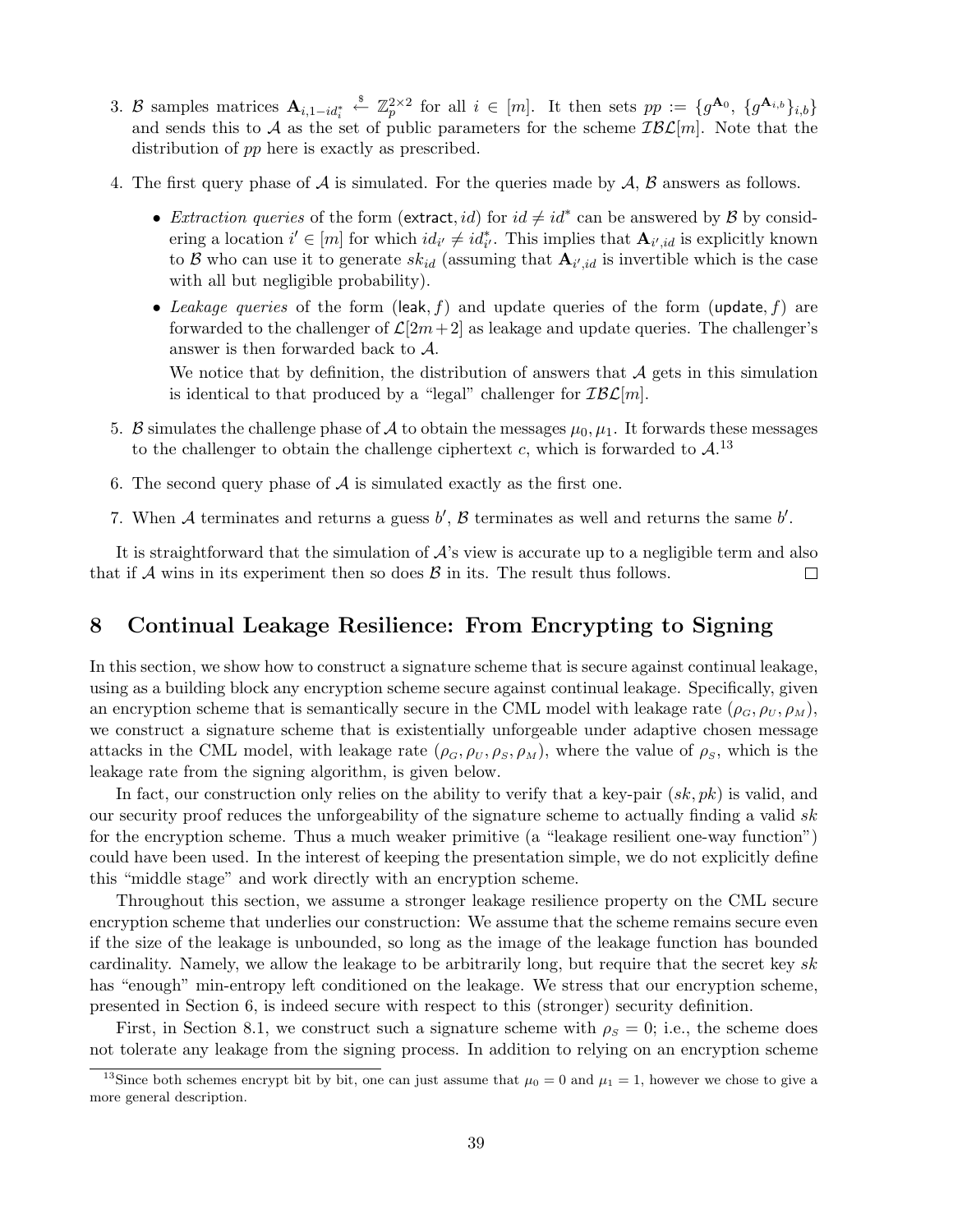secure against continual leakage, here we also rely on the existence of an unbounded simulationsound NIZK proof system (see Definition 4.2). This scheme follows the paradigm of Katz and Vaikuntanathan [KV09] for constructing leakage-resilient signature schemes in the bounded leakage model, although we must modify the scheme appropriately so as to tolerate *continual* leakage.

Then, in Section 8.2, we construct such a signature scheme with  $\rho_S = \rho_M/\alpha(k)$ , where  $\alpha(k)$  =  $\omega(\log k)$ , and the smaller  $\alpha(k)$  is, the stronger the underlying assumption is. Namely, we rely on the assumption that there exists a family  $\mathcal{H} = {\mathcal{H}_k}_{k\in\mathbb{N}}$  of collision resistant hash functions such that for every  $h \in \mathcal{H}_k$ ,  $h: \{0,1\}^* \to \{0,1\}^{\alpha(k)}$ . Moreover, we rely on the existence of lossy trapdoor functions with oblivious representation (see Definition 4.4), and we rely on the existence of short non-interactive arguments (see Definition 4.3). We note that all known constructions of the latter, were proven to be secure only in the random oracle model [Kil92, Mic00, BG08]. Finally, we note that in order to deal with leakage from the signing process we generalize the CML model, as explained in Section 8.2 (see Definition 8.1).

## 8.1 Continual Leakage Resilience — No Leakage from Signing Process

In this section we construct a signature scheme  $\mathcal{T}_1 = (Gen, Sign, Ver, Update)$  that is existentially unforgeable under adaptive chosen message attack in the CML model with leakage rate  $(\rho_G, \rho_U, 0, \rho_M)$ . Our signature scheme relies on the following ingredients:

- A public-key encryption scheme  $\mathcal{L} = (\mathcal{L}\text{-Gen}, \mathcal{L}\text{-Enc}, \mathcal{L}\text{-Dec}, \mathcal{L}\text{-Update})$  that is semantically secure in the CML model with leakage rate  $(\rho_G, \rho_U, \rho_M)$ . We assume the encryption scheme  $\mathcal L$  has the following property:<sup>14</sup> there exists a negligible function  $\mu$  and a *deterministic* polynomial-time predicate T such that  $T(pk, sk) = 1$  iff  $(pk, sk) \leftarrow \mathcal{L}$ -Gen $(1^k)$  or sk correctly decrypts ciphertexts encrypted using  $pk$  except with probability  $\mu(k)$ ).
- A dense public-key encryption scheme  $\mathcal{E} = (Gen, Enc, Dec)$  that is semantically secure (with no leakage guarantees). The "dense" property means that the public key is indistinguishable from a random string, and so public keys (or at least strings indistinguishable from valid public keys) can be sampled "obliviously" without knowledge of the corresponding secret key.

Such schemes are known to exist e.g. under the DDH or the LWE assumptions (e.g. [Gam84, Reg05]). In fact, even our scheme from Section 6 has this property.

• An unbounded simulation-sound NIZK proof system  $\Pi = (\ell, P, V, S_1, S_2)$  for the following language L:

$$
L = \{(m, c, pk', pk) : \exists sk, r \text{ s.t. } c = \mathsf{Enc}_{pk'}(sk; r) \text{ and } T(pk, sk) = 1\}.
$$

Namely,  $(m, c, pk', pk) \in L$  if and only if c is an encryption (using encryption scheme  $\mathcal{E}$  and the public key  $pk'$  of a secret key sk that corresponds to pk (with respect to encryption scheme  $\mathcal{L}$ ).<sup>15</sup>

Our signature scheme  $T_1 = (Gen, Sign, Ver, Update)$  is defined in Figure 5.

 $14$ In fact, we can use a slightly weaker property that *all* encryption schemes have, but for the sake of readability, we make this simplifying assumption.

 $15$ One may notice that the m part of the input does not participate in the verification process. Namely, whether  $(m, c, pk', pk) \in L$ , or not, is independent of the value of m. As demonstrated in [KV09], having m as a part of the input makes the NIZK proof attached to a specific message, and prevents "cut and paste" attacks.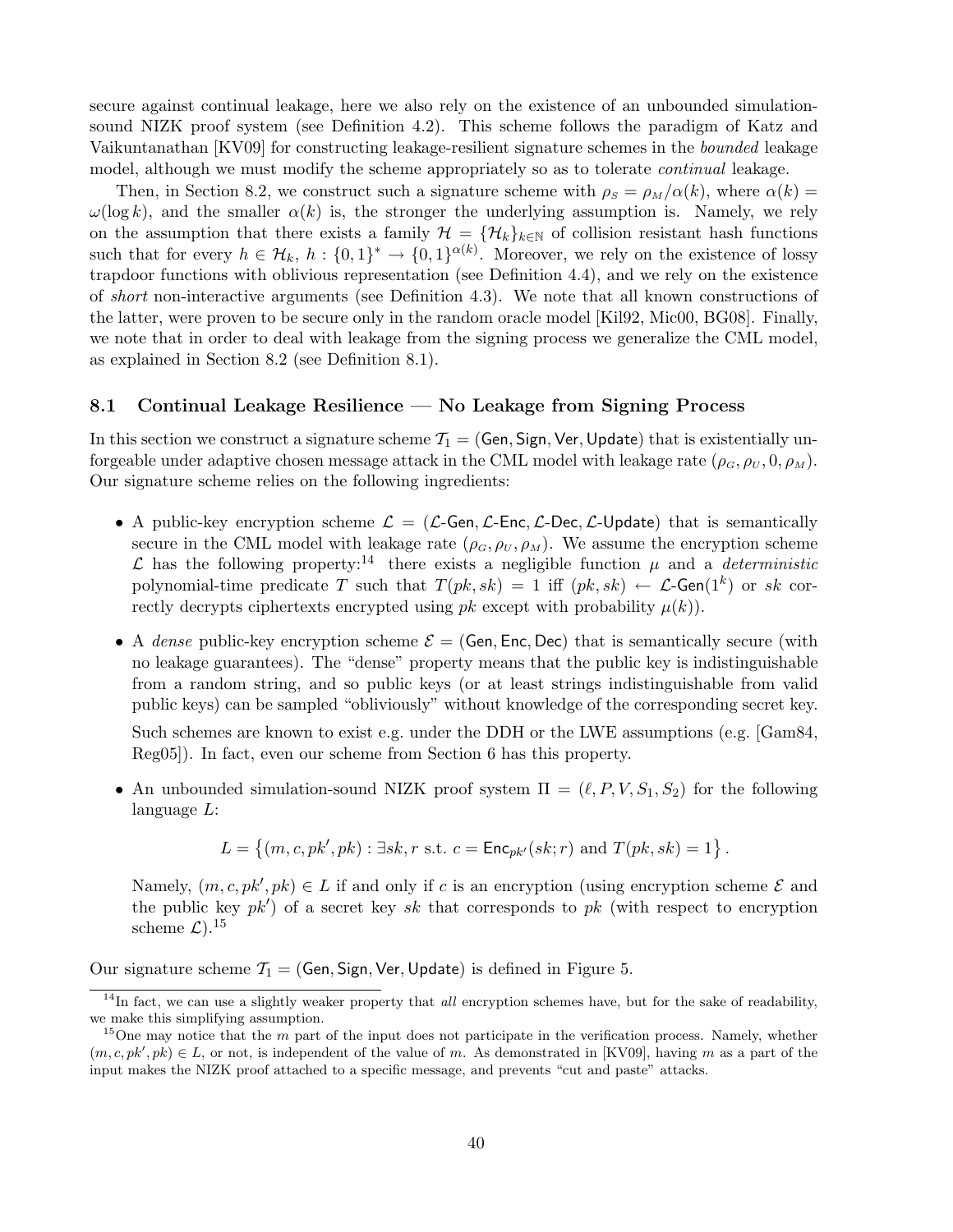Signature scheme  $\mathcal{T}_1$ 

Key generation. The key-generation algorithm Gen does as follows:

- 1. Sample a key-pair for the leakage-resilient encryption scheme  $(pk, sk) \leftarrow \mathcal{L}$ -Gen $(1^k)$ , using secret/public randomness as specified by  $\mathcal{L}\text{-Gen}$ .
- 2. Using public randomness, sample (obliviously) a public key  $pk'$  for the (ordinary) encryption scheme  $\mathcal{E}.$
- 3. Using public randomness, sample a string crs  $\stackrel{\text{s}}{\leftarrow} \{0,1\}^{\ell(k)}$ .

The signing key is sk, and the verification key is  $vk = (pk, pk', \text{crs})$ .

**Signing.** Given inputs m, a secret key sk, and a verification key  $vk = (pk, pk', \text{crs})$ , do:

- 1. Choose a random string r and compute  $c \leftarrow \mathsf{Enc}_{pk'}(sk; r)$ .
- 2. Compute a proof  $\pi$  for the statement  $(m, c, pk', pk) \in L$ , with respect to the common random string crs, using  $(sk, r)$  as the witness. Namely, compute  $\pi \leftarrow P_{\text{crs}}((m, c, pk', pk), (sk, r)).$

Output  $\sigma = (c, \pi)$  as a signature for m.

**Verifying.** To verify a signature  $\sigma = (c, \pi)$  on a message m with respect to the verification key  $vk = (pk, pk', \text{crs})$ , check whether  $\pi$  is a valid proof of the statement  $(m, c, pk', pk) \in L$  with respect to the common random string crs.

Updates. The update procedure Update is identical to the update procedure of  $\mathcal{L}$ , using secret/public randomness as specified by  $\mathcal{L}\text{-}\mathsf{Update}$ .

Figure 5: Signature scheme in the CML model.

**Theorem 8.1.** Let  $\mathcal{L}$  be a semantically secure public-key encryption scheme in the CML model, with leakage rate  $(\rho_G, \rho_U, \rho_M)$ ; let  $\mathcal E$  be a semantically secure dense public-key encryption scheme; and let  $\Pi$  be an unbounded simulation-sound NIZK proof system. Then signature scheme  $\mathcal{T}_1 =$ (Gen, Sign, Ver,Update) described in Figure 5 is existentially unforgeable under adaptive chosen message attacks in the CML model, with leakage rate  $(\rho_G, \rho_U, 0, \rho_M)$ .

*Proof.* Let  $\mathcal F$  be a PPT forger attacking  $\mathcal T_1$  with the specified leakage rate. We consider a sequence of experiments, and let  $Pr_i[\cdot]$  denote the probability of an event in Experiment i. We let Succ denote the event that  $\mathcal F$  succeeds, as in Definition 3.2.

Experiment 0. This is the experiment of Definition 3.2.

Experiment 1. We introduce the following differences with respect to the preceding experiment: when setting up the public key, we now generate the common random string crs of the simulationsound NIZK by computing  $(\text{crs}, \tau) \leftarrow S_1(1^k)$ . We also generate the public key  $pk'$  by running the key-generation algorithm  $(pk', sk') \leftarrow Gen(1^k)$ . Note that when answering leakage queries of F, the secret randomness is unchanged and  $\textsf{crs}, p k'$  are treated as public randomness just as in the previous experiment. It follows easily that the difference  $|Pr_1[\text{Succ}] - Pr_0[\text{Succ}]|$  is negligible.

Experiment 2. We modify the preceding experiment by answering signing queries as follows: to sign m, generate  $c \leftarrow \mathsf{Enc}_{pk'}(sk)$  as before but then compute  $\pi$  as  $\pi \leftarrow S_2((m, c, pk', pk), \text{crs}, \tau)$ . The (adaptive) zero-knowledge property of Π implies that |Pr2[Succ]−Pr1[Succ]| is negligible. Note that we rely here on the fact that there is no leakage from the signing process (i.e.,  $\rho_s = 0$ ).

Experiment 3. We modify the preceding experiment by answering signing queries as follows: to sign m, now compute  $c \leftarrow \mathsf{Enc}_{pk'}(0^{|sk|})$  (and then compute  $\pi$  as in Experiment 2). Semantic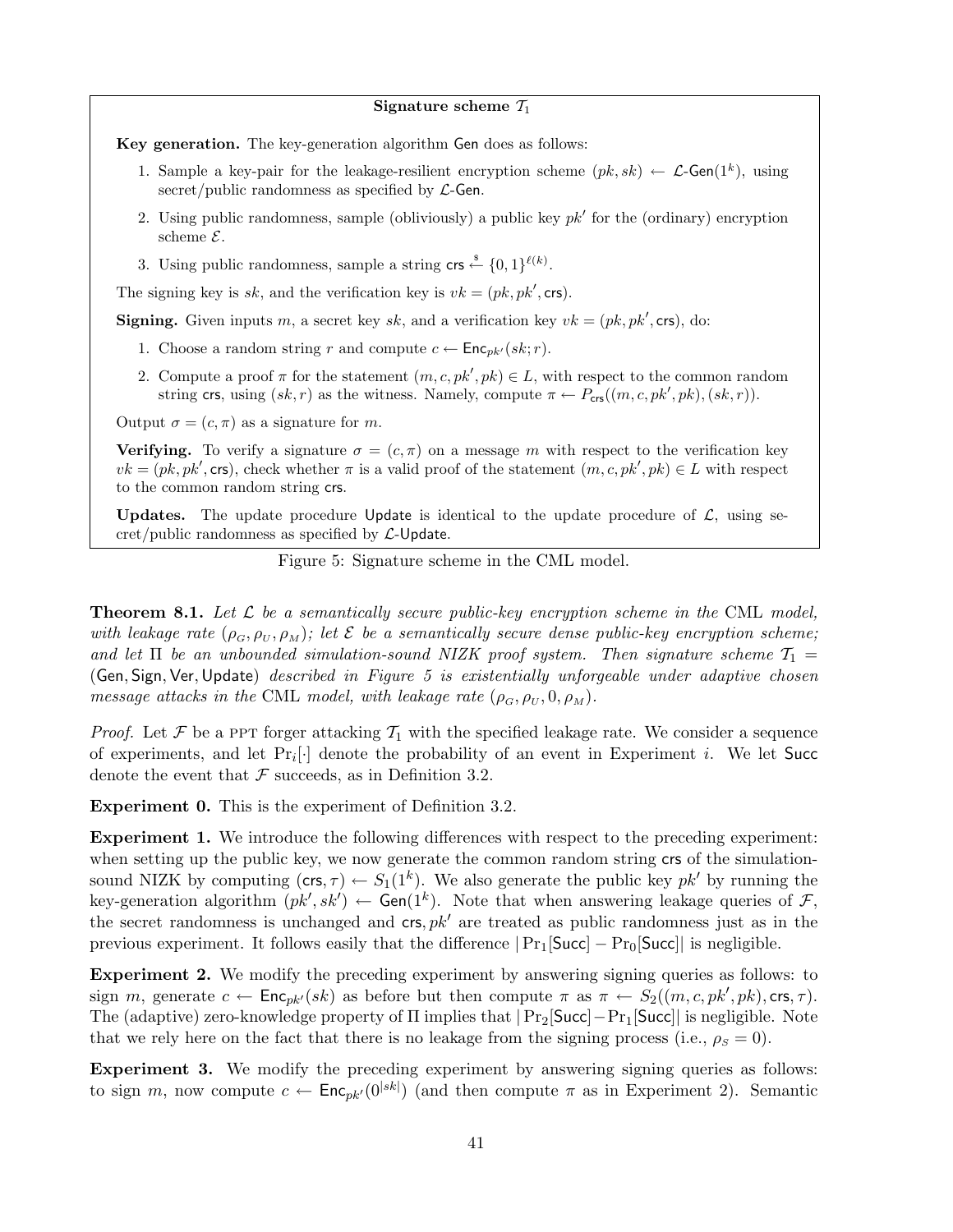security of encryption scheme  $\mathcal E$  implies that  $|\Pr_3[\text{Succ}] - \Pr_2[\text{Succ}]$  is negligible. Again, we rely here on the fact that there is no leakage from the signing process.

We now prove that  $Pr_3$ [Succ] is negligible, by reduction to the semantic security of public-key encryption scheme  $\mathcal L$  in the CML model. Construct the following PPT adversary  $\mathcal A$  attacking  $\mathcal L$ :

- 1. Generate  $(pk', sk') \leftarrow \textsf{Gen}(1^k)$  and  $(\textsf{crs}, \tau) \leftarrow S_1(1^k)$ .
- 2. Run F as a subroutine. Given f as output by F, define  $f_{\mathcal{L}}(\cdot, \cdot) = f(\cdot, \cdot, pk', \text{crs})$  and output the leakage function  $f_{\mathcal{L}}$ . (Note that  $f_{\mathcal{L}}(r,p) \leq \rho_G \cdot |r|$  iff  $f(r,p,pk',\text{crs}) \leq \rho_G \cdot |r|$ .) Obtain in return a public key pk, public randomness p, and leakage  $f_{\mathcal{L}}(r, p)$ . Give to F the verification key  $(pk, pk', \text{crs})$ , public randomness  $p, pk', \text{crs}$ , and leakage  $f_{\mathcal{L}}(r, p) = f(r, p, pk', \text{crs})$ .
- 3. Continue running  $\mathcal F$ , responding to its signing queries as specified in Experiment 3. (Recall that we do not allow leakage during signing queries.)
- 4. When  $\mathcal F$  makes a leakage query (leak, f), adversary  $\mathcal A$  forwards this query to its own leakage oracle and then forwards the response to F. Note that the size of the secret key in  $\mathcal{T}_1$  is identical to the size of the secret key in  $\mathcal{L}$ , so the relative leakage bound  $\rho_M$  is respected.
- 5. When  $\mathcal F$  makes an update query (update, f), adversary  $\mathcal A$  forwards this query to own update oracle and then forwards the response to  $\mathcal{F}$ .
- 6. Assuming the challenger has not aborted, F outputs a pair  $(m, \sigma)$  with  $\sigma = (c, \pi)$ . If F succeeds, then A uses the secret key  $sk'$  to decrypt the ciphertext c and obtain  $sk := \mathsf{Dec}_{sk'}(c)$ . If  $(pk, sk)$  is not a valid key-pair, then A aborts. Otherwise, A outputs two distinct messages  $m_0, m_1$  and receives a challenge ciphertext  $c_b \leftarrow \mathcal{L}\text{-Enc}_{pk}(m_b)$ . It then uses the secret key sk to decrypt  $c_b$  and thus guess  $b$ .

Note that A provides a perfect simulation of Experiment 3 for  $\mathcal F$ . Therefore,  $\mathcal F$  succeeds in outputting a valid forgery with probability exactly Pr3[Succ]. Simulation soundness of Π, together with the fact that  $\sigma = (c, \pi)$  is a valid signature, implies that  $(pk, sk)$  is a valid key-pair with all but negligible probability. Thus,

 $Pr[\mathcal{A} \text{ succeeds}] \geq Pr[\mathcal{A} \text{ succeeds } | \mathcal{F} \text{ succeeds in Experiment 3}]\cdot Pr[\mathcal{F} \text{ succeeds in Experiment 3}]$  $\geq (1 - \text{negl}(k)) \cdot \Pr[\mathcal{F} \text{ succeeds in Experiment 3}],$ 

and so  $Pr_3$ [Succ] must be negligible, as desired.

#### 8.2 Continual Leakage Resilience — With Leakage from the Signing Process

The construction in the previous section is not necessarily resilient to leakage that occurs during the signing process. In particular, if part of the randomness used to encrypt sk (during the course of computing a signature) is leaked, then there is no longer any guarantee that  $sk$  remains secret. Similarly, if part of the randomness used to compute the NIZK proof is leaked then there is no longer any guarantee that the witness (which includes sk) remains hidden.

Here we show how to modify the signature scheme so as to obtain security against continual leakage, even if it occurs during the signing process. Interestingly, we solve this by making our scheme leak *more*: In our new scheme, the signatures themselves leak information about the signingkey. Thus the scheme does not even conform with the standard definition of security (without leakage). In the CML model, however, this caveat is tolerable, since we have a method for refreshing

 $\Box$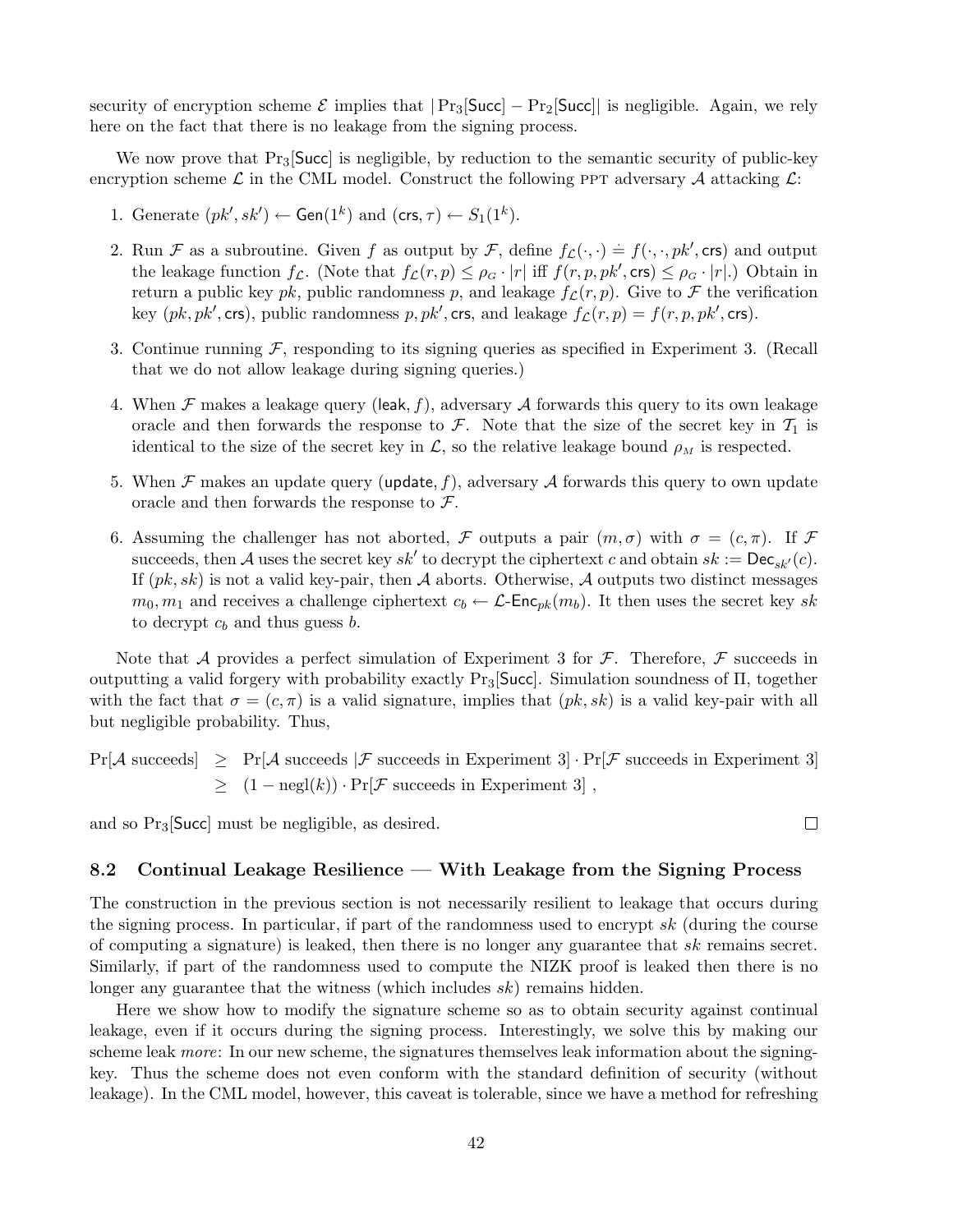the key. We have to require, however, that the signing-key is periodically refreshed, even regardless of any adversarial action, resulting in a variant of CML security. In addition, we need to rely on stronger assumptions. We discuss these in turn.

In our modified model of continual leakage resilience, we add an additional  $\ell$ -bit leakage that occurs each time a signature is generated; this leakage is in addition to any leakage explicitly specified by the adversary. As explained above, this additional leakage represents information included in the signature itself (that is needed in order to verify). To ensure meaningful security, as usual, we need to ensure that the *total* leakage is some bounded fraction of the secret-key length. As a consequence, the signer must now run the update operation every time it issues a certain number of signatures, even if it is willing to assume that no additional leakage occurred. A formal definition, for the case of general  $\ell$ , follows.

**Definition 8.1.** Signature scheme (Gen, Sign, Ver, Update) is existentially unforgeable under adaptive chosen message attack in the CML model, with leakage rate  $(\rho_G, \rho_U, \rho_S, \rho_M)$  and signature leakage  $\ell = \ell(k)$ , if any ppt forger succeeds in the following game with only negligible probability.

- 1. Initialize. The forger specifies a circuit f with  $|f(r, p)| \leq \rho_G \cdot |r|$  for all r, p. The challenger chooses "secret randomness" r and "public randomness" p, generates  $(s k_0, v k) \leftarrow$ Gen(1<sup>k</sup>; r, p), sends (vk, p,  $f(r, p)$ ) to the forger, and sets  $i := 0$  and  $L_0 := |f(r, p)|$ .
- 2. Signatures, leakage, and updates. The forger makes queries of the following types:
	- Signing queries (sign, m, f), where f is a circuit with  $|f(sk, r, p)| \leq \rho_s \cdot (|sk| + |r|)$  for all  $sk, r, p$ . The challenger chooses "secret randomness" r and "public randomness" p, and computes  $\sigma \leftarrow \mathsf{Sign}_{sk_i,vk}(m;r,p)$ . If  $L_i + |f(sk_i,r,p)| + \ell \leq \rho_M \cdot |sk_i|$  then the challenger returns  $(\sigma, p, f(sk_i, r, p))$  to the forger and sets  $L_i := L_i + |f(sk_i, r, p)| + \ell$ . Otherwise, the challenger aborts.
	- Update queries (update, f), where f is a circuit with  $|f(sk, r, p)| \le \rho_U \cdot (|sk| + |r|)$  for all  $sk, r, p$ . The challenger chooses "secret randomness" r and "public randomness" p, and computes  $sk_{i+1} := \text{Update}_{vk}(sk_i; r, p)$ . If  $L_i + |f(sk_i, r, p)| \leq \rho_M \cdot |sk_i|$  then the challenger returns  $(p, f(sk_i, r, p))$  to the forger, sets  $i := i + 1$ , and sets  $L_{i+1} := |f(sk_i, r, p)|$ . Otherwise, the challenger aborts.
	- Leakage queries (leak, f), where f is a circuit. If  $L_i + |f(sk_i)| \le \rho_M \cdot |sk_i|$  then the challenger returns  $f(sk_i)$  to the forger and sets  $L_i := L_i + |f(sk_i)|$ . Otherwise, the challenger aborts.
- 3. Finish. Assuming the challenger did not abort, the forger outputs  $(m^*, \sigma^*)$ .

The forger succeeds if it never made the query (sign,  $m^*$ ), and  $\text{Ver}_{vk}(m^*, \sigma^*) = 1$ .

Note that Definition 8.1 generalizes Definition 3.2, and the two coincide for  $\ell = 0$ .

Our construction, presented in Figure 6, can be viewed as modifying the scheme from the previous section in two ways:

• Recall that in our previous construction, each signature contained an encryption of  $sk$  — the secret-key of the underlying leakage-resilient encryption scheme. Now, rather than using a public-key encryption scheme to encrypt sk, we "encrypt" it using a family of lossy trapdoor functions  $(S_{inj}, S_{loss}, G, G^{-1})$ , in a particular way (see Figure 6).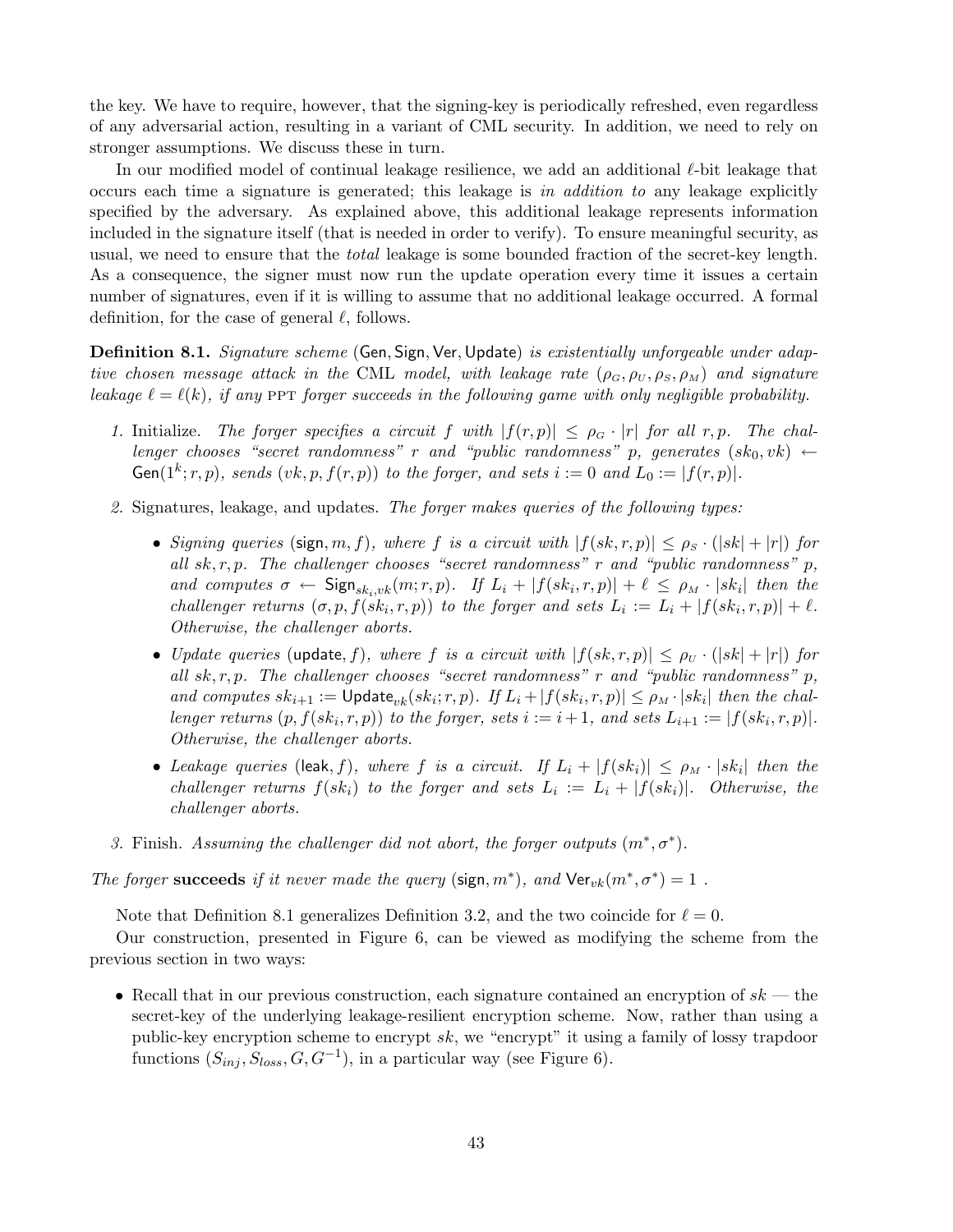• Instead of using a (simulation-sound) NIZK proof system, we use a (non-interactive) argument system with short proofs; i.e., proofs that are significantly shorter than the witness size. Intuitively, even though we cannot say much about what information might be leaked by a proof of some statement, we can bound the leakage by the length of the proof. (For our purposes, we can obtain proofs of size  $\omega(\log^2 k)$ .) Proofs are with respect to the following purposes, we can obtain proofs of size  $\omega(\log k)$ . Proofs are with respect to the i<br> **NP** language:  $L' = \{ (\{y_i\}_{i=1}^k, \{s_i\}_{i=1}^k, pk) \}$  for which there exist  $sk, \{r_i\}$  such that:

$$
y_i = G_{s_i}(r_i) \bigwedge \bigoplus_{i=1}^k r_i = sk \bigwedge T(pk, sk) = 1.
$$

The scheme we describe achieves only a weaker notion of security, termed *a-priori unforgeability* against chosen-message attacks (a-cma) in [BK10], where the adversary is given a random "challenge" message  $m$  in advance, can request signatures on any messages other than  $m$ , and then succeeds only if it outputs a forgery on  $m$ . We then apply a recent transformation from [BK10] to obtain a scheme satisfying Definition 8.1.

## Signature scheme  $\mathcal{T}_2$

Key Generation. The key-generation algorithm Gen does as follows:

- 1. The message space of the scheme is  $\{0,1\}^n$  where  $n \in \mathbb{N}$  is related to the security parameter k by some function  $n = \alpha(k)$  to be determined later.
- 2. Sample a pair of keys for the leakage-resilient encryption scheme  $(pk, sk) \leftarrow \mathcal{L}$ -Gen $(1^k)$ , using secret/public randomness as specified by  $\mathcal{L}\text{-Gen}$ .
- 3. For  $i \in [n]$  and  $b \in \{0,1\}$ , sample (obliviously, using public randomness) a key  $s_{i,b}$  for a lossy trapdoor function.
- 4. Using public randomness, choose a string crs for a non-interactive argument system.

The signing key is sk, and the verification key is  $vk = (pk, \{s_{i,b}\}, \text{crs}).$ 

**Signing.** Given inputs m, a secret key sk, and a verification key  $(pk, \{s_{i,b}\}, \text{crs})$ , do:

- 1. Using secret randomness, choose *n* random strings  $r_1, \ldots, r_n$  such that  $\bigoplus_{i=1}^n r_i = sk$ .
- 2. Compute  $y_i := G_{s_{i,m_i}}(r_i)$  for all *i*.
- 3. Using public randomness, compute a non-interactive argument  $\pi$  for the statement  $({y_i}_{i=1}^n, {s_{i,m_i}}_{i=1}^n, pk) \in L',$  using  $sk, {r_i}_{i=1}^n$  as the witness.

Output  $\sigma = (\{y_i\}_{i=1}^n, \pi)$  as a signature for m.

**Verifying.** To verify a signature  $\sigma = (\{y_i\}, \pi)$  on a message m, with respect to the verification key  $(pk, \{s_{i,b}\}, \text{crs})$ , check whether  $\pi$  is a valid proof of the statement  $(\{y_i\}_{i=1}^n, \{s_{i,m_i}\}_{i=1}^n, pk) \in L'$  with respect to crs.

Updating. The update procedure Update is identical to the update procedure of the underlying leakage-resilient encryption scheme  $\mathcal{L}$ , using public/secret randomness as directed by  $\mathcal{L}\text{-}$ Update.

#### Figure 6: Signature scheme in the CML model.

**Theorem 8.2.** Let  $\mathcal{L}$  be a semantically secure public-key encryption scheme in the CML model, with leakage rate  $(\rho_G, \rho_U, \rho_M)$ ; let  $(S_{inj}, S_{loss}, G, G^{-1})$  be a family of LTDF with oblivious sampling (see Definition 4.4) with lossy parameter  $\ell/2$ ; and let  $\Pi$  be a non-interactive argument system with proofs of length  $\ell/2$ . Then signature scheme  $\mathcal{T}_2$  described in Figure 6 is a priori unforgeable under chosen-message attacks in the CML model, with leakage rate  $(\rho_G, \rho_U, \rho_S, \rho_M)$ , where  $\rho_S = \rho_M$ , and signature leakage  $\ell$ .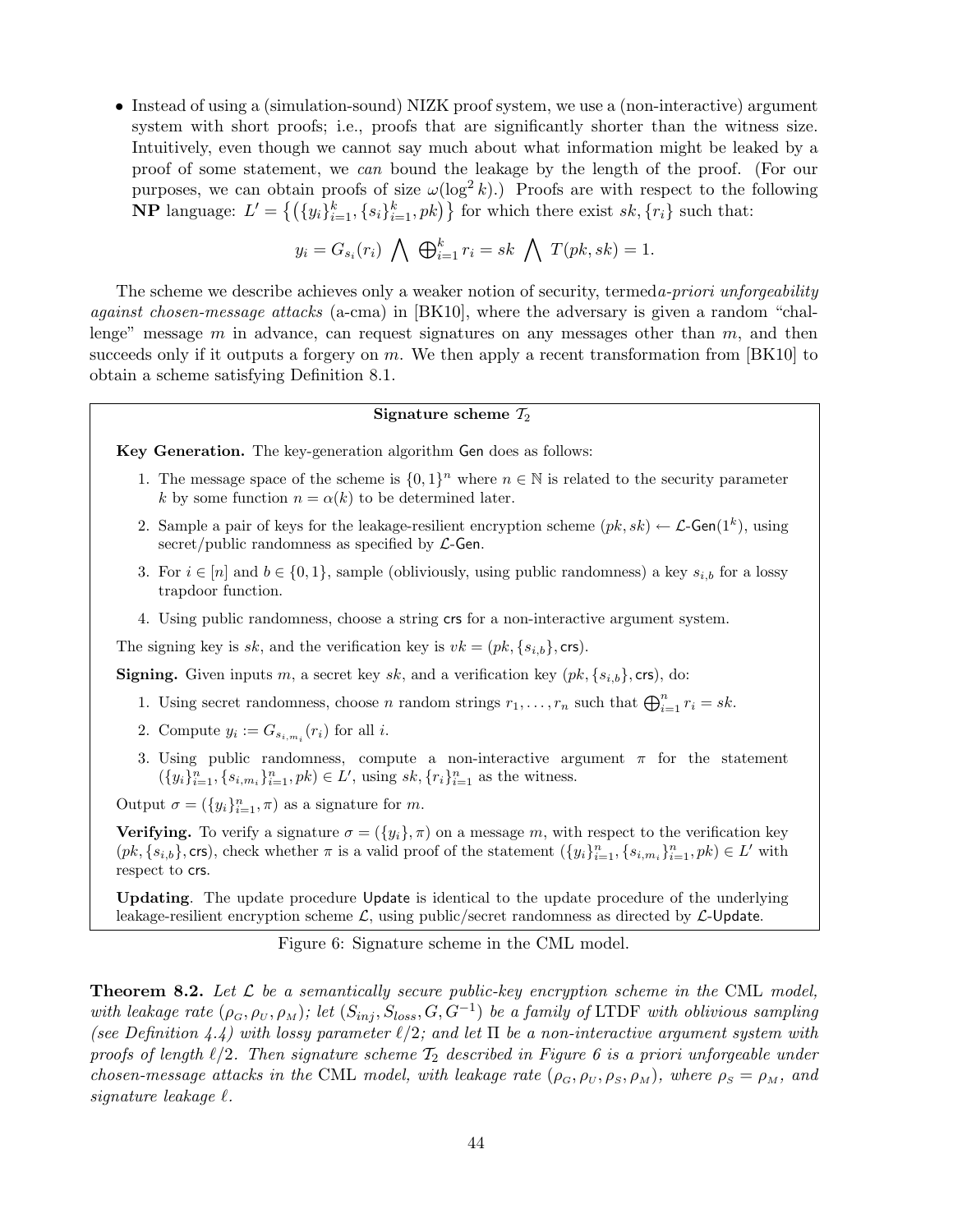*Proof.* Let F be a PPT forger attacking  $\mathcal{T}_2$ , and let Pr Succ] denote the success probability of F with respect to the notion of a priori unforgeability (and the stated leakage parameters).

We first modify the experiment in the following way: Let  $m = m_1 \cdots m_n$  be the random (challenge) message given to the adversary. Instead of generating all seeds  $\{s_{i,b}\}$  obliviously, we now generate the seeds  $\{s_{i,m_i}\}_{i=1}^n$  using  $S_{inj}$ , and generate the remaining seeds using  $S_{loss}$ . The properties of the LTDF immediately imply that this has only a negligible effect on the success probability of F. Let Pr' [Succ] denote the success probability of F in this modified experiment.

We show that Pr<sup> $\prime$ </sup>[Succ] is negligible, by reduction to the semantic security of  $\mathcal L$  in the CML model. Construct the following PPT adversary  $A$  attacking  $\mathcal{L}$ :

- 1. Choose a random message  $m \leftarrow \{0,1\}^n$  and give it to  $\mathcal{F}$ .
- 2. For all *i*, compute  $(s_{i,m_i}, t_i) \leftarrow S_{inj}(1^n)$  and  $(s_{i,m_i}, \perp) \leftarrow S_{loss}(1^n)$ . Also choose a random crs for the non-interactive argument system.
- 3. Run F as a subroutine. Given f as output by F, define  $f_{\mathcal{L}}(\cdot,\cdot) = f(\cdot,\cdot,\{s_{i,b}\},\text{crs})$  and output the leakage function  $f_{\mathcal{L}}$ . (Note that  $f_{\mathcal{L}}(r,p) \leq \rho_G \cdot |r|$  iff  $f(r,p,pk',\text{crs}) \leq \rho_G \cdot |r|$ .) Obtain in return a public key pk, public randomness p, and leakage  $f_{\mathcal{L}}(r, p)$ . Give to A the verification key  $(pk, \{s_{i,b}\}, \text{crs})$ , public randomness  $(p, \{s_{i,b}\}, \text{crs})$ , and leakage  $f_{\mathcal{L}}(r, p) = f(r, p, \{s_{i,b}\}, \text{crs})$ .
- 4. When  $\mathcal F$  makes a signing query for a message m' with leakage function f, adversary  $\mathcal A$  answers it as follows.
	- (a) Find an index *i* such that  $m'_i \neq m_i$ .
	- (b) For all  $j \neq i$ , choose random  $r_j$  and compute  $y_j := G_{s_j,m'_j}(r_j)$ .
	- (c) Choose randomness  $r$  for the non-interactive argument system.
	- (d) Make a leakage query (leak, g) where the circuit g has the values  $\{r_j\}_{j\neq i}$  hard-wired into it, and on input  $sk$  it computes the following:
		- Set  $r_i := sk \oplus$  $\overline{a}$  $_{j\neq i} r_j$  and compute  $y_i = G_{s_i,m'_i}(r_i)$ .
		- Compute a non-interactive argument  $\pi$  for the statement  $(\{y_i\}_{i=1}^n, \{s_{i,m'_i}\}_{i=1}^n, pk) \in$ L' with respect to crs, using witness  $(sk, \{r_i\}_{i=1}^n)$  and randomness r.
		- Compute  $f(sk, \{r_i\}_{i=1}^n, r)$ .

Finally, the circuit g on input sk outputs  $(y_i, \pi, f(sk, \{r_i\}_{i=1}^n, r)).$ 

(e) Give to F the signature  $(\{y_i\}_{i=1}^n, \pi)$ , public randomness r, and leakage  $f(sk, \{r_i\}_{i=1}^n, r)$ .

The total leakage of A's query (in an information-theoretic sense) is  $|f(sk, \{r_i\}, r)| + \ell/2 +$  $\ell/2 = |f(sk, {r_i}, r)| + \ell$  bits, where  $\ell/2$  bits are due to the leakage<sup>16</sup> from  $y_i$  and  $\ell/2$  bits are due to  $\pi$ .

- 5. When  $\mathcal F$  makes a leakage query (leak, f), adversary  $\mathcal A$  forwards this query to its own leakage oracle and then forwards the response to  $\mathcal F$ . Since the size of the secret key in  $\mathcal T_2$  is identical to the size of the secret key in  $\mathcal{L}$ , the global bound on the relative leakage is respected.
- 6. When  $\mathcal F$  makes an update query (update, f), adversary  $\mathcal A$  forwards this query to own update oracle and then forwards the response to  $\mathcal{F}$ .

<sup>&</sup>lt;sup>16</sup>Although  $|y_i| > \ell/2$ , the value  $y_i$  only leaks  $\ell/2$  bits (with all but negligible probability) in an informationtheoretic sense.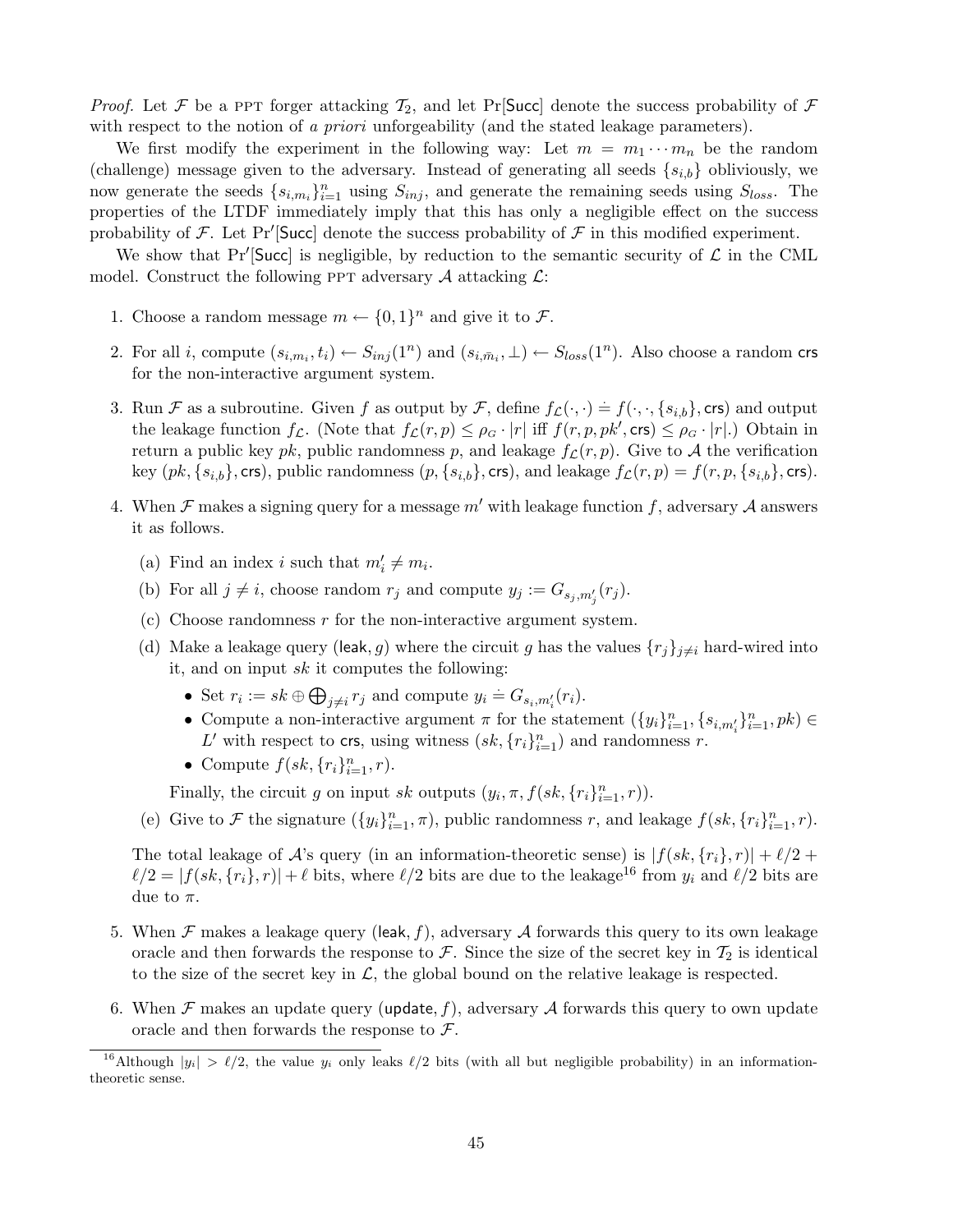7. Assuming the challenger has not aborted, F outputs a signature  $\sigma = (\{y_i\}, \pi)$ . If F succeeds (and so, in particular, the proof  $\pi$  is valid), then A uses the trapdoors  $\{t_i\}$  to compute (and so, in particular, the proof *n* is va<br>  ${r_i := G_{s_{i,m_i}}^{-1}(y_i)}$  and finally  $sk = \bigoplus_{i=1}^n$  $\prod_{i=1}^{n} r_i$ . If  $(pk, sk)$  is not a valid key-pair, then A aborts. Otherwise, A outputs two distinct messages  $m_0, m_1$  and receives a challenge ciphertext  $c_b \leftarrow \mathcal{L}\text{-Enc}_{pk}(m_b)$ . It then uses the secret key sk to decrypt  $c_b$  and thus guess b.

Note that A provides a perfect simulation of the modified experiment for  $\mathcal F$ . Therefore,  $\mathcal F$ succeeds in outputting a valid forgery with probability exactly Pr'[Succ]. Computational soundness of Π, together with the fact that  $\sigma = (\{y_i\}, \pi)$  is a valid signature, implies that  $(pk, sk)$  is a valid key-pair with overwhelming probability. The theorem follows easily.  $\Box$ 

We now relate security in the model of a priori unforgeability to security against the standard notion of existential unforgeability.

**Theorem 8.3.** Assume that there exists a signature scheme  $T_2$  (for messages of length at least  $n = \alpha(k)$ ) that is a priori unforgeable under adaptive chosen-message attacks in the CML model, with leakage rate  $(\rho_G, \rho_U, \rho_S, \rho_M)$  and signature leakage  $\ell$ , and assume the existence of collisionresistant hash functions mapping strings of length k to strings of length  $\alpha(k)$ . Then there exists a signature scheme  $T_2'$  that is existentially unforgeable under adaptive chosen-message attacks with leakage rate  $(\rho_G, \rho_U, \frac{\overline{\rho_S}}{\alpha(k)}, \rho_M)$  and signature leakage  $\ell \cdot \alpha(k)$ .

Note that  $\alpha(k)$  can be made as small as  $\omega(\log k)$ , at the price of relying on an exponential hardness assumption.

This theorem follows from a very recent work of [BK10], which shows how to convert any signature scheme that is a priori unforgeable under adaptive chosen message attacks, into one which is existentially unforgeable under adaptive chosen message attacks.<sup>17</sup> Looking into their transformation, it is easy to see that their transformation also works for signature schemes in the CML model, with the following parameters.

**Corollary 8.4** ([BK10]). There exists a generic transformation for converting any signature scheme  $T_2$ that is a priori unforgeable under adaptive chosen message attacks in the CML model with leakage rate  $(\rho_G, \rho_U, \rho_S, \rho_M)$  and signature leakage  $\ell$ , into a new signature scheme  $\mathcal{T}'_2$  that is existentially unforgeable under adaptive chosen message attacks in the CML model with leakage rate  $(\rho_G, \rho_U, \frac{\rho_S}{\alpha(k)}, \rho_M)$  and signature leakage  $\ell \cdot \alpha(k)$ , assuming the message space of  $\mathcal{T}_2$  is contained in  $\{0,1\}^{\alpha(k)}$ .

Very loosely speaking, the new signing algorithm signs all the prefixes of the message to be signed (actually, it signs a universal hash function applied to each prefix, where the universal hash function is added to the verification key). This intuitively explains the loss in the leakage rate from the signing algorithm and the loss in the signature leakage. The key generation of  $\mathcal{T}'_2$  is almost identical to that of  $\mathcal{T}_2$ , except that  $\mathcal{T}'_2$  has the additional universal hash function in its verification key, but the private randomness used by the key generation of  $\mathcal{T}'_2$  is identical to that of  $\mathcal{T}_2$  (and the secret keys in both schemes are identical). Moreover, the update algorithm of  $\mathcal{T}'_2$  is identical to that of  $\mathcal{T}_2$ . This explains why the rest of the parameters  $\rho_G$ ,  $\rho_U$ ,  $\rho_M$  are left unchanged.

*Proof of Theorem 8.3.* First, using the collision resistant hash family  $H$ , one can assume without loss of generality that the message space of  $\mathcal{T}_2$  is contained in  $\{0,1\}^{\alpha(k)}$ , by first hashing the message

<sup>&</sup>lt;sup>17</sup>Actually, the transformation of  $[BK10]$  converts any signature scheme that is a priori unforgeable under *static* message attacks into one which is existentially unforgeable under adaptive chosen message attacks. But we will only apply it to schemes which are a priori unforgeable under adaptive chosen message attacks.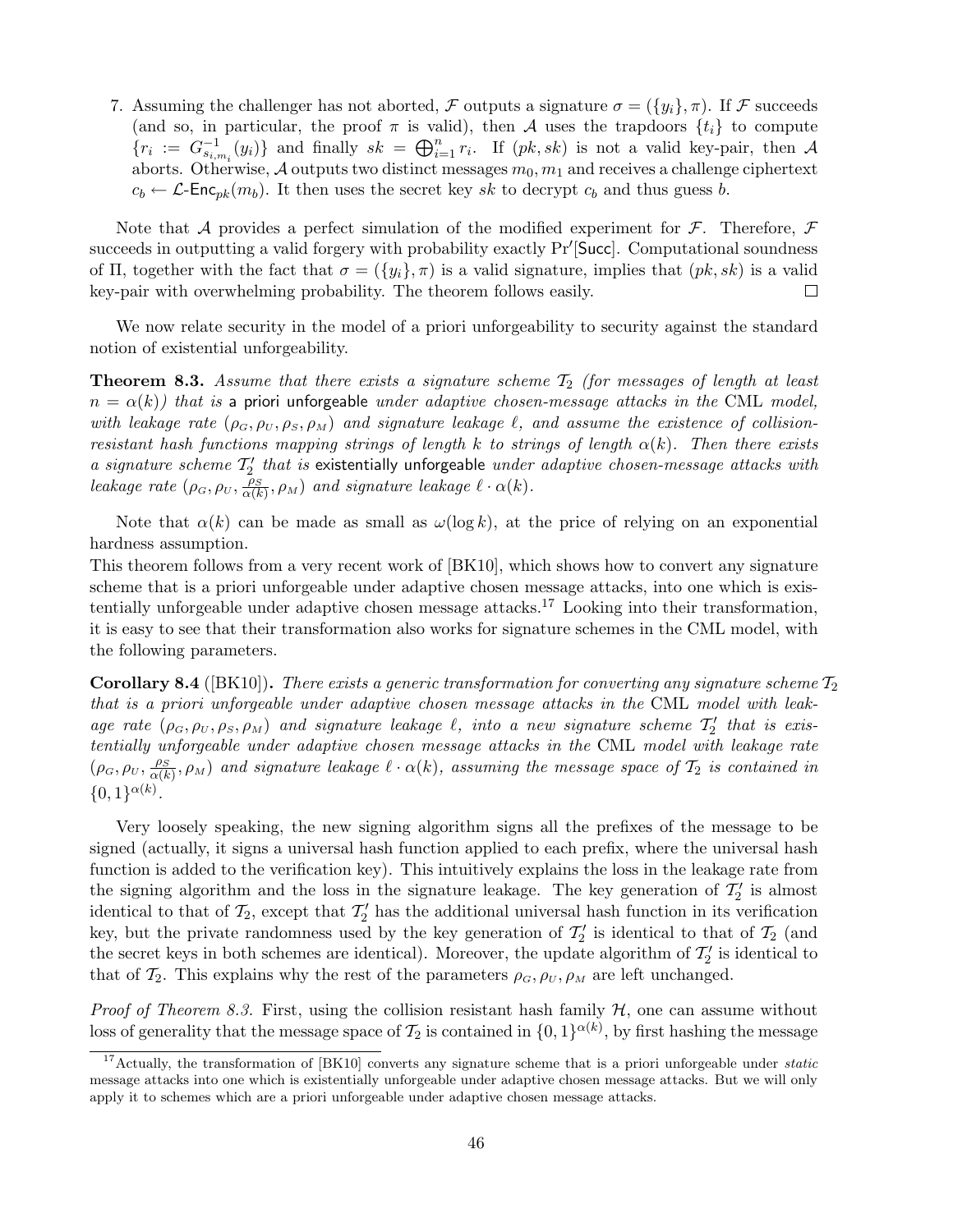and then signing it. Then, Corollary 8.4 immediately implies that there exists a signature scheme  $\mathcal{T}'_2$  that is existentially unforgeable under adaptive chosen message attacks in the CML model with leakage rate  $(\rho_G, \rho_U, \frac{\rho_S}{\alpha(k)}, \rho_M)$  and signature leakage  $\ell \cdot \alpha(k)$ , as desired.  $\Box$ 

Finally, we combine Theorem 8.2 and Theorem 8.3, to obtain the main result of this subsection.

**Theorem 8.5.** Assume the existence of:  $(1)$  a semantically secure public-key encryption scheme in the CML model, with leakage rate  $(\rho_G, \rho_U, \rho_M)$ ; (2) a family of LTDF with oblivious sampling with lossy parameter  $\ell/2$ ; (3) a non-interactive argument system with proofs of length  $\ell/2$ ; (4) a collision-resistant hash functions mapping strings of length k to strings of length  $\alpha(k)$ . Then there exists a signature scheme that is existentially unforgeable under adaptive chosen message attacks in the CML model, with leakage rate  $(\rho_G, \rho_U, \rho_S, \rho_M)$ , where  $\rho_S = \frac{\rho_M}{\alpha(k)}$ , and signature leakage  $\ell \cdot \alpha(k)$ .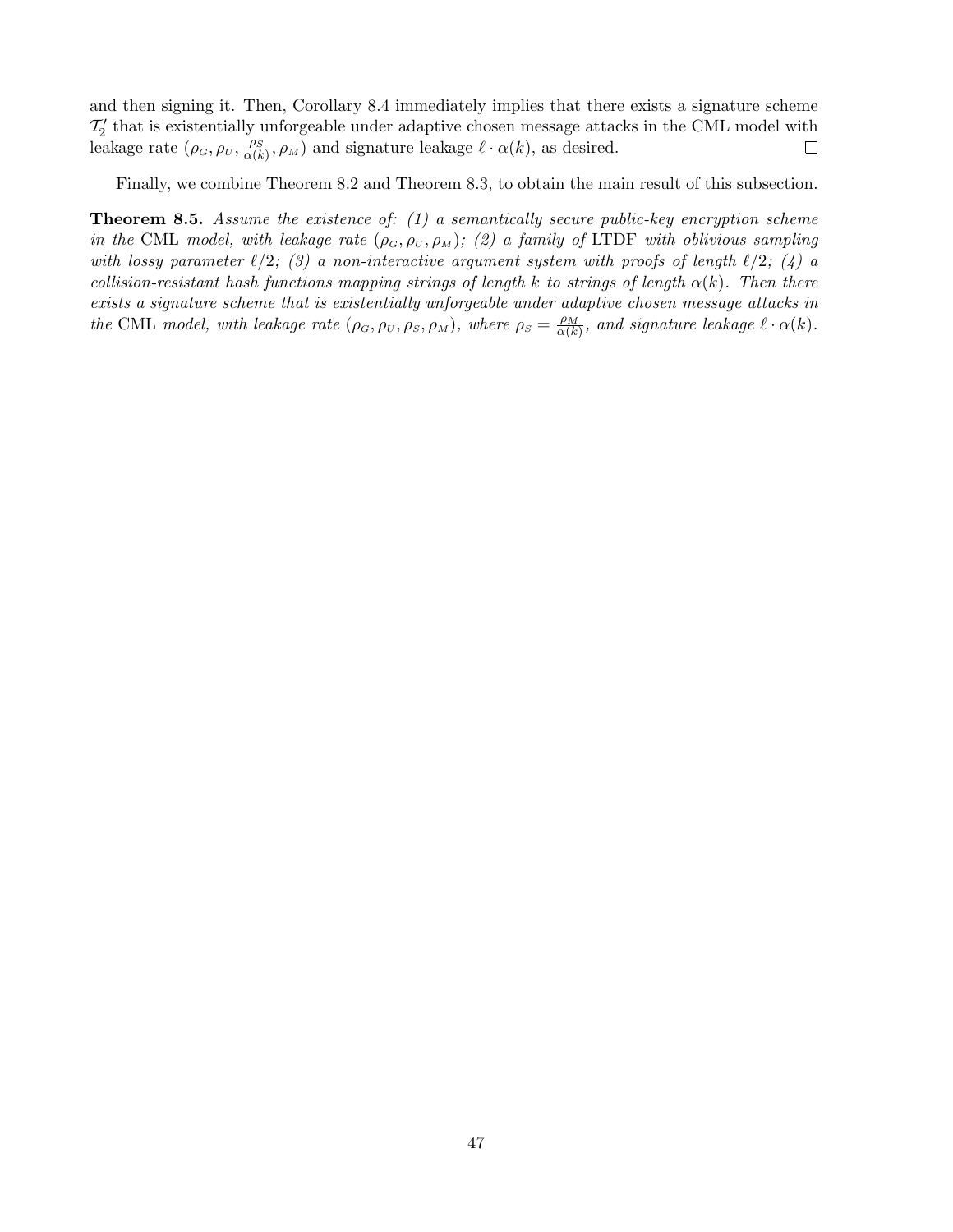# References

- [ADN+10] Joel Alwen, Yevgeniy Dodis, Moni Naor, Gil Segev, Shabsi Walfish, and Daniel Wichs. Public-key encryption in the bounded-retrieval model. To Appear in Eurocrypt 2010, 2010.
- [ADW09] Joël Alwen, Yevgeniy Dodis, and Daniel Wichs. Leakage-resilient public-key cryptography in the bounded-retrieval model. In Halevi [Hal09], pages 36–54.
- [AGV09] Adi Akavia, Shafi Goldwasser, and Vinod Vaikuntanathan. Simultaneous hardcore bits and cryptography against memory attacks. In Omer Reingold, editor, TCC, volume 5444 of Lecture Notes in Computer Science, pages 474–495. Springer, 2009.
- [BBS04] Dan Boneh, Xavier Boyen, and Hovav Shacham. Short group signatures. In Matthew K. Franklin, editor, CRYPTO, volume 3152 of Lecture Notes in Computer Science, pages 41–55. Springer, 2004.
- [BFM88] Manuel Blum, Paul Feldman, and Silvio Micali. Non-interactive zero-knowledge and its applications (extended abstract). In STOC, pages 103–112. ACM, 1988.
- [BFO08] Alexandra Boldyreva, Serge Fehr, and Adam O'Neill. On notions of security for deterministic encryption, and efficient constructions without random oracles. In David Wagner, editor, CRYPTO, volume 5157 of Lecture Notes in Computer Science, pages 335–359. Springer, 2008.
- [BG08] Boaz Barak and Oded Goldreich. Universal arguments and their applications. SIAM J. Comput., 38(5):1661–1694, 2008.
- [BK10] Zvika Brakerski and Yael Tauman Kalai. A framework for efficient signatures, ring signatures and identity based encryption in the standard model. Cryptology ePrint Archive, Report 2010/086, 2010. http://eprint.iacr.org/.
- [Boy99] Victor Boyko. On the security properties of oaep as an all-or-nothing transform. In CRYPTO, pages 503–518, 1999.
- [BSMP91] Manuel Blum, Alfredo De Santis, Silvio Micali, and Giuseppe Persiano. Noninteractive zero-knowledge. SIAM J. Comput., 20(6):1084–1118, 1991.
- [CDH+00] Ran Canetti, Yevgeniy Dodis, Shai Halevi, Eyal Kushilevitz, and Amit Sahai. Exposure-resilient functions and all-or-nothing transforms. In EUROCRYPT, pages 453–469, 2000.
- [CLW06] Giovanni Di Crescenzo, Richard J. Lipton, and Shabsi Walfish. Perfectly secure password protocols in the bounded retrieval model. In TCC, pages 225–244, 2006.
- [DHLAW10] Yevgeniy Dodis, Kristiyan Haralambiev, Adriana Lopez-Alt, and Daniel Wichs. Cryptography against continuous memory attacks. Manuscript, 2010.
- [DKL09] Yevgeniy Dodis, Yael Tauman Kalai, and Shachar Lovett. On cryptography with auxiliary input. In Michael Mitzenmacher, editor, STOC, pages 621–630. ACM, 2009.
- [DOPS04] Yevgeniy Dodis, Shien Jin Ong, Manoj Prabhakaran, and Amit Sahai. On the (im)possibility of cryptography with imperfect randomness. In FOCS, pages 196– 205, 2004.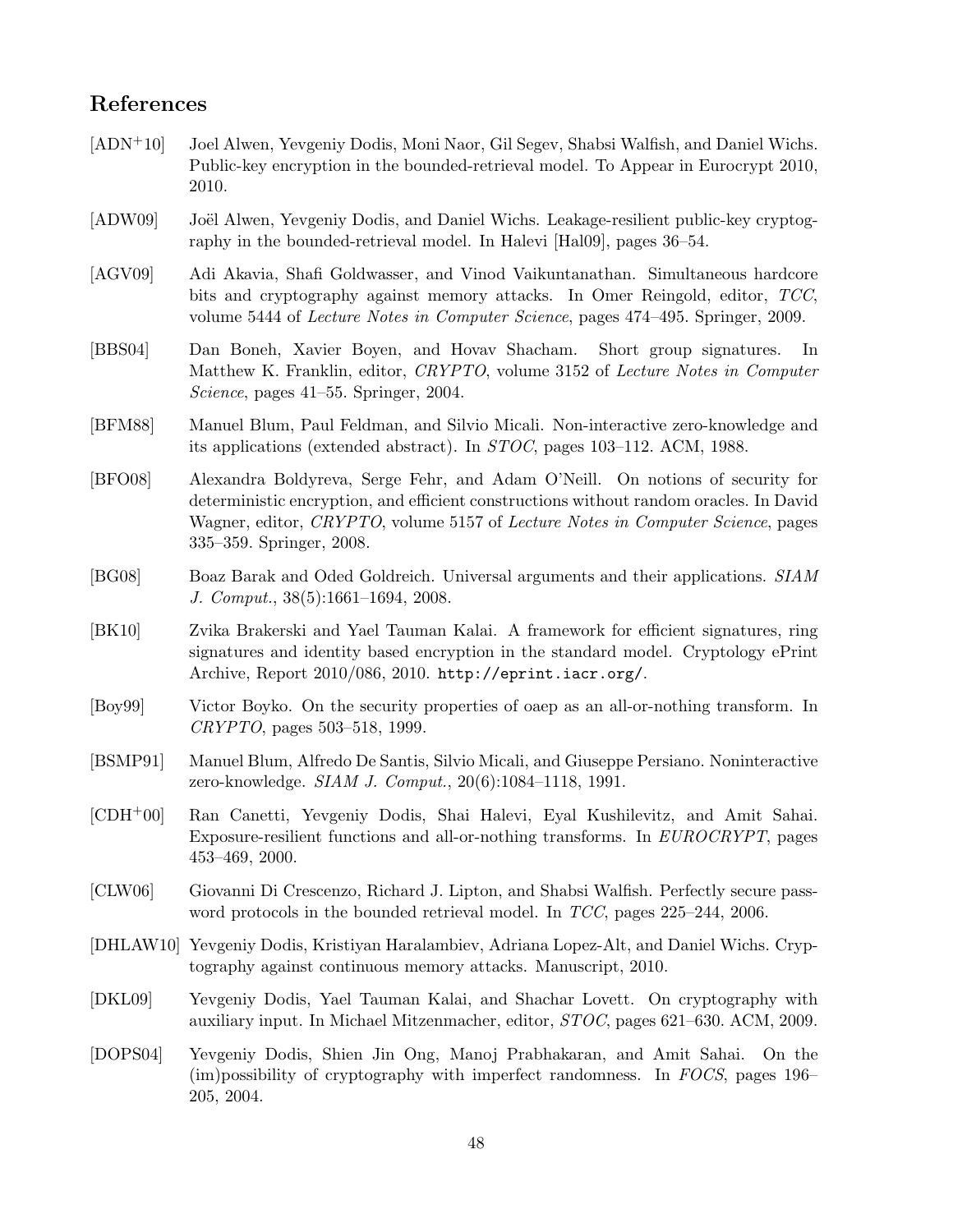- [DP08] Stefan Dziembowski and Krzysztof Pietrzak. Leakage-resilient cryptography. In FOCS, pages 293–302. IEEE Computer Society, 2008.
- [DS05] Yevgeniy Dodis and Adam Smith. Correcting errors without leaking partial information. In Gabow and Fagin [GF05], pages 654–663.
- [FGK+09] David Mandell Freeman, Oded Goldreich, Eike Kiltz, Alon Rosen, and Gil Segev. More constructions of lossy and correlation-secure trapdoor functions. Cryptology ePrint Archive, Report 2009/590, 2009. http://eprint.iacr.org/.
- [FKPR10] Sebastian Faust, Eike Kiltz, Krzysztof Pietrzak, and Guy N. Rothblum. Leakageresilient signatures. In TCC, pages 343–360, 2010.
- [FLS90] Uriel Feige, Dror Lapidot, and Adi Shamir. Multiple non-interactive zero knowledge proofs based on a single random string (extended abstract). In FOCS, volume I, pages 308–317. IEEE, 1990.
- [FRR+10] Sebastian Faust, Tal Rabin, Leonid Reyzin, Eran Tromer, and Vinod Vaikuntanathan. Protecting against leakage: the computationally bounded and noisy cases. To Appear in Eurocrypt 2010, 2010.
- [Gam84] Taher El Gamal. A public key cryptosystem and a signature scheme based on discrete logarithms. In CRYPTO, pages 10–18, 1984.
- [GF05] Harold N. Gabow and Ronald Fagin, editors. Proceedings of the 37th Annual ACM Symposium on Theory of Computing, Baltimore, MD, USA, May 22-24, 2005. ACM, 2005.
- [GR10] Shafi Goldwasser and Guy Rothblum. How to play mental solitaire under continuous side-channels: A completeness theorem using secure hardware. Manuscript, 2010.
- [Hal09] Shai Halevi, editor. Advances in Cryptology CRYPTO 2009, 29th Annual International Cryptology Conference, Santa Barbara, CA, USA, August 16-20, 2009. Proceedings, volume 5677 of Lecture Notes in Computer Science. Springer, 2009.
- [HSH+08] J. Alex Halderman, Seth D. Schoen, Nadia Heninger, William Clarkson, William Paul, Joseph A. Calandrino, Ariel J. Feldman, Jacob Appelbaum, and Edward W. Felten. Lest we remember: Cold boot attacks on encryption keys. In USENIX Security Symposium, pages 45–60, 2008.
- [IPSW06] Yuval Ishai, Manoj Prabhakaran, Amit Sahai, and David Wagner. Private circuits ii: Keeping secrets in tamperable circuits. In EUROCRYPT, pages 308–327, 2006.
- [ISW03] Yuval Ishai, Amit Sahai, and David Wagner. Private circuits: Securing hardware against probing attacks. In CRYPTO, pages 463–481, 2003.
- [JV10] Ali Juma and Yevgeniy Vahlis. Leakage-resilient key proxies. Manuscript, 2010.
- [Kil92] Joe Kilian. A note on efficient zero-knowledge proofs and arguments (extended abstract). In STOC, pages 723–732. ACM, 1992.
- [KJJ99] Paul C. Kocher, Joshua Jaffe, and Benjamin Jun. Differential power analysis. In CRYPTO, pages 388–397, 1999.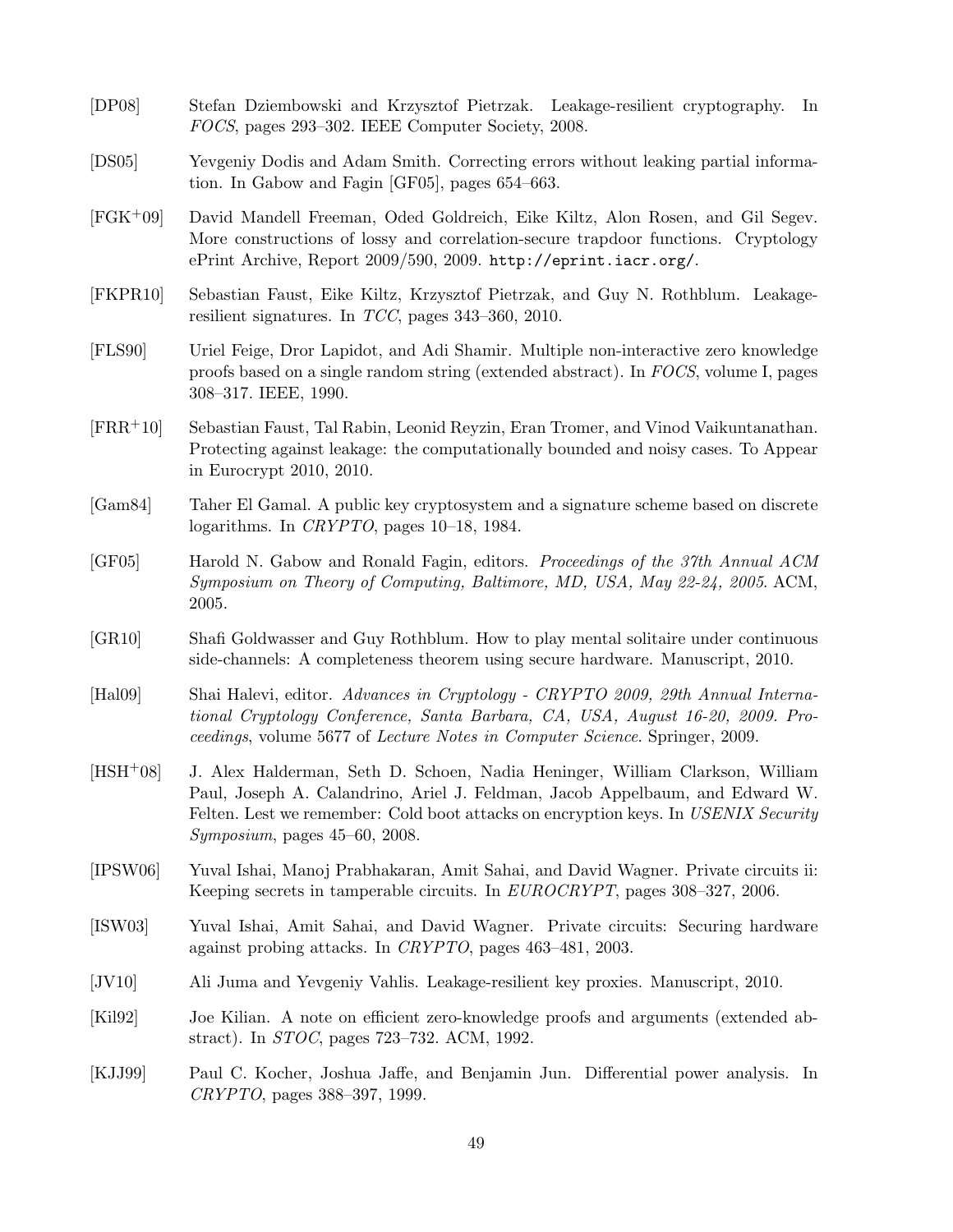| [Koc96]                       | Paul C. Kocher. Timing attacks on implementations of diffie-hellman, rsa, dss, and<br>other systems. In CRYPTO, pages $104-113$ , 1996.                                                                                      |
|-------------------------------|------------------------------------------------------------------------------------------------------------------------------------------------------------------------------------------------------------------------------|
| [KV09]                        | Jonathan Katz and Vinod Vaikuntanathan. Signature schemes with bounded leakage<br>resilience. In Mitsuru Matsui, editor, ASIACRYPT, volume 5912 of Lecture Notes in<br>Computer Science, pages 703–720. Springer, 2009.      |
| [Mic00]                       | Silvio Micali. Computationally sound proofs. <i>SIAM J. Comput.</i> , 30(4):1253–1298,<br>2000.                                                                                                                              |
| [MR04]                        | Silvio Micali and Leonid Reyzin. Physically observable cryptography (extended ab-<br>stract). In Moni Naor, editor, TCC, volume 2951 of Lecture Notes in Computer<br><i>Science</i> , pages 278–296. Springer, 2004.         |
| [NS09]                        | Moni Naor and Gil Segev. Public-key cryptosystems resilient to key leakage. In Halevi<br>[Hal09], pages $18-35$ .                                                                                                            |
| [OST06]                       | Dag Arne Osvik, Adi Shamir, and Eran Tromer. Cache attacks and countermeasures:<br>The case of aes. In CT-RSA, pages $1-20$ , 2006.                                                                                          |
| [Pie09]                       | Krzysztof Pietrzak. A leakage-resilient mode of operation. In EUROCRYPT, pages<br>$462 - 482$ , 2009.                                                                                                                        |
| $[PSP+08]$                    | Christophe Petit, François-Xavier Standaert, Olivier Pereira, Tal Malkin, and Moti<br>Yung. A block cipher based pseudo random number generator secure against side-<br>channel key recovery. In ASIACCS, pages 56–65, 2008. |
| [PW08]                        | Chris Peikert and Brent Waters. Lossy trapdoor functions and their applications. In<br>Richard E. Ladner and Cynthia Dwork, editors, STOC, pages 187-196. ACM, 2008.                                                         |
| [Reg05]                       | Oded Regev. On lattices, learning with errors, random linear codes, and cryptography.<br>In Gabow and Fagin [GF05], pages 84–93.                                                                                             |
| $\left[\mathrm{Riv}97\right]$ | Ronald L. Rivest. All-or-nothing encryption and the package transform. In FSE,<br>pages 210-218, 1997.                                                                                                                       |
| [Sab99]                       | Non-malleable non-interactive zero knowledge and adaptive chosen-<br>Amit Sahai.<br>ciphertext security. In FOCS, pages $543-553$ , 1999.                                                                                    |
| [Val08]                       | Paul Valiant. Incrementally verifiable computation or proofs of knowledge imply<br>time/space efficiency. In $TCC$ , pages 1-18, 2008.                                                                                       |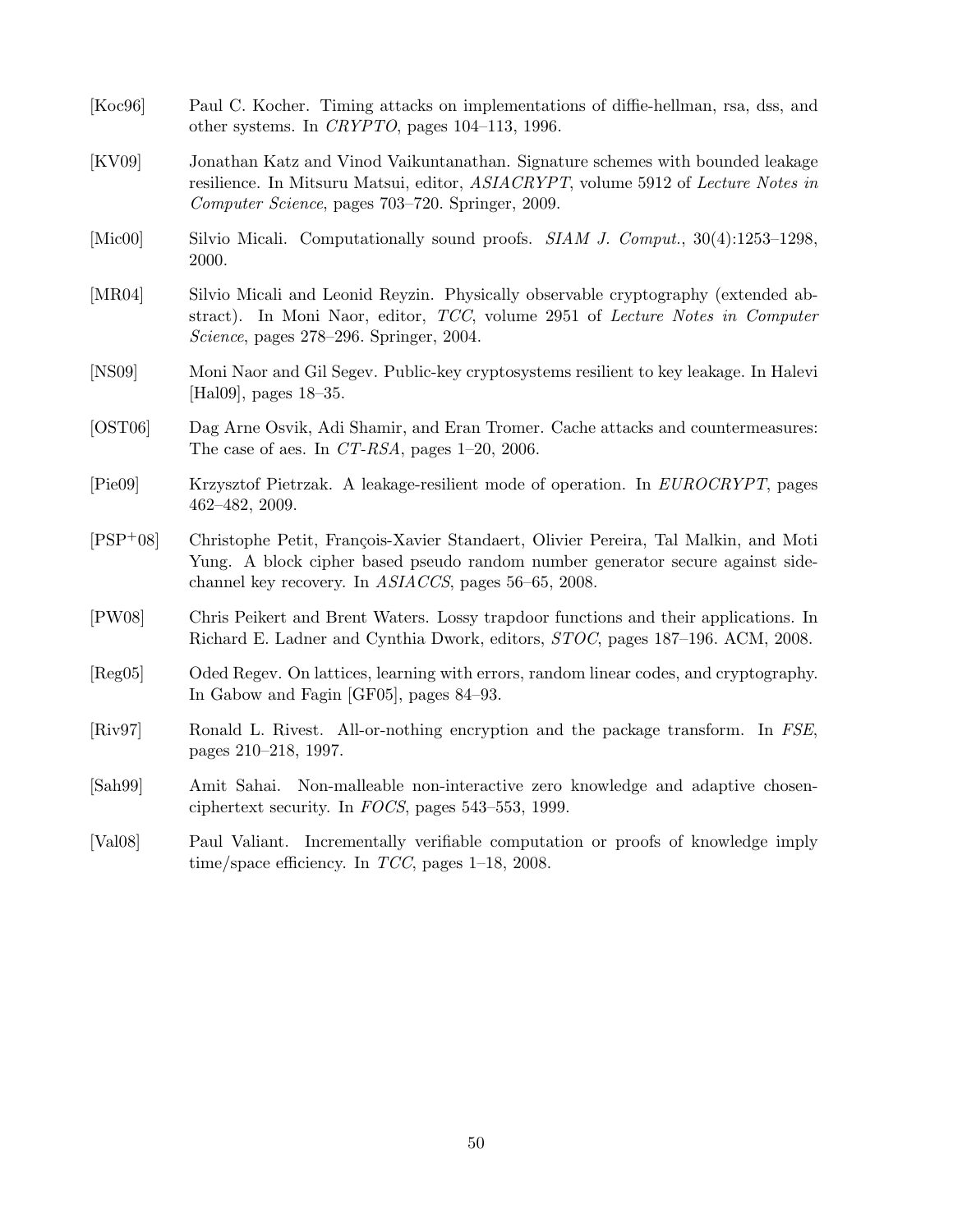# A A Linear Algebraic Tool

We prove the following lemma whose proof is a straightforward implementation of the analysis in [BFO08, Lemma 7.1].

**Lemma A.1.** Let  $m, \ell, d \in \mathbb{N}$ ,  $m \geq \ell \geq 2d$  and let  $q$  be a prime. Let  $\mathbf{X} \stackrel{\$}{\leftarrow} \mathbb{Z}_q^{m \times \ell}$ , let  $\mathbf{T} \stackrel{\$}{\leftarrow} \text{Rk}_d(\mathbb{Z}_q^{\ell \times d})$ and let  $\mathbf{Y} \stackrel{\text{s}}{\leftarrow} \mathbb{Z}_q^{m \times d}$ . Let  $f : \mathbb{Z}_q^{m \times 2} \to W$  be some function. Then,

$$
\mathsf{dist}\big((\mathbf{X}, f(\mathbf{X} \cdot \mathbf{T})), (\mathbf{X}, f(\mathbf{Y}))\big) \le \epsilon,
$$

as long as

$$
|W| \le 4\cdot (1-1/q)\cdot q^{\ell-(2d-1)}\cdot \epsilon^2.
$$

Proof. The proof is an adaptation of the "simple case" in the proof of [BFO08, Lemma 7.1]. The first part of our proof, up to and including Eq. (5), is taken directly from there (with the required changes of notation), the remainder of the proof is a sequence of straightforward derivations.

Define, for random variables  $X, Y$  supported on a domain  $W$ ,

$$
Col(X) = \sum_{w \in W} Pr[X = w]^2
$$
  

$$
D(X,Y) = \sum_{w \in W} (Pr[X = w] - Pr[Y = w])^2.
$$

It holds that

$$
\text{dist}\big((\mathbf{X}, f(\mathbf{X} \cdot \mathbf{T})), (\mathbf{X}, f(\mathbf{Y}))\big) \le \frac{1}{2} \sqrt{|W| \cdot \mathbb{E}_{\mathbf{X}}[D(f(\mathbf{X} \cdot \mathbf{T}), f(\mathbf{Y}))]}.
$$
 (5)

Let us focus, therefore, on  $\mathbb{E}_{\mathbf{X}}[D(f(\mathbf{X}\cdot\mathbf{T}), f(\mathbf{Y}))]$ , recalling that for all  $\mathbf{T} \in \text{Rk}_d(\mathbb{Z}_q^{\ell \times d})$  it holds that **X**  $\cdot$  **T** is uniformly distributed in  $\mathbb{Z}_q^{m \times d}$  (i.e. identically distributed to **Y**).

$$
\mathbb{E}_{\mathbf{X}}[D(f(\mathbf{X}\cdot\mathbf{T}),f(\mathbf{Y}))] = \mathbb{E}_{\mathbf{X}}\sum_{w\in W}\left(\Pr[f(\mathbf{X}\cdot\mathbf{T})=w]-\Pr[f(\mathbf{Y})=w]\right)^{2}
$$
\n
$$
= \mathbb{E}_{\mathbf{X}}\sum_{w\in W}\left(\mathbb{E}_{\mathbf{T}}[\mathbb{1}_{f(\mathbf{X}\cdot\mathbf{T})=w}]-\mathbb{E}_{\mathbf{Y}}[\mathbb{1}_{f(\mathbf{Y})=w}]\right)^{2}
$$
\n
$$
= \mathbb{E}_{\mathbf{X},\mathbf{T}_{1},\mathbf{T}_{2}}\left[\sum_{w\in W}\mathbb{1}_{f(\mathbf{X}\cdot\mathbf{T}_{1})=f(\mathbf{X}\cdot\mathbf{T}_{2})=w}\right]-2\cdot\mathbb{E}_{\mathbf{X},\mathbf{T},\mathbf{Y}}\left[\sum_{w\in W}\mathbb{1}_{f(\mathbf{X}\cdot\mathbf{T})=f(\mathbf{Y})=w}\right]
$$
\n
$$
+ \mathbb{E}_{\mathbf{X},\mathbf{Y}_{1},\mathbf{Y}_{2}}\left[\sum_{w\in W}\mathbb{1}_{f(\mathbf{Y}_{1})=f(\mathbf{Y}_{2})=w}\right]
$$
\n
$$
= \mathbb{E}_{\mathbf{X},\mathbf{T}_{1},\mathbf{T}_{2}}[\mathbb{1}_{f(\mathbf{X}\cdot\mathbf{T}_{1})=f(\mathbf{X}\cdot\mathbf{T}_{2})}] - 2\cdot\mathbb{E}_{\mathbf{X},\mathbf{T},\mathbf{Y}}[\mathbb{1}_{f(\mathbf{X}\cdot\mathbf{T})=f(\mathbf{Y})}] + \mathbb{E}_{\mathbf{Y}_{1},\mathbf{Y}_{2}}[\mathbb{1}_{f(\mathbf{Y}_{1})=f(\mathbf{Y}_{2})}]
$$
\n
$$
= \mathbb{E}_{\mathbf{X},\mathbf{T}_{1},\mathbf{T}_{2}}[\mathbb{1}_{f(\mathbf{X}\cdot\mathbf{T}_{1})=f(\mathbf{X}\cdot\mathbf{T}_{2})}] - \text{Col}(f(\mathbf{Y})) .
$$

We are left with analyzing  $\mathbb{E}_{\mathbf{X},\mathbf{T}_1,\mathbf{T}_2}[\mathbb{1}_{f(\mathbf{X}\cdot\mathbf{T}_1)=f(\mathbf{X}\cdot\mathbf{T}_2)}]$ . Denote by F the event where the matrix  $[\mathbf{T}_1||\mathbf{T}_2]$  is of full rank (and by  $\overline{F}$  the complementary event). Note that for all  $\mathbf{T}_1, \mathbf{T}_2$  for which F happens, it holds that  $\mathbf{X}\cdot\mathbf{T}_1$  and  $\mathbf{X}\cdot\mathbf{T}_2$  are uniform and independent. Therefore

$$
\mathbb{E}_{\mathbf{X},\mathbf{T}_1,\mathbf{T}_2}[\mathbb{1}_{f(\mathbf{X}\cdot\mathbf{T}_1)=f(\mathbf{X}\cdot\mathbf{T}_2)}] \leq \Pr_{\mathbf{T}_1,\mathbf{T}_2}[\bar{F}] + \mathbb{E}_{\mathbf{T}_1,\mathbf{T}_2|F}[\mathbb{E}_{\mathbf{X}}[\mathbb{1}_{f(\mathbf{X}\cdot\mathbf{T}_1)=f(\mathbf{X}\cdot\mathbf{T}_2)}]] = \Pr[\bar{F}] + \text{Col}(f(\mathbf{Y})) .
$$